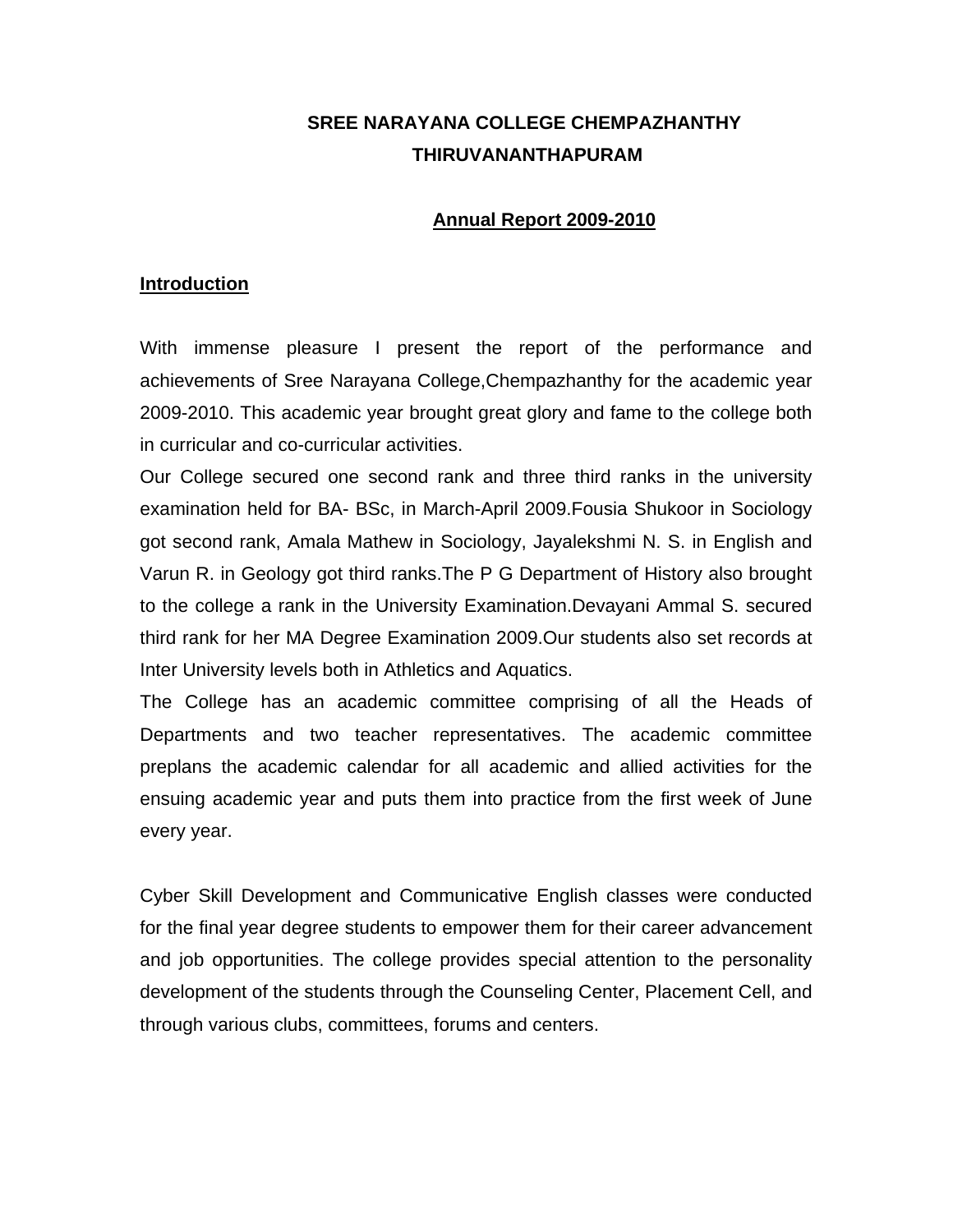The Department of Chemistry has been identified for the financial support under FIST programme of the Department of Science and Technology, Govt. of India. A sum of rupees 4.98 lakhs has been received as the second instalment of the FIST assistance. Broadband internet connection has been installed in the computer lab.104 students got post-metric scholarship for Religious Minorities this year. The amount ranged from Rs1800-2000 per candidate for one year. The Post-graduate Department of Chemistry as well as Post-graduate Department of History has completed all the formalities for elevating their status as Research Departments this year. The Post-graduate Department of History has also been permitted by the UGC to start an Add-on course on Tourism and Travel Management.

All Teachers of Sree Narayana College Chempazhanthy attended the one day Orientation Programme on UG Semesterization (TVM District) held on 9-12-2009 at Govt. Sanskrit College Trivandrum.During the academic year 2009-2010 glory and fame of the college have been brightened very much. And we are obliged to maintain this responsibility in the coming years as well.

**PRINCIPAL**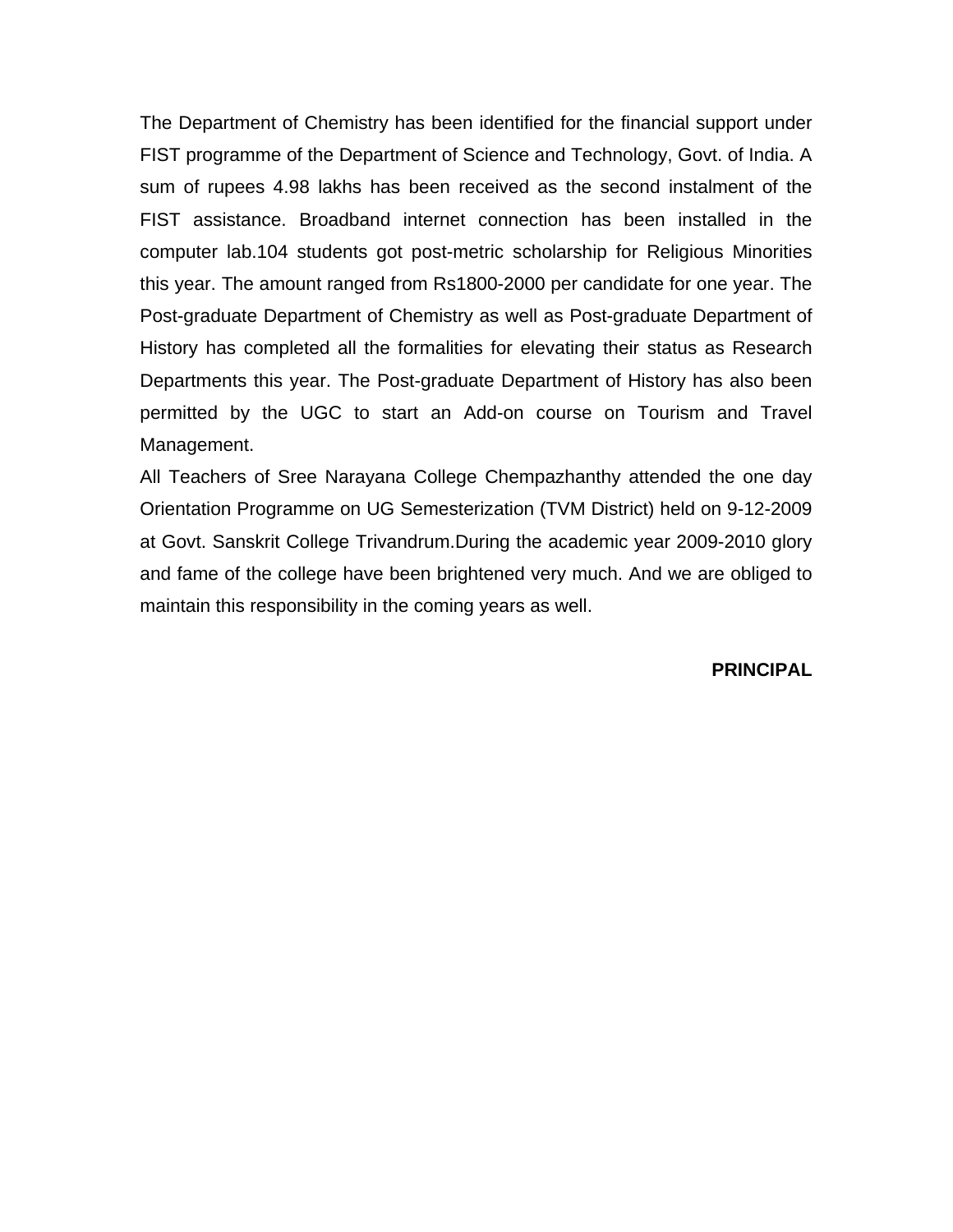# STAFF AND STUDENTS STRENGTH 2009- 2010

| No.of teaching staff     | 70   |
|--------------------------|------|
| No.of non-teaching staff | 28   |
| No.of students           | 2042 |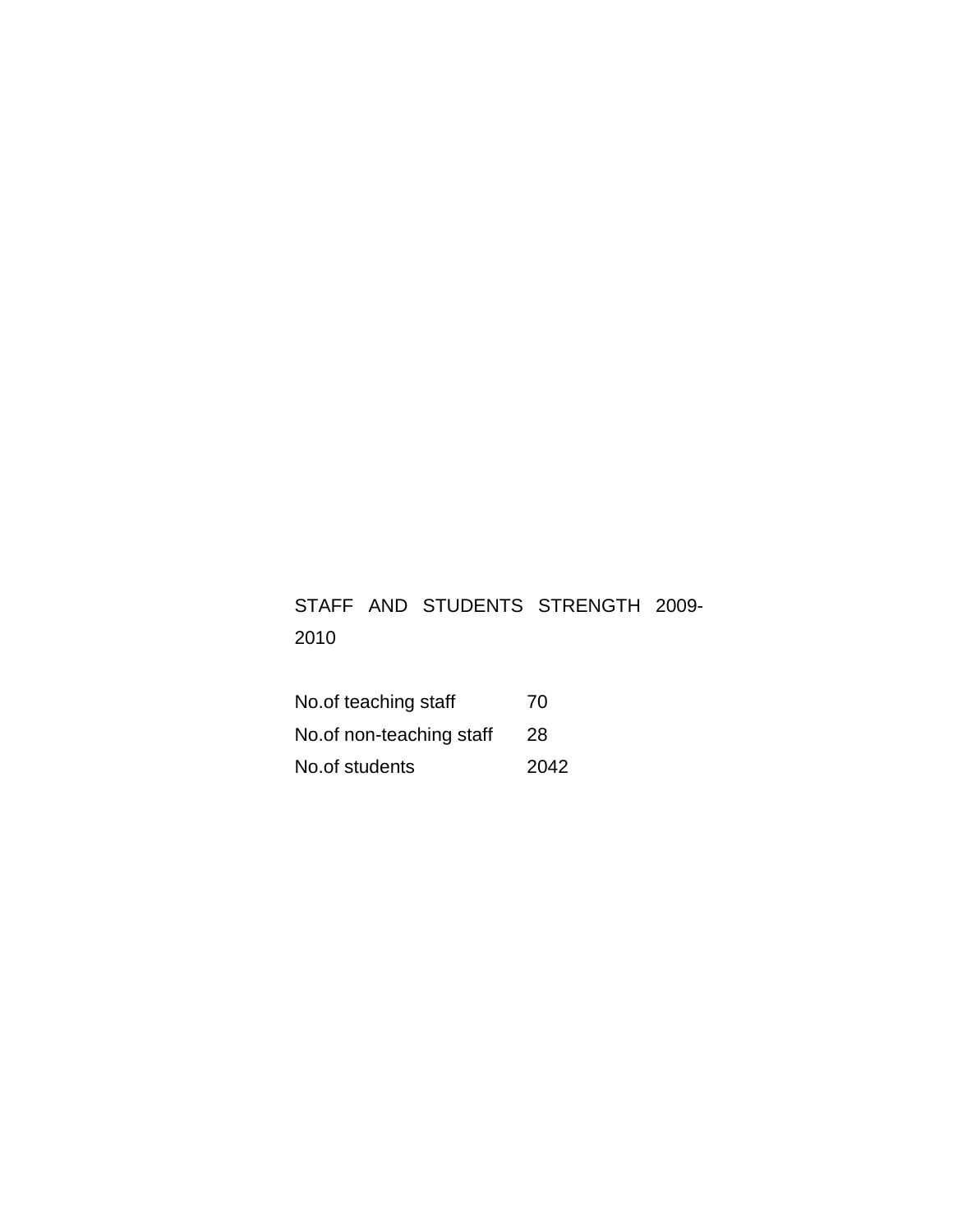Table showing students strength during2009-2010

| Course             | Male | Female | Total |
|--------------------|------|--------|-------|
| <b>BA</b>          | 395  | 741    | 1136  |
| <b>BSc</b>         | 275  | 437    | 712   |
| <b>BCom</b>        | 53   | 91     | 144   |
| Total (UG)         | 723  | 1269   | 1992  |
| MA                 | 9    | 15     | 24    |
| <b>MSc</b>         | 5    | 21     | 26    |
| Total (PG)         | 14   | 36     | 50    |
| <b>Grand Total</b> | 737  | 1305   | 2042  |

| Total                                            | 24            | 46     | 70    |  |
|--------------------------------------------------|---------------|--------|-------|--|
| Lecturer                                         | $\mathcal{P}$ | 3      | 5     |  |
| Lecturer Sn.gr                                   | 2             | 3      | 5     |  |
| Lecturer Sel.gr                                  | 14            | 36     | 50    |  |
| Reader                                           | 5             | 4      | 9     |  |
| Professor                                        |               |        |       |  |
| Principal                                        | 1             |        |       |  |
| Designation                                      | Male          | Female | Total |  |
| Table showing teachers strength during 2009-2010 |               |        |       |  |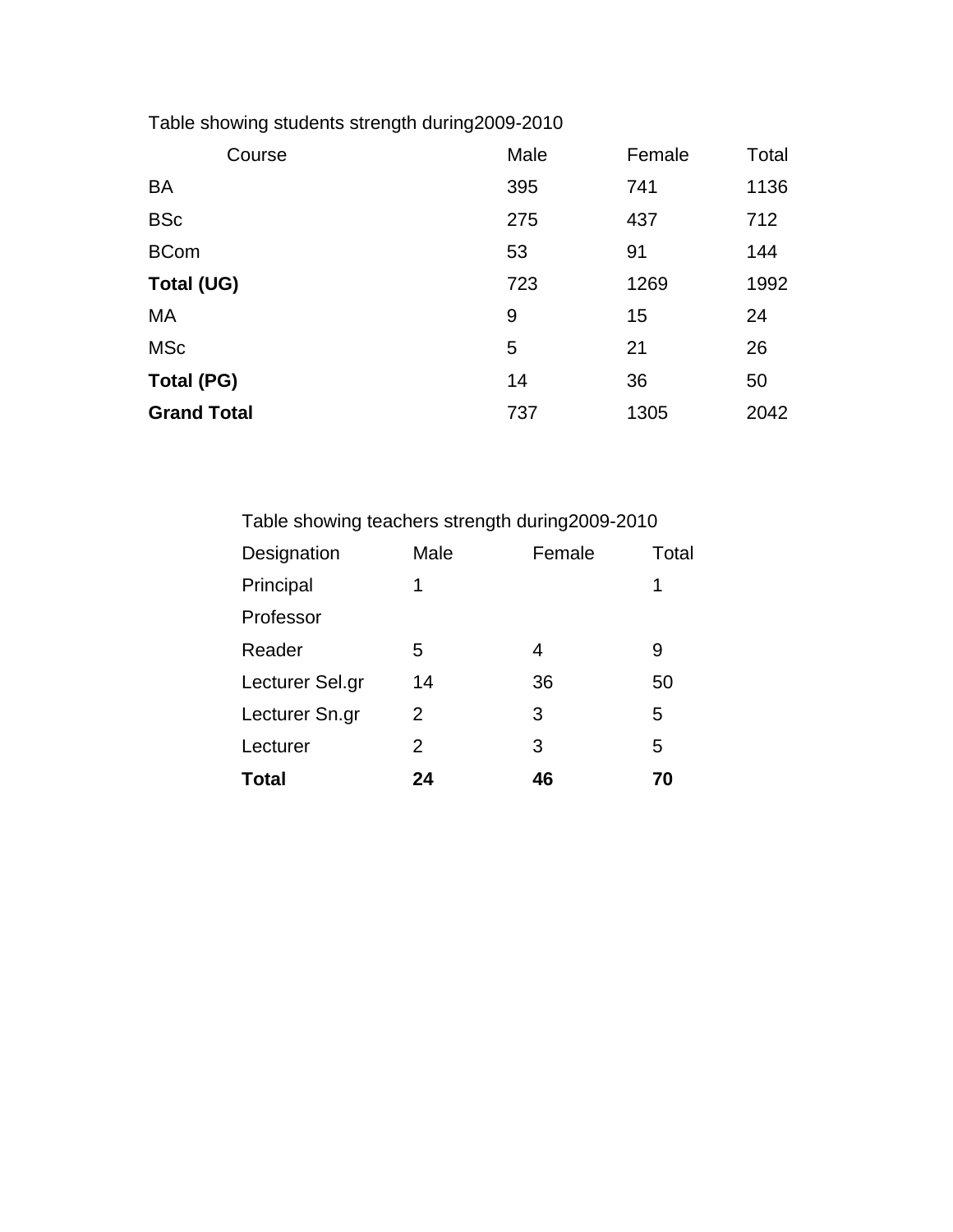# **Results of the University Examinations March-April, 2009**

The results of the University Examination of March -April, 2009 showed remarkable improvement Compared to the University level averages. During the academic year 2008/2009 our college secured five ranks.

# **Percentage of Pass in the University Examinations of March -April 2009**

| <b>Course</b>            | <b>Percentage of Pass</b> |
|--------------------------|---------------------------|
| English.                 | 88.13                     |
| <b>History</b>           | 74.64                     |
| <b>Political Science</b> | 63.15                     |
| Economics                | 51.94                     |
| Psychology               | 83                        |
| Sociology                | 92.5                      |
| <b>Mathematics</b>       | 100                       |
| Physics                  | 100                       |
| Chemistry                | 96.77                     |
| Botany                   | 97.2                      |
| Zoology                  | 89                        |
| Geology                  | 95.65                     |
| Commerce                 | 65.9                      |
| <b>MSc Chemistry</b>     | 92.3                      |
| <b>MA History</b>        | 100                       |

### **Internal Quality Assurance Cell**

The IQAC of our college is extending its helping hands to all for updating the files to be maintained by the Departments. **Dr.I.G.Shibi**, coordinator, IQAC was nominated as the coordinator for the re-accreditation of our college during 2009- 2010.

# **Admission**

The admissions to various UG and PG courses for the academic year *2009-2010*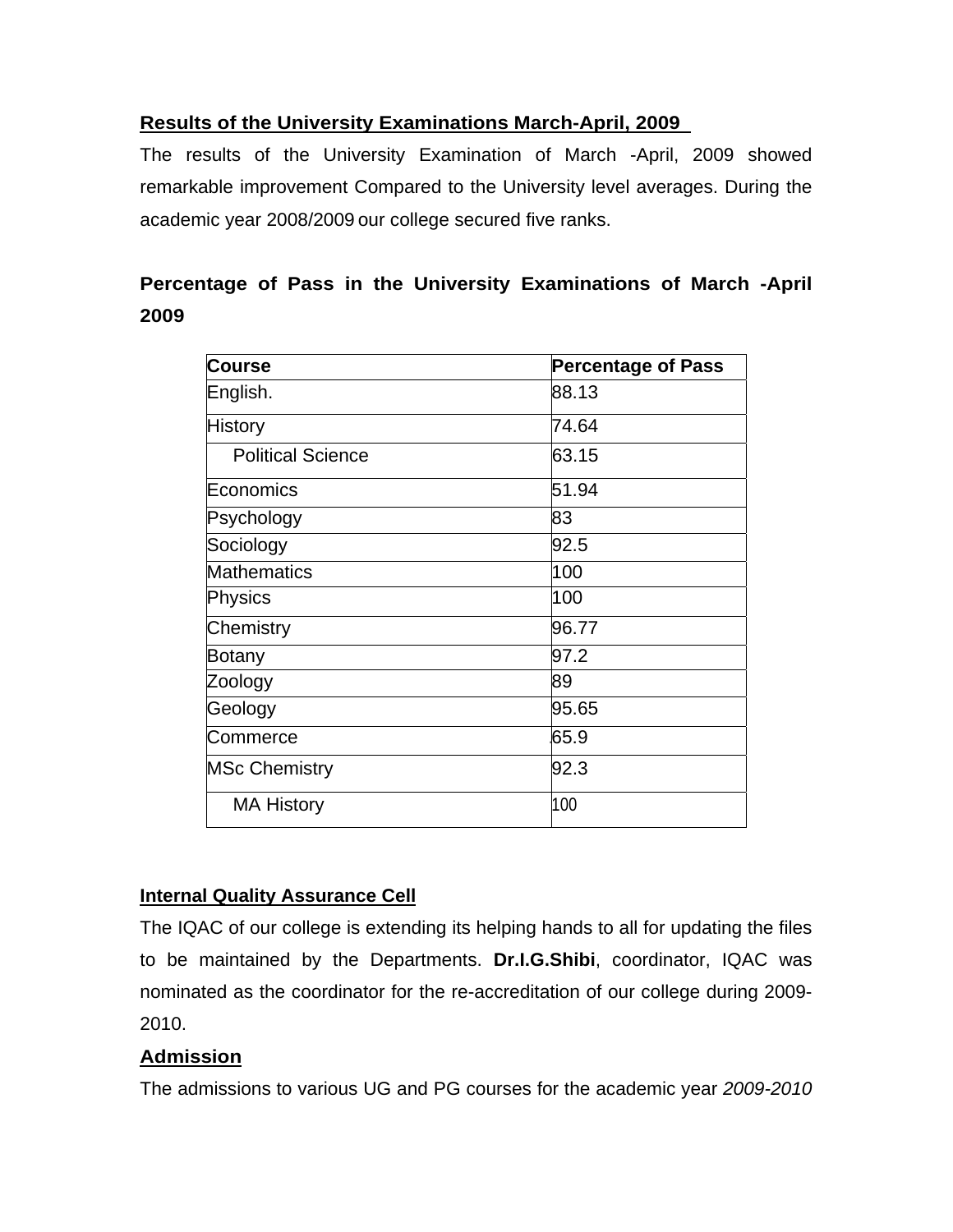were carried out systematically. Sufficient number of students of caliber was admitted to various courses from the first list itself.

### **Examinations**

University Examinations, both annual and supplementary, were conducted successfully in the college. Monthly test papers were carried out by each department as part of the academic exercise. Terminal and Model examinations were conducted in the college and progress reports were sent to the Parents in time.

#### **Important Events/Achievements**

#### **Academic Excellence**

Our college secured one second rank and three third ranks in the university examination held for BA- Bsc in March-April 2009.Fousia Shukoor in Sociology got second rank, Amala Mathew in Sociology, Jayalekshmi N.S. in English and Varun R. in Geology got third ranks.The PG Department of History also brought to the college a rank in the University examination. Devayani Ammal S. secured third rank for her MA Degree examination 2009.Our students also set records at Inter University levels both in athletics and in aquatics.

**Dr.I.G. Shibi**, Reader in Chemistry has brought to the institution a rare honour by receiving a major project entitled "*Physico Chemical Analysis and Evaluation of Metal Based Sidha Medicines*", sponsored by UGC. **Dr.V.A. Jameela**, HOD of Economics Department had participated in an International Seminar held at Dakar, Senegal 6-8 October 2009 and presented a paper on "*Micro Credit, Empowerment and Diversion of Loan Use*".

### **Following teachers of our College are the approved Research Guides**

- 1. **Dr.C.G.Usha,** Reader and HOD, Department of History
- 2. **Dr.Lekha K. Nayar,** Lecturer Selection grade in History
- 3. **Dr.G. Sreenivasan,** Reader in History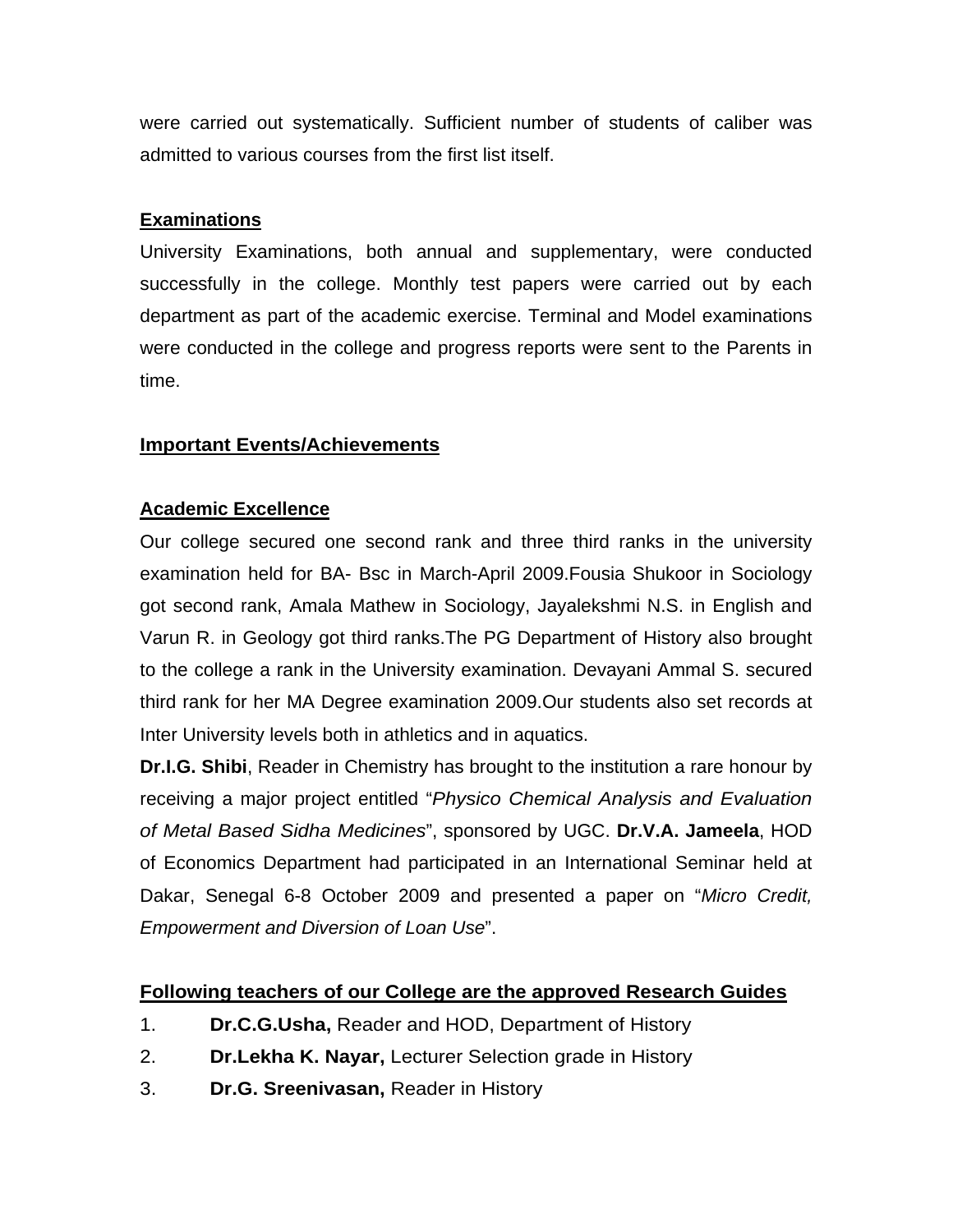- 4. **Dr.A. Shaji,** Lecturer Selection grade in History
- 5. **Dr.P. S. Vijayanatharaj,** Reader in Political science
- 6. **Dr.L. Thulasidharan,** Reader in Political science
- 7. **Dr.V. A. Jameela,** Reader and HOD,Department of Economics
- 8. **Dr.I. G. Shibi,** Reader in Chemistry
- 9. **Dr.V. Bhagavathy,** Reader in Chemistry
- 10. **Dr.S. Suma,** Reader in Chemistry

# **RESEARCH**

# **SUBMITTED**

**Smt.V.R. Rajalekshmi**, Department of English – "*Second Language Acquisition*"

**Smt. Reeta Vijayakumar**, Department of English – "*Communicative Competence in English*"

**Smt.T.R.Latha**, Department of English-"*A Change Of Tongues; Ente Kadha Versus My Story"* 

**Smt.D.Beena**, Submitted the Ph.D. thesis on 17-07-09 to the University of Kerala and the Open Defence meeting is scheduled on 18-03-2010, at the Department of Optoelectronics, University of Kerala, Kariavattom, Trivandrum.

# ONGOING

Teachers from various disciplines have been doing research leading to Ph.D and their names and Topics are mentioned below.

**Smt.K. N. Geetha Kumari**-"*English in the Professional Curriculum*"*.*

**Smt.C. Roshni**, Department of English –"*Mother Tongue Interference in the Pronunciation of English".* 

**Smt.R. Lathika**, Department of English *-"Narratology".*

 **Smt. B. Mini Anand**, Department of English *- "Electronic Media and English Language Acquisition".* 

**Sri. P.K. Viswanathan**, Department of Chemistry- *"Phytochemical Studies*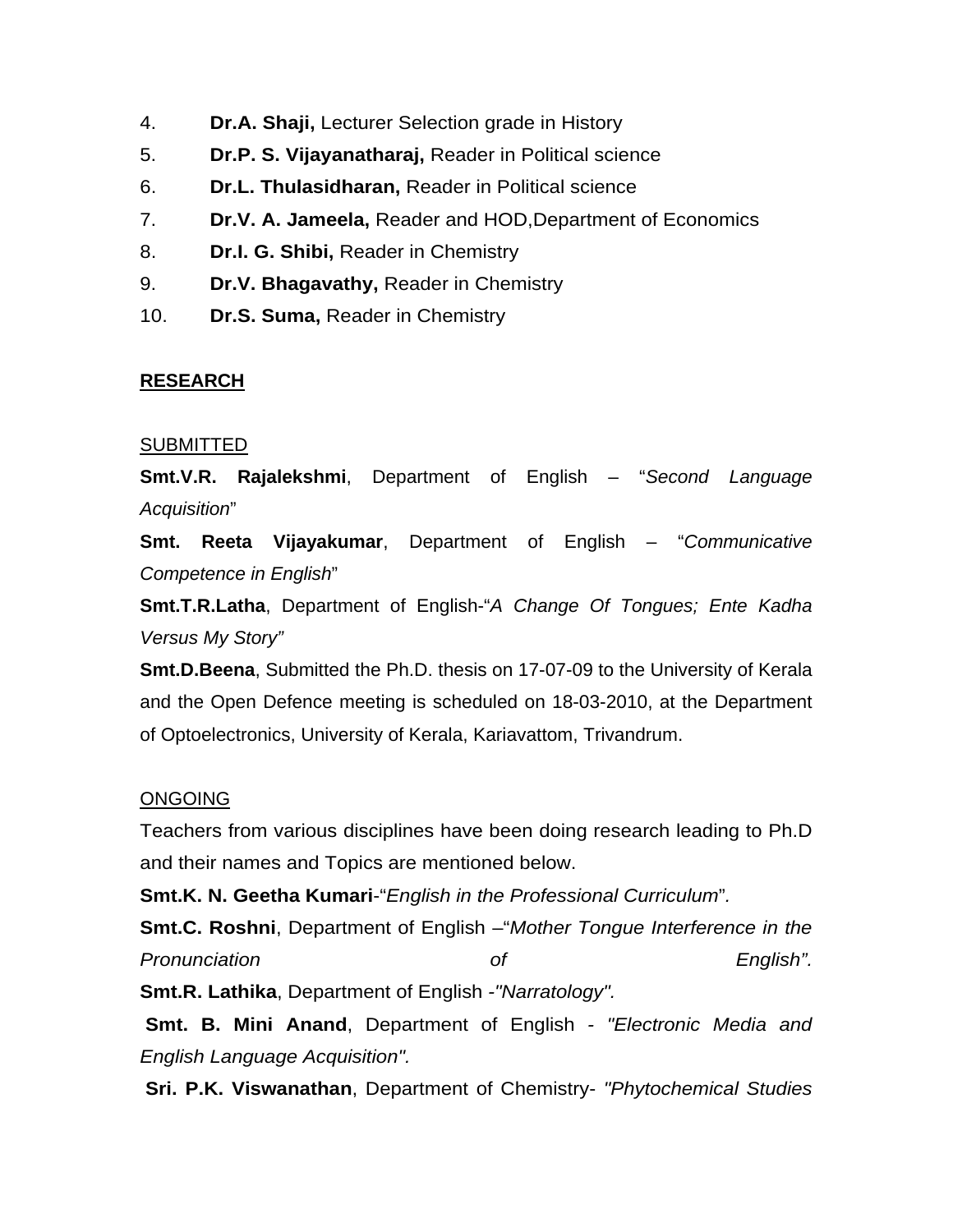*on some Annonaeea Plants".* 

**Smt. K. P. Jayasree** - *"Salt Effects and Solvent Effect on the Solvolysis of Acid Chlorides".* 

**Smt.V. C. Valsa**, Department of Zoology *-"Eco-Biological Diyersity of certain Cyprinids in a lotic 'Eco-System in Kerala".* 

**Sri. M. Vijayakumar**, Dept. of Commerce- *"A Study of Mutual Fund Investment in India."* 

 **Sri.K.V. Baiju**, Dept. of Statistics*- "on V-Statistics Based on Best Linear Functions Order Statistics as Kernels".*

**Sri.Vinod C.Sugathan** has been selected for doing PhD in Economics during the XI Plan Period under FIP .

 **Sri.M.D.Ratheesh Kumar**, Department of Geology-part time research*- "Ground water recharge conditions in Nemom sub-basin".* 

#### **COMPLETED RESEARCH PROJECTS**

**Dr.G. Sreenivasan** -Dept of History, **Dr.V. A. Jameela**-Dept of Economics,

**Smt.P. Satheedevi**-Dept of Botony,**Sri P.K.Viswanathan**,**Dr.T.Suresh,** 

**Dr. R. Revamma,Dr.I. G. Shibi**-Dept of Chemistry,**Dr.M. K. Manilal**-Dept of Commerce,

**Dr. S.Sreeletha**-Dept of Physics submitted their minor projects sponsored by UGC in 2009.

### **ON GOING MAJOR RESEARCH PROJECTS FUNDED BY UGC**

**Dr.I G Shibi** Dept of Chemistry-*Topic 'Physico Chemical Analysis and Evaluation* 

*of Metal Based Sidha Medicines'.* 

### **ON GOING MINOR RESEARCH PROJECTS FUNDED BY UGC**

Department of Botany

**Dr. S. Anilkumar** *-"Revision of the Genus Amaranthus"* in Kerala.

Department of History

**Dr. A. Shaji** *–"Dimensions of Social Protest: Conversion Threat of the Low*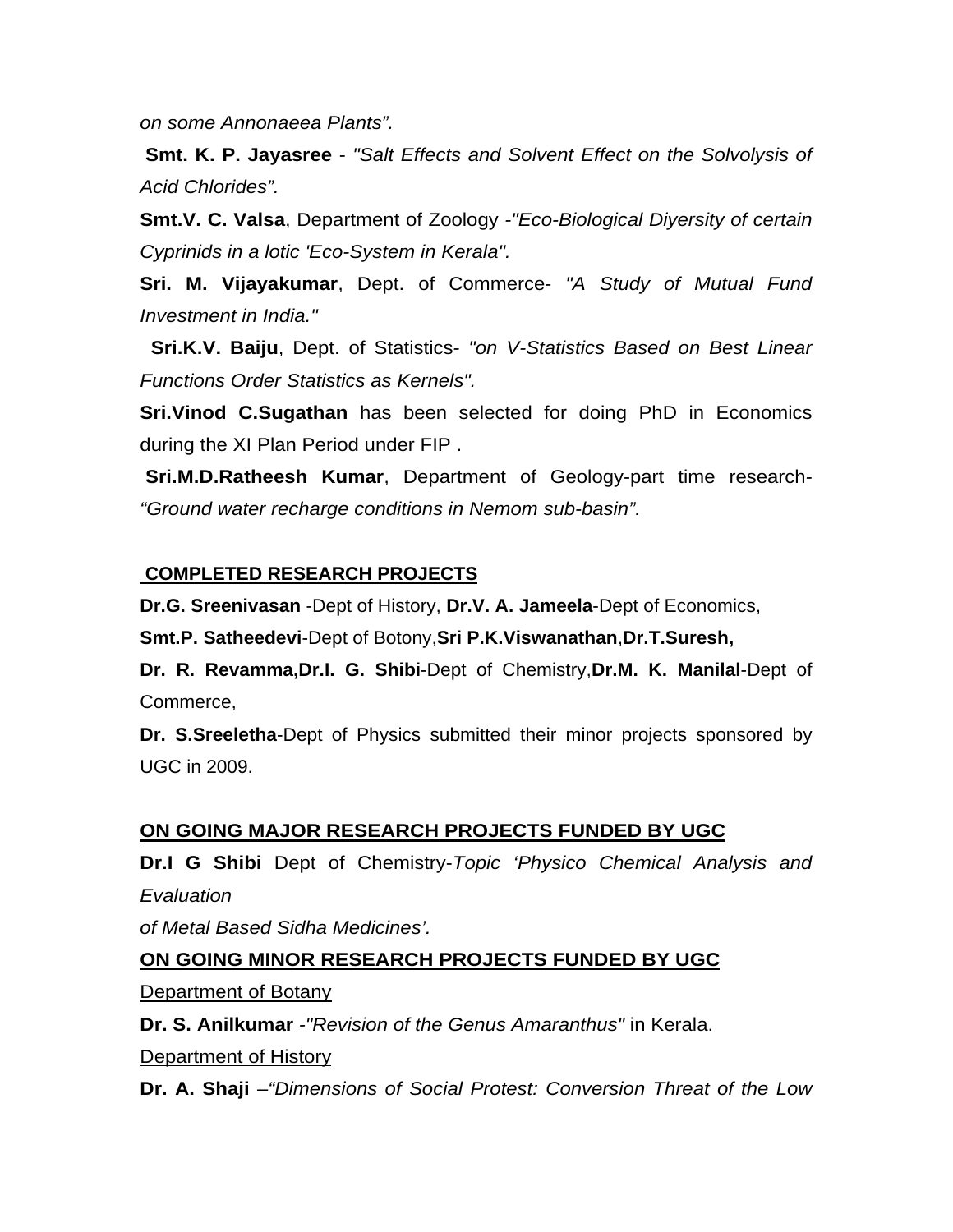*Caste People for Social change (1930-1936)".* 

**Smt.A.P.Greeshmalatha** *–"Indigenous Craft, Art, Technology, Relative Customs and Traditions-A case study of Aranmula".*

Department of Chemistry

**Sri.T. N. Manoharan**, Department of Chemistry *"Verification of Refutas equation to ideal and non- ideal liquid mixtures at various temperatures"*

Department of Economics

**Sri. Vinod C. Sugathan** *-"Ecotourism and Local Population in Kerala"* 

# **RESEARCH AND OTHER PUBLICATIONS**

Department of Malayalam

**Smt.G.Asa**, *"Yesuvinde Mownavachanangal"* – an article published in Sahithya Keralam on December 2009 issue.

Department of Hindi

**Dr Baby Girija**, published two research papers this year in Sangrathan.,entitled

*"Dr. Lekshmi Narayan Lal kee Nadya Sankalpana"* and

*"Dr Lekshmi Narayan Lal kee Kranthi chetna –EkSathya Harichandra ke Visesh Sartharf mem".*

Department of History

# **Dr. C.G.Usha** :-Articles

- 1. "*Oru Veera Smrithiyil Muzhukumbol*" in Viswavedi Feb. 2009.
- 2. "*Brahmsri Vidyadhiraja Chattambi Swamikal*" in Viswavedi Aug. 2009.
- 3. "*Vithachathe Koiyu*" in Viswavedi Sep. 2009.

 4. "*Thalam Pizhakkunna Janadhipathya Moolyangal*" in Viswavedi Oct. 2009.

 5. Published a Research paper entitled *"Karthika Thirunal Ramavarma :An Accomplished Poet of 18th Century"* in Historia, Vol. 2 published by the Department of History, Sree Narayana College, Chempazhanthy.

(1) **Dr. A. Shaji,** published a research paper entitled *" Reflections of Community*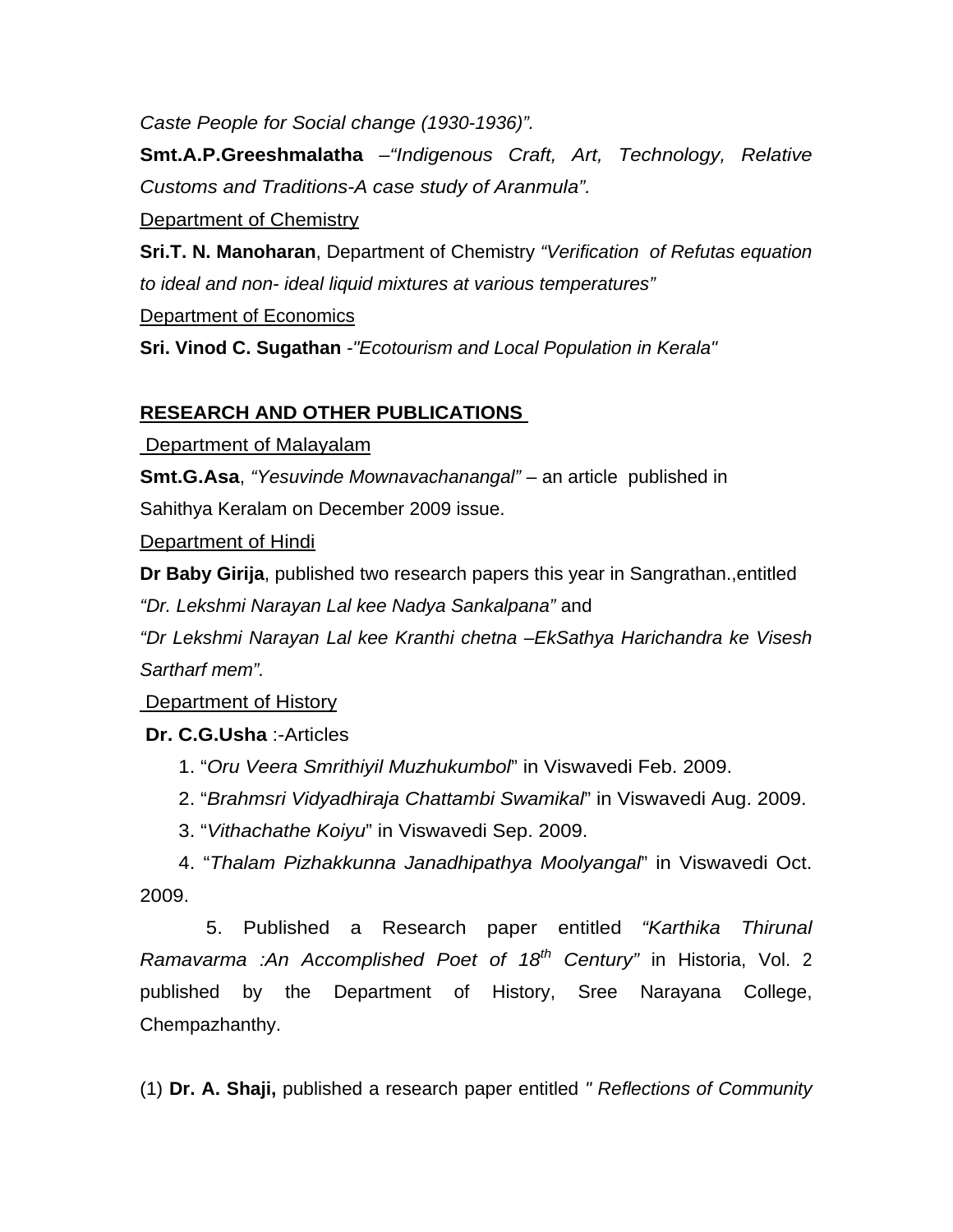*Assertions in the Civic Rights Movement of Travancore"* in the Journal of Kerala Studies, Vol.XXXV published by the Department of History, University of Kerala. (2) **Dr. A. Shaji,** published a research paper entitled *"Politicization of Castes: Community Organisations and the Struggle for Responsible Government in Travancore"* in Historia, Vol. 2 published by the Department of History, Sree Narayana College, Chempazhanthy.

# **Department of Political Science**

**Dr.Vijaya Natharaj P.S.**, Published two research papers one on Historia and another in University College formal of society and politics

**Dr. L. Thulaseedharan** Published a Malayalam paper on *"Aasian Karurum Asankakalum"* in 'Sahithykeralam' monthly November 2009.

### Department of Economics

**Dr. V. A. Jameela**, HOD,Dept. of Economics published an article entitled *"Political Participation of Women in Kerala:- Miles to Go .....:"* was published in the journal of Social Action -A Quarterly Review of Social Trends, Vol.59 , No.3, July- September 2009.

**Dr. V. A. Jameela**, published paper titled *"Micro Credit, Empowerment and Diversion of Loan use"* were selected for publication in the African Journal of Science, Technology, Innovation and Development.

### Department of Psychology

A research paper titled "*Effect of Parental Style on Behavior*" by Dr.Anjana R., Guest lecturer in the department has been accepted by the journal Behavior Scientist.

### **Department of Statistics**

**Baiju K.V**. and **Jayanthi J. L**. (2009). Discriminant analysis of autofluorescence spectra for classification of oral lesions in vivo. *Lasers in Surgery and Medicine,*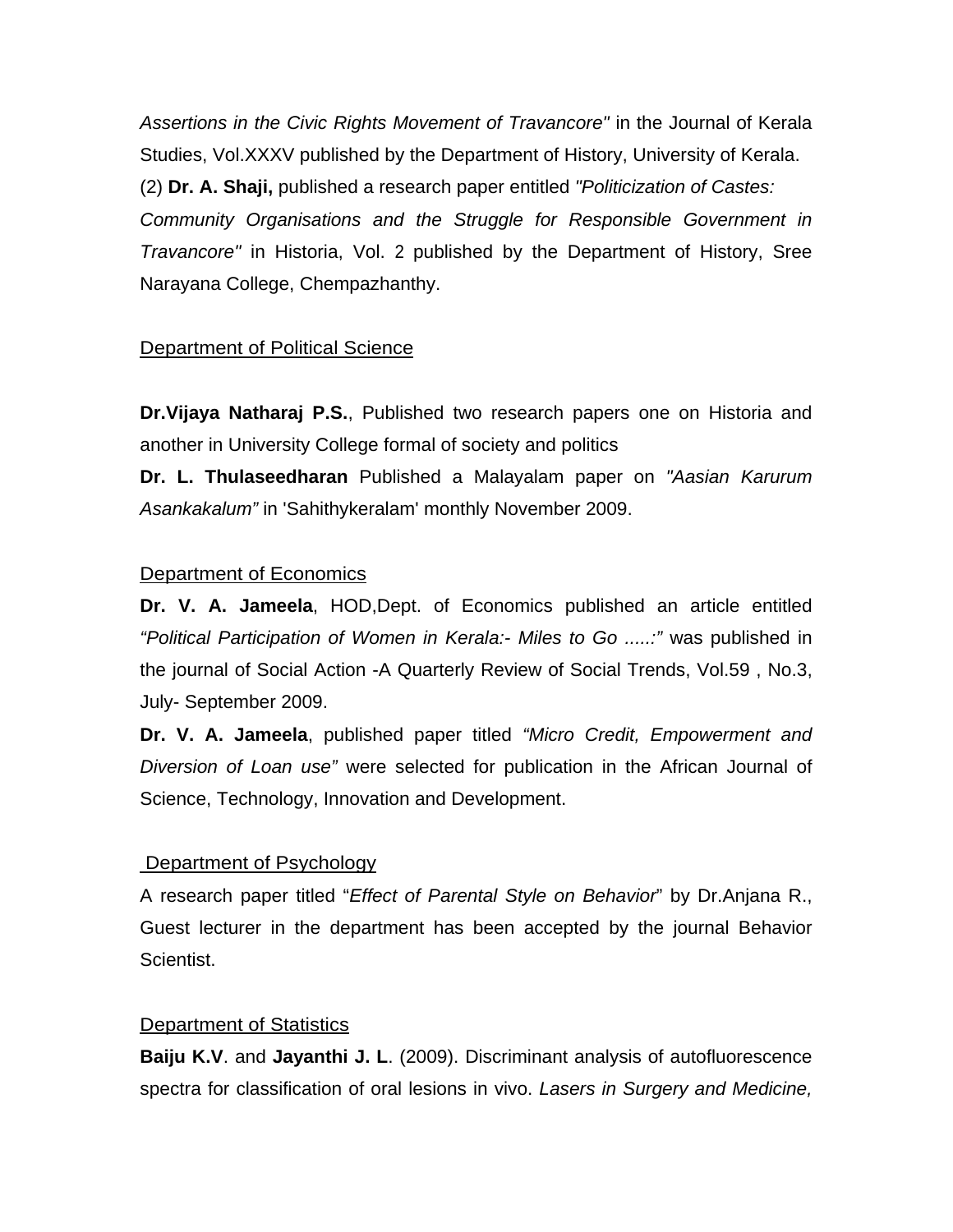41:345-352. **Baiju K.V.** and **Saraswathy A.** (2009). Optimum wavelength for the demarcation of brain tumour using auto fluorescence spectroscopy. *Photomedicine and Laser Surgery. 27(3):425-433.* 

**Baiju K.V**. and **Sunitha A.P**. (2009). LDH Isoenzyme feature of the muscles of two fresh water fishes in relation to fibre pattern and habitat. *Uttar Pradesh Journal of Zoology. 29(3):349-353.* 

**Baiju K.V.** and **Sunitha A.P.** (2009). Linear sex ratio change in the clutch sequence of *Melapsittacus undulatus. Current Science(Accepted* for Publication).

#### Department of Physics

1. Effect of substrate temperature on structural, optical and electrical properties of pulsed laser ablated nanostructured indium oxide films

*Applied Surface Science, Volume* 255, *Issue 20,* 30 *July 2009, Pages 8334-8342*  **D. Beena** , K.J. Lethy, R. Vinodkumar, V.P. Mahadevan Pillai

2.Photoluminescence in laser ablated nanostructured indium oxide thin films *Journal of Alloys and Compounds* (in press)

**D. Beena**, KJ. Lethy, R. Vinodkumar, A.P. Detty, V.P. Mahadevan Pillai

3.Effect of thermal annealing on the structural and optical properties of nanostructured zinc

oxide thin films prepared by pulsed laser ablation *Solar Energy Materials and Solar Cells, Volume* 93, *Issue 1, January 2009, Pages 74-78* R. Vinodkumar, K.J. Lethy, **D. Beena**, V.U. Nayar, V.P. Mahadevan Pillai

4. Micro-structural, Electrical and Spectroscopic Investigations of Pulsed Laser Ablated Palladium Incorporated Nanostructured Tungsten Oxide Films *Journal ofNanoscience and Nanotechnology, Volume* 9 *(2009)* 5335- 5344. Lethy K.J., **Beena D**., V.P.Mahadevan Pillai and K. A. Suresh

#### Department of Chemistry

1. G. Jayakumar. M. D. Ajithabhai,S Sreedevi, **P. K. Viswanathan** B Ramesh kumar(2010) "Ethnobotanical survey of the plants used in the treatment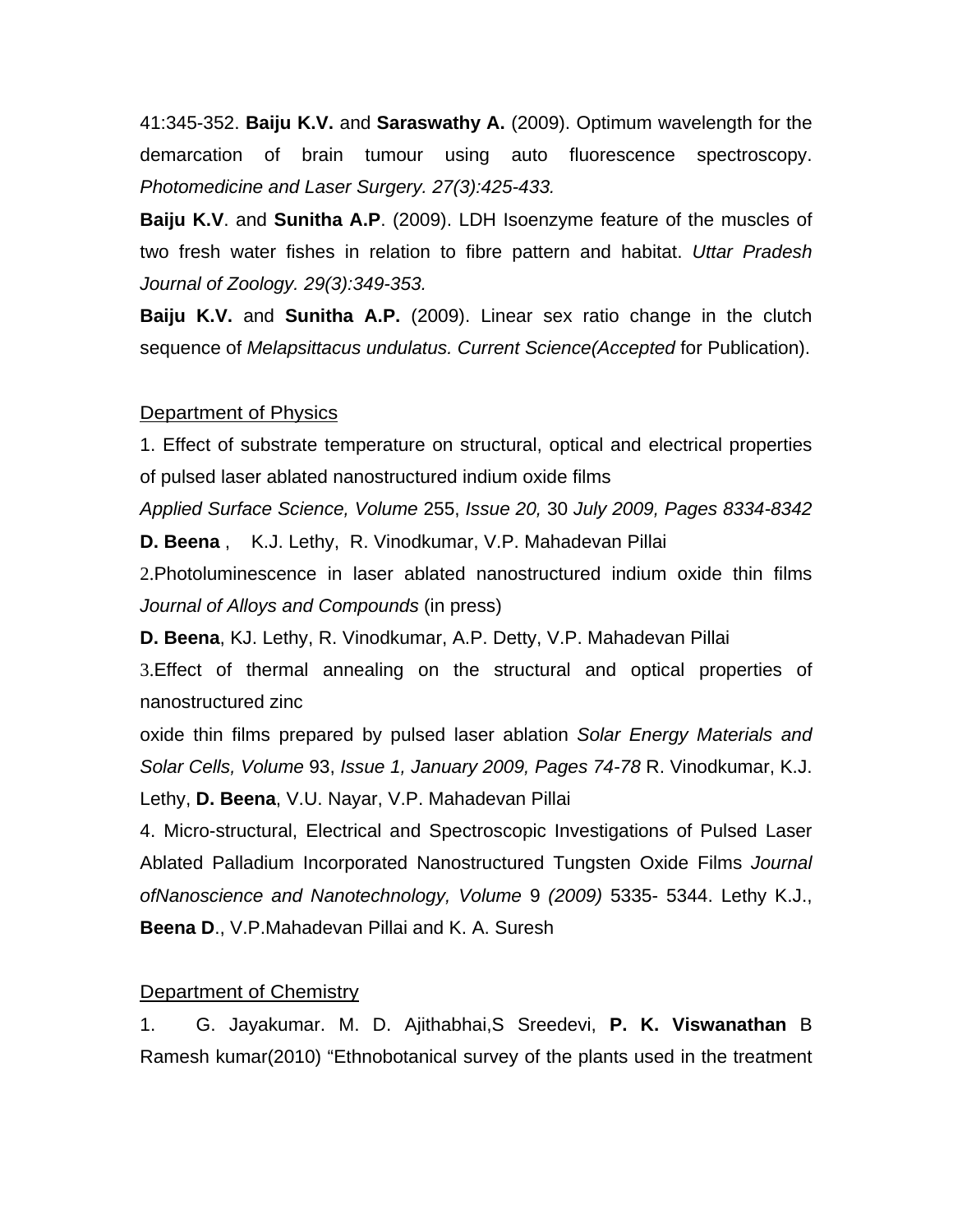of diabetes". *Indian Journal of Traditional Knowledge*.Vol(9)1,January 2010 pp100-104.

2. G. Jayakumar , M. D. Ajithabhai,Bharikumar, **P.K.Viswanathan,** B. Rameshkumar& G.Rajkumar(2010)."Pypyrones from Gonithalamus Wighti Hook.f and Thoms.,Annonacea" *Indian Journal of Chemistry* Vol.49B(1) January 2010 pp112-114

3. **K.P.Jayasree**(2009) "A Mechanistic Approach to Solvolysis of n-Caproyil  $chlorideCH<sub>3</sub>(CH<sub>2</sub>)<sub>4</sub>COCl$  in Solutions of Acetone and Acetonitrile with Nucleophilic Solvents. Oriental Journal Of Chemistry ,vol.25,No.04;2009

4. TS Anirudhan and **I.G. Shibi** (2009) "Adsorptive removal of arsenite and arsenate ions from groundwater using iron (III) - loaded resin". *Assessment of Groundwater Resources and Management* Edited by AL. Ramanathan, Prosun Bhattacharya, A.K. Keshari, Jochen Bundschuh, D. Chandrasekharam and S.K. Singh, I.K. International Pub, ISBN : 81-906757-2-7.

5. K.R. Jisha, **S. Suma** and M. R. Sudarsanakumar; "Synthesis, Spectral characterisation and thermal studies of zirconyl complexes of biologically active molecules"; J Therm Anal Calorim. Springer. DOI 10.1007/S10973-009-0432-6 published online: 16 September 2009.

6. M. S. Vasanthakumar and **S Suma**; "Synthesis and characterisation of metal complexes of orthovanillin thiosemicarbazone". Oriental journal of chemistry; Vol (25)3, 515-522 (2009).

7. K.R. Jisha, **S. Suma** & M.R. Sudarsanakumar(2010) "Synthesis, spectral characterization and thermal studies of zirconyl complexes of biologically active molecules"**,** , *Journal of Thermal Analysis and Calorimetry***,** 99 (2010) 509 - 513 (Springer)

8. V.L. Siji, M.R. Sudarsana Kumar, **S. Suma** and M.R. Prathapachandra Kurup "Synthesis, characterization and physiochemical information, along with antimicrobial studies of some metal complexes derived from an ON donor semicarbazone ligand" Spectrochim.Acta)(Elsevier) (Accepted for Publication)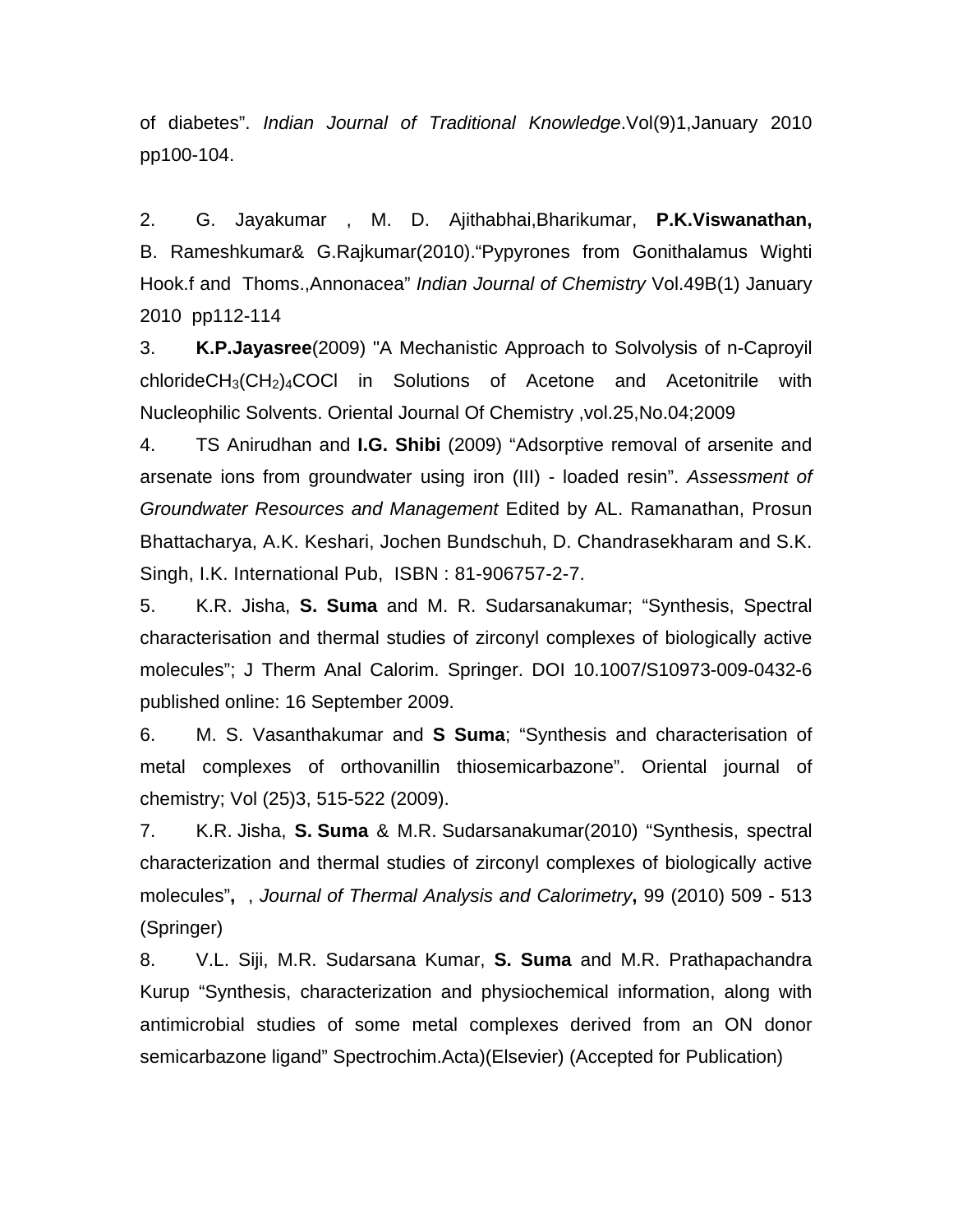9. V.L. Siji, M.R. Sudarsanakumar, **S. Suma,** "Synthesis and spectral characterization of zinc(II) and cadmium(II) complexes of acetone-*N*(4) phenylsemicarbazone: Crystal structures of acetone-*N*(4)-phenylsemicarbazone and a cadmium(II) complex" Polyhedron (communicated after minor revision)

10. K.R. Jisha, **S. Suma**, , M.R. Sudarsanakumar Synthesis and spectral characterization of alkaline earth metal complexes: crystal structure of Ca(II) hippuric acid complex Polyhedron (Communicated)

11. M. R .Anoop, P.S.Binil, **S. Suma,** ,M.R.Sudarsanakumar,Sheena Mary.Y,Hema Tresa Varghese and C.Yohannan Panicker(2010) " Vibrational spectroscopic studies and computational study of ethyl methyl ketone thiosemicarbazone",

*J.Mol.Struct.,*(InPress)(Elsevier)(2010),doi:10.1016/j.mol.struct.2010.01.041

12. P.S.Binil,M. R .Anoop, **S. Suma,** ,M.R.Sudarsanakumar,Sheena Mary.Y,Hema Tresa Varghese and C.Yohannan " FT-IR, FT-Raman and Computational study of ethyl methyl ketone semicarbazone *Vibrational Spectroscopy* (VIBSPEC-D-10-00024) (Communicated)(Elsevier)

#### Department of Botany

**Dr. S Anil kumar**. (1) "Text Book of Botany for +1 and +2".

(2) "Biology and Botany practical Text for + 2 Students".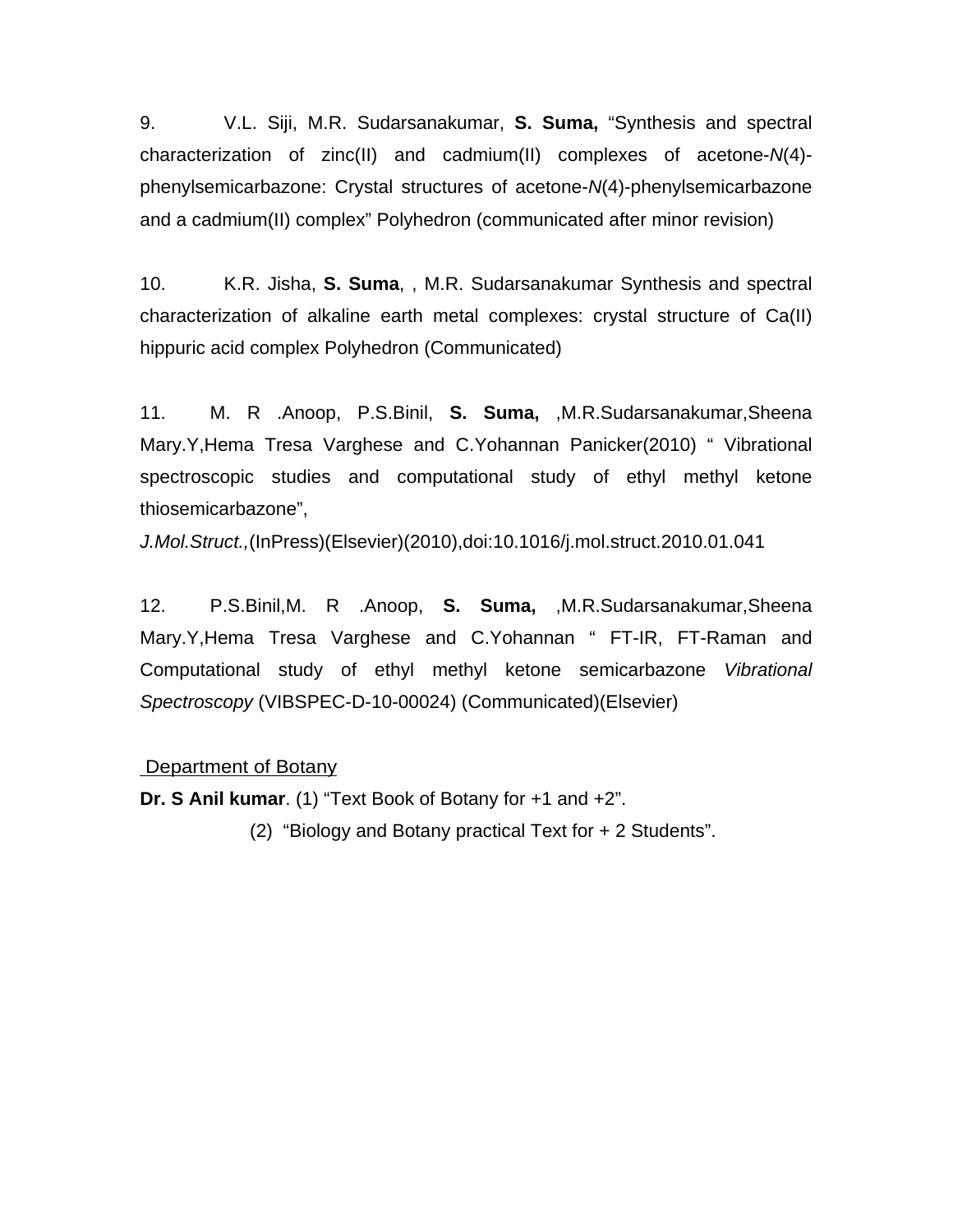#### **POSITIONS HELD BY TEACHERS**

**Dr. K.L. Vivekanandan** – Member, Syndicate, University of Kerala Member, Board of Studies in Geology (UG), University of Calicut and Kannur **Dr. I.G. Shibi** - Member Academic Council, University of Kerala General Secretary of Academy of Chemistry Teachers.

**Dr. S. Sreelatha** - Member, Board of Studies in Physics (UG), University of Kerala.

**Smt. R. Lathika**- Member, Faculty of Arts, University of Kerala

**Smt. V.R. Rajalekshmy**- Member Board of Studies in English (UG), University of Kerala.

 **Smt. G. Asa** - Member, Board of Studies in Malayalam, University of Kerala

**Sri. M.D. Ratheeshkumar** -- Chairman, Board of Studies in Geology (UG), University of Kerala Member, Academic Council, University of Kerala,Member BOS (UG) MG University and Calicut University,Member faculty of science.

**Dr. S. Satheeschandran** - Member Faculty in Commerce, University of Kerala. Member, Board of Studies in Commerce (UG), University of Kannur.

**Dr. G. Sreenivasan** - Member, Board of Studies in History (UG), University of Kerala

**Sri. Vinod C.Sugathan** - Member, Malpractice Prevention Squad, University of Kerala.

**Sri. R. Sasi** - Member, Mal-practice Prevention Squad, University of Kerala.

**Dr.L. Thulaseedharan-**Member,Directorate level NSS Advisory committee,Member Directorate of Vocational Higher Secondary Education, Govt of Kerala.

**Smt.L.Neena** Member BOS (UG) Kerala University.

# **SPECTRUM 2009 SEMINAR SERIES**

All the Departments organized a one day seminar each in the Spectrum seminar series. This has been our unique effort since 2004 to acquaint students and faculty with new frontiers of knowledge.Sri.Vellappally Natesan, Secretary, Sree Narayana Trusts and General Secretary, S.N.D.P. Yogam, inaugurated the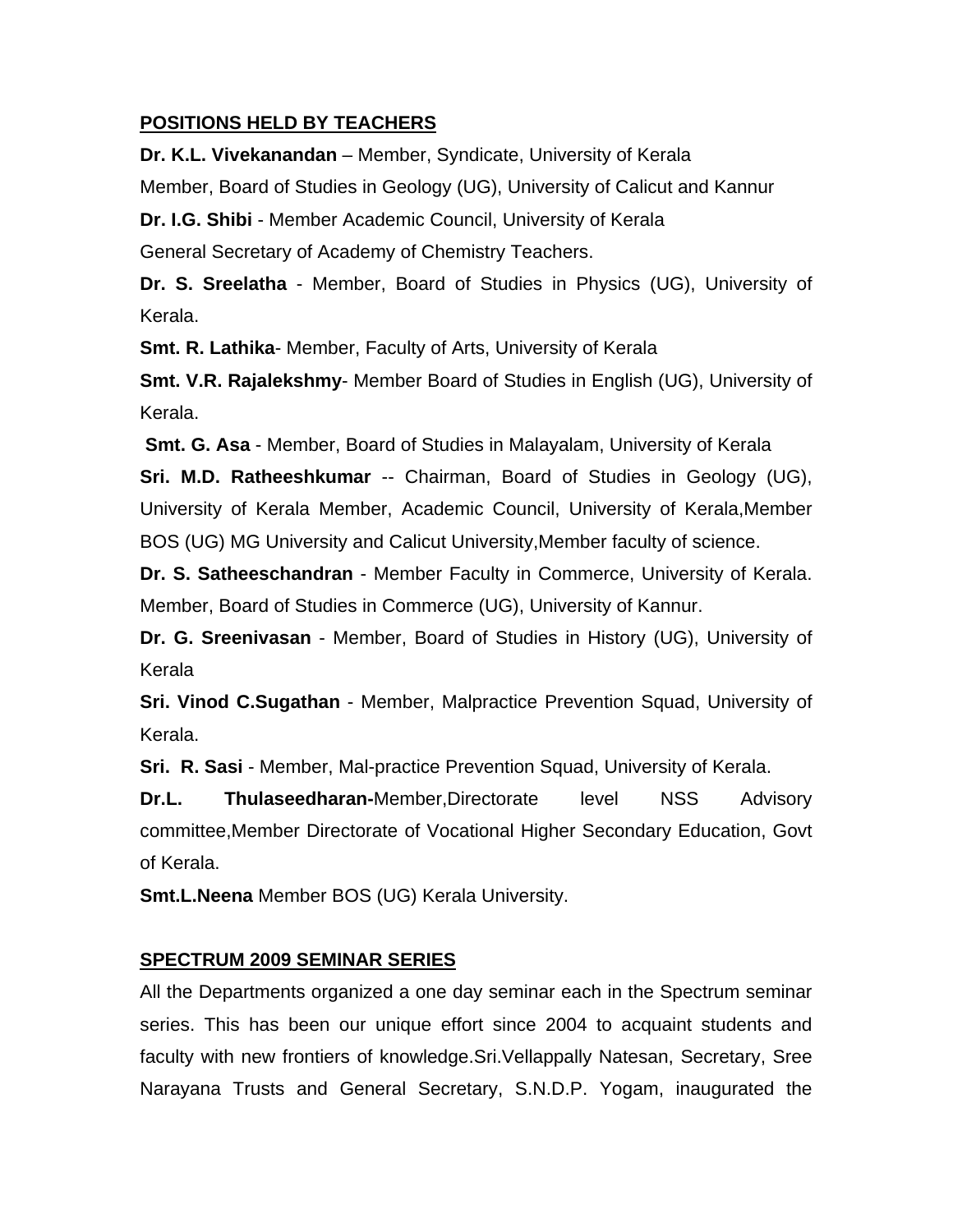Spectrum 2009 which commenced on 29th October and concluded on 20lh November, 2009. Altogether 114 papers were deliberated and discussed in the seminar. Experts in all fields made the seminar series illuminating and fruitful. It also provided an opportunity and platform for our faculty and students to present papers.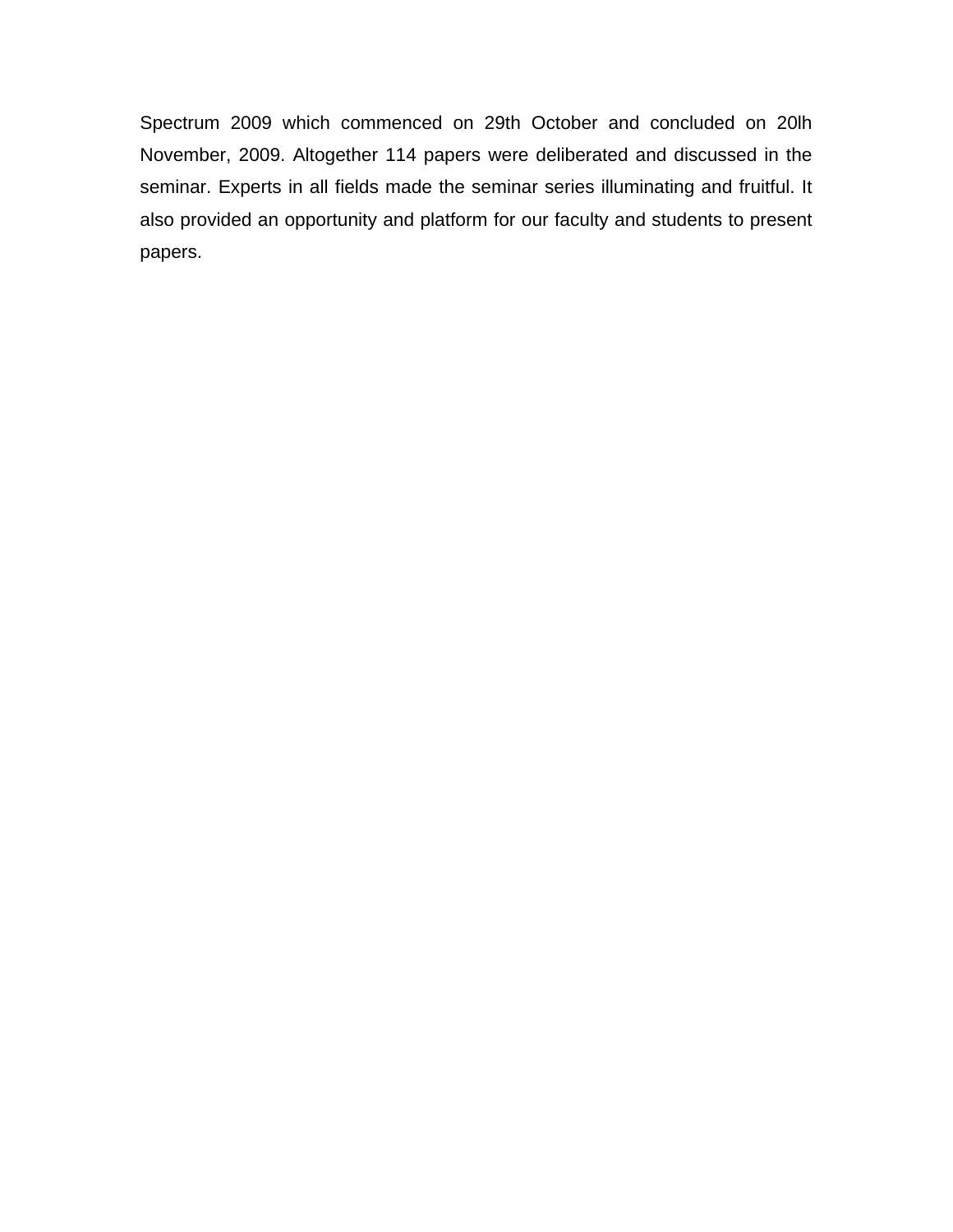### **Prominent Speakers in the Spectrum 2009 Seminar Series**

1.Dr.V George Mathew,former Prof and HOD,Psychology, University of Kerala.

2.Fr. Sebastian Chamathara,Former HOD, Psychology KE College, Kottayam.

3.Prof. S Kevin,Prof IDE and former Pro-Vice Chancellor, University of Kerala.

4.Dr.M M Khan ,Faculty Dept. of History,Govt. Women's College, TVM.

5.Dr. Alexander Jacob IPS,ADG of Police.

6.Dr. Kalyani Valliyath,Director Valliyath's Total English Solutions.

7.Dr. A Sabu.Science Officer, Kerala Biotechnology Commission Shastra bhavan, TVM.

8.Dr. P M Radhamani,Reader, Dept of Botany, University of Kerala.

9.Dr. B. Biju,Dept of Physics, University of Kerala, Kariavattom.

10Dr. M Sankara Sharma,Dept of Physics ,Govt. College For Women,TVM.

11.Dr. P J Alexander, IPS,Former Director ,Institute of Management.

12.Dr.R Thulasi Narayanan, Manager,SBI.

13.Dr.James Vadakkumchery ,Criminologist Faculty, State Police Training College.

14Dr.S.Madhavan,Former Prof. and HOD, Dept. of Mathematics,University College ,TVM.

15Dr. P K Rajendran, Nair ,Former HOD of Geology, University of Kerala.

16.Dr. S Sureshkutty, Reader, Dept. of Physical education, Kannur University.

17.Dr. U C Abdul Jaleel,HOD of Chemoinformatics, Malabar Christian College, Calicut.

18. Smt. Mini Joseph, Lecture in Home science, Govt. Women's college , Thiruvananthapuram.

19.Smt.V.Ambili,Geologist (Jr)G.S.I., Govt of India.

20.Dr.P.T.Kurian, Former HOD, Psycology, SN College Chempazhanthy.

# **Publication of Souvenir**

The papers presented in the Spectrum series by the resource person's teachers and students were published in the Souvenir Spectrum 2009.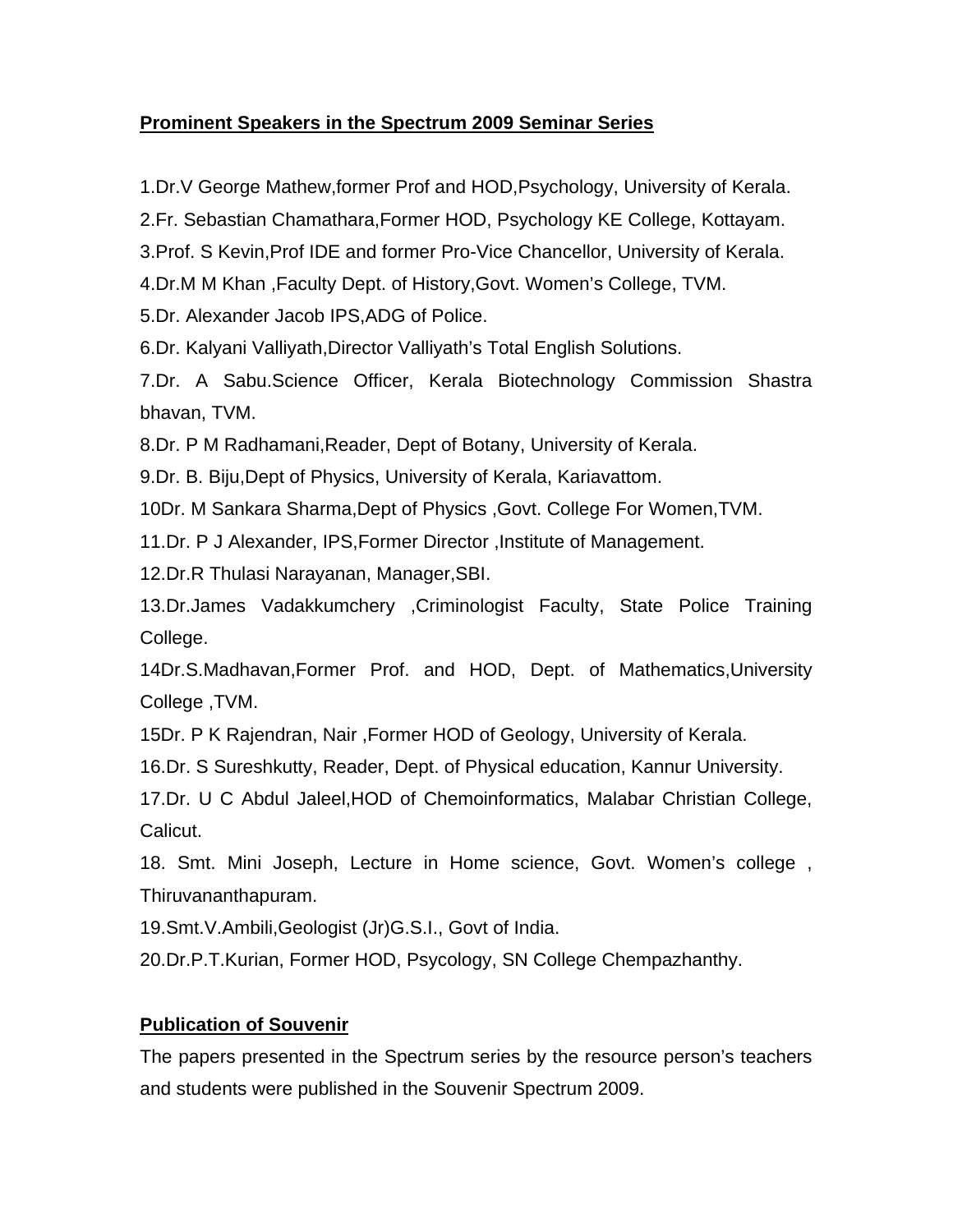#### **UGC Sponsored Seminar**

The PG Department of History has conducted a UGC sponsored Regional Seminar on  $7<sup>th</sup>$  and  $8<sup>th</sup>$  of December 2009. The papers presented in the seminar were published.

#### **UGC Grant for Seminar**

UGC has granted a sum of Rs 1,00,000 (One lakh) to the Department of Chemistry for conduct of a seminar entitled*"Green Chemistry".*

#### **Website**

Our Website, www.sncollegechempazhanthy.org contains updated details of our college and related activities.

### **Know Your College**

An orientation programme for the first year students, 'Know Your College', was conducted on 17-09-2009. The students were divided into five groups and teams of teachers introduced several aspects of the college including the history of the college, facilities available, disciplinary regulations, curriculum, examination system, syllabus, activities of various clubs, NSS, NCC and other personality development opportunities.

### **Founder's Day**

The 37<sup>th</sup> death anniversary of our Founder Manager Sri. R.Sankar was observed as the Founder's day on  $7<sup>th</sup>$  November 2009. Dr.M.Jayaprakash, DCDC, delivered the inaugural speech. Principal Dr. M.Jeevanlal presided over the function **Dr.K.L.Vivekanandan**, Member, Syndicate, University of Kerala spoke on the occasion.

### **Development of Cyber Skill**

CAP 2009, a computer awareness programme effectively transformed all our out going BA/BSc. and M.A/MSc. students computer literate. The course of 25 hour duration included Windows, MS Word, MS Excel, MS Power point, Internet-Email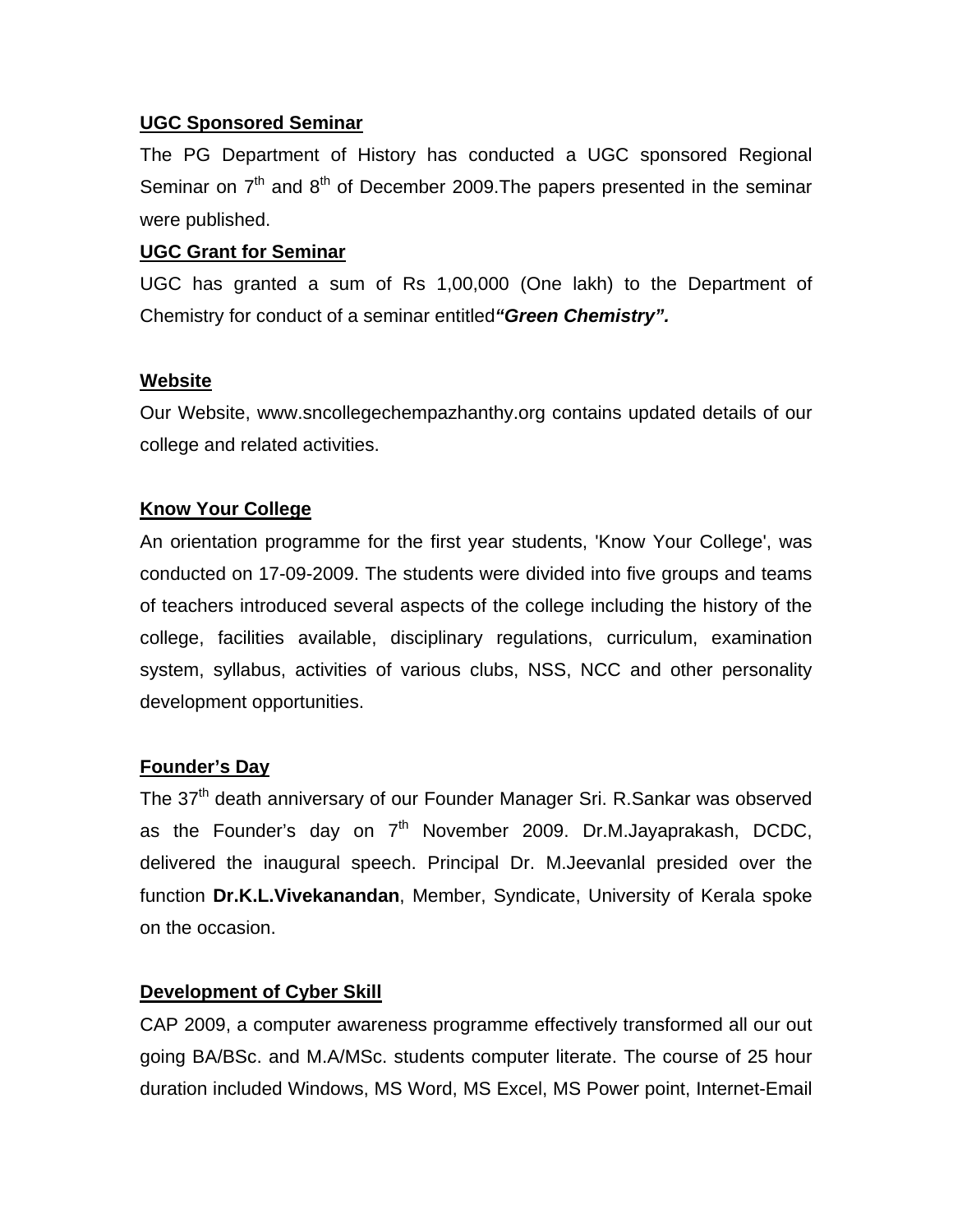etc. All successful candidates were given Certificates too.

#### **Communicative empowerment**

The college conducted Spoken English Classes for final year students as additional input this year. For that purpose an experienced teacher, Smt Sarika was appointed

#### **Festivals 2009**

*Onam* was celebrated in the college with great pomp this year also. A grand Food Festival, *Food Fest 2009* in which students and teachers of all departments along with the non- teaching staff prepared special dishes and set up their own stalls, and sold them, claiming only reasonable price. There was the traditional *Onam* Feast and inter departmental *Athapookkalam* competition for students. A *Pulkoodu* contest was also held in connection with the Christmas celebrations. *Deepavali* was celebrated with the traditional fireworks.

#### **Sree Narayana Gurudeva Jayanthy and Sivagiri Pilgrimage**

The entire staff of the college participated in the  $155<sup>th</sup>$  Sree Narayana Gurudeva Jayanthy held at Chempazhanthy Gurukulam and participated in the Sivagiri Pilgrimage. Facilities for parking vehicles, accommodation, drinking water, canteen etc were provided in the college for the pilgrims. The teaching and non-teaching staff, the NCC cadets etc participated in this great endeavour. The role played by the PTA, NCC cadets and nonteaching staffs were praise worthy.

#### **General Library**

The College General Library has a meritorious service record. At present it contains 34234 books.The college advisory committee is constituted **by Dr M.Jeevanlal [principal],Sri T.N. Manoharan,Smt.Prasad S. Beena, Dr S Sreelatha, Sri M Chandrababu, Dr B Jayasree and Smt Renuka S, and Kumari Rekha R.C**.,3rd DC Mathematics. This year a book exhibition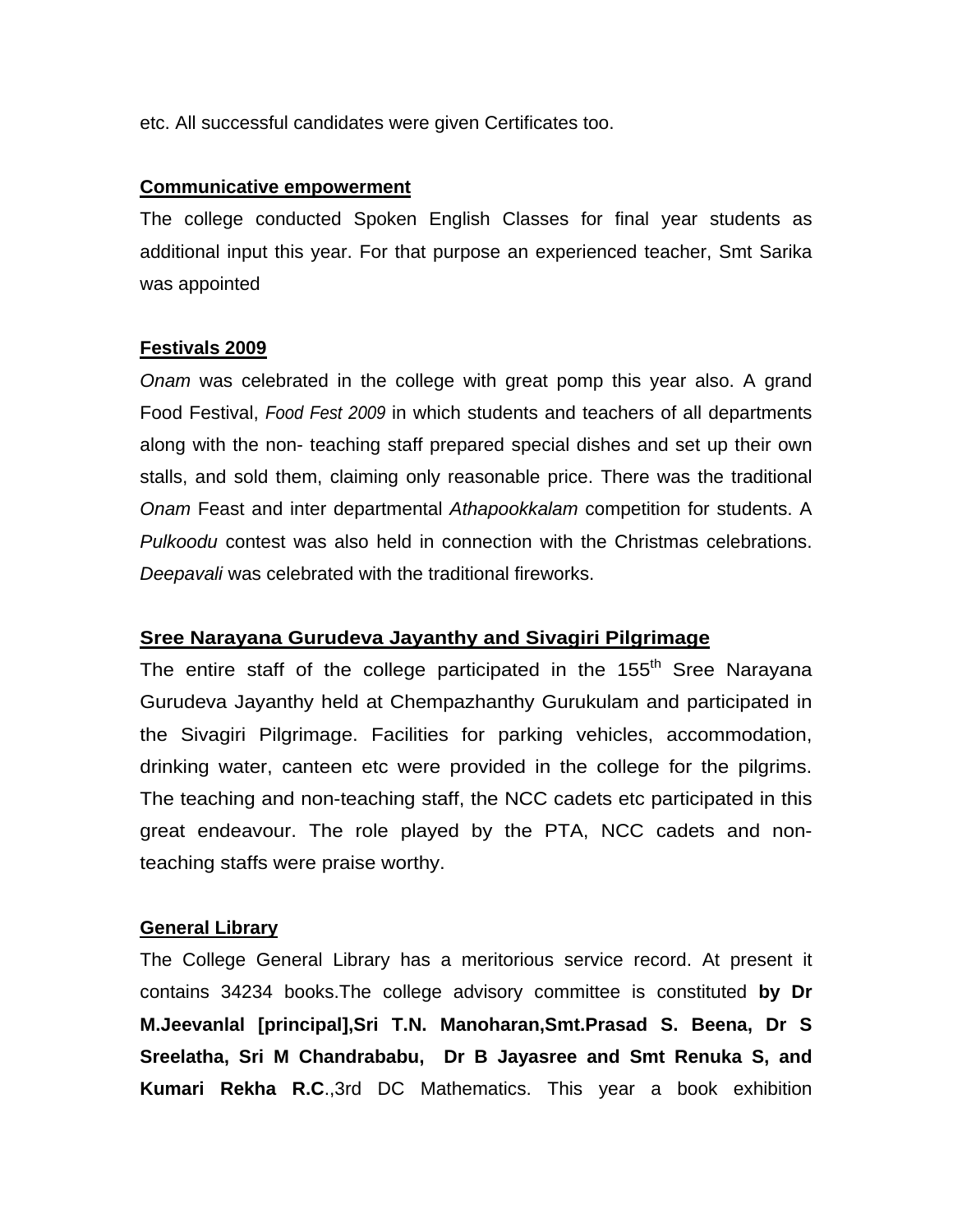**AKSHARA MUTTAM** was organized in the reading room as a joined venture of the college union and PTA on 27 -1- 2010.The function was inaugurated by **Dr.K.L.Vivekanandan**,member,syndicate ,Kerala University.The library advisory committee has decided to purchase all the available books written by Sree Narayana Guru and books on Sree Narayana Guru and also to maintain a separate collection of the same as a part of the Sree Narayana Study Circle.

#### **College Union**

During the current academic year the college union activities comprised of a variety of programmes. The functioning of college union was officially started with the inauguration of the same as well as the Arts Club by Dr. Cheriyan Philip,Chairman,KTDC on 16-10-2009.

On 16/7/2009 the members of the former college union organized a meeting at Arts block to commemorate the contributions of Kamala Suraiyya and Lohitadas.

A grand Media Camp was organized under the auspices of our college union on 24-25 of November 2009 at seminar hall, Sree Narayana College. Most of the prominent media icons available in Trivandrum participated the function. The Media Camp was inaugurated by M.G.Radhakrishnan(India Today).Smt. Parvathy Devi, V.P. Unnikrishnan(Janayugam),Harshan(Asianet TV),Sri. Firoz(Jaihind TV),T.K.Santhosh Kumar(Amritha TV).N.P.Chandrasekhar(KairaliTV) were some among the prominent dignitaries who participated in the camp.

On 26-11-2009 a seminar was conducted "*India Virachappol*" to create an awareness against Terrorism,which is a serious threat that our nation is facing nowadays to commemorate the first anniversary of Bombay bomb blast of 26- 11-2008. In the programme **Dr.M.Jeevanlal**,principal,Sree Narayana College,Chempazhanthy made a heart throabing speech to alert the students about the danger that our nation is facing now.

In the literary camp '*Ezhuthakam*' organized by University Union at Kovalam Guest House from 7 to 9 December 2009, 9 students from our college participated.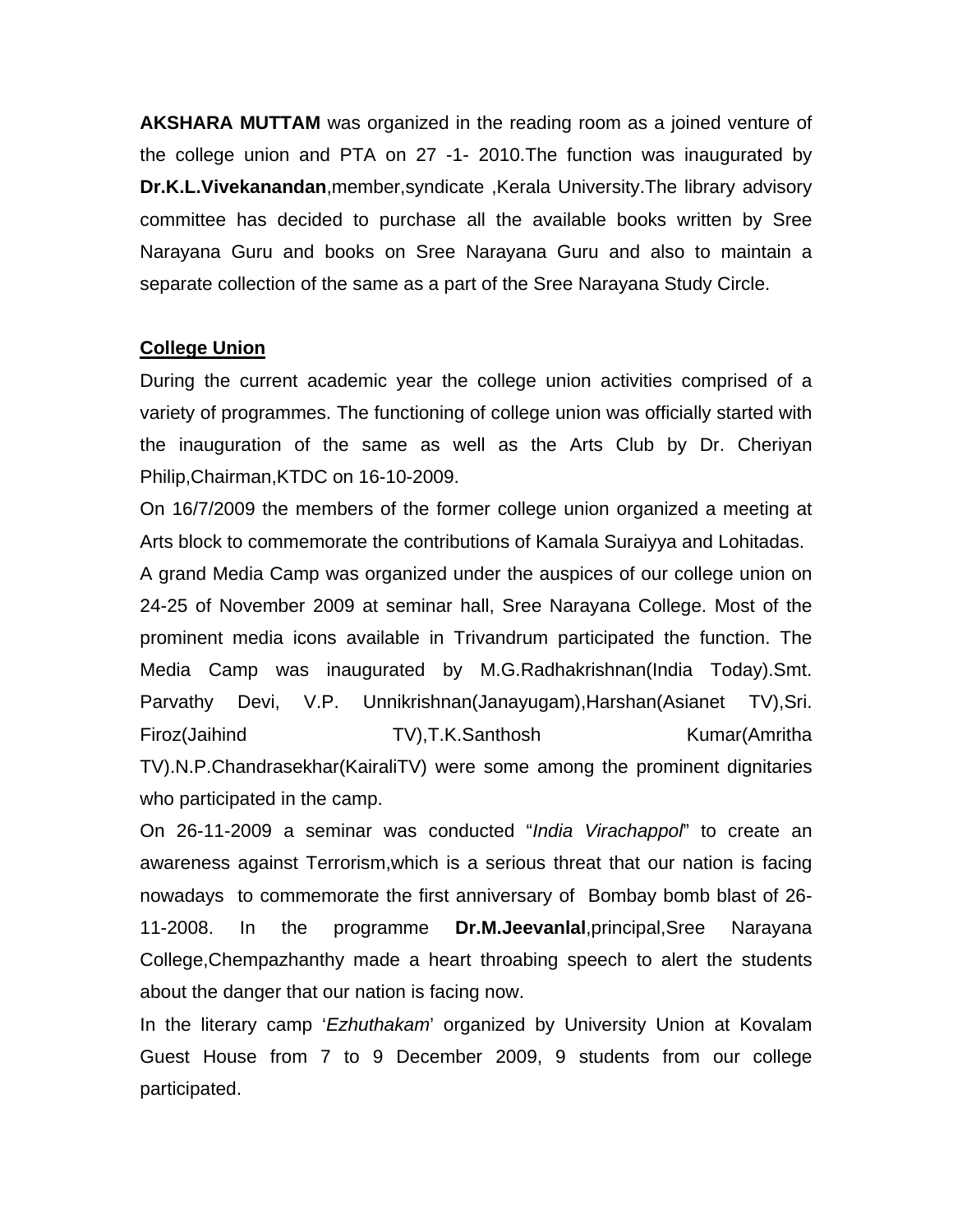On  $8<sup>th</sup>$  December 2009, the college union conducted a sports Quiz at students centre.

On 7-12-2009, the college union organized 'Ajay Memorial Cricket Tournament'. It was inaugurated by our principal, **Dr.M.Jeevanlal**.Students of Mathematics Department won the competition.

Under the auspices of college union 'Talent Hunt' the Arts Festival was conducted on 10<sup>th</sup> and 11<sup>th</sup> of December 2009. The event was inaugurated by the famous dancer Smt. Rajasree Warrier.

The college union and PTA jointly organized Christmas Day celebrations and '*pulkoodu*'competition on December 23rd 2009.

On 25-12-2009 members of the college union visited "*Santwanam"*,the old age home at Chackai and spent few hours there along with the destitutes.

The College Magazine was released on 14-1-2010 in an august function by **Prof.T.N.Manoharan**, HOD,Chemistry.

On19-1-2010 the college union arranged a drawing competition at seminar hall.The University Youth Festival was conducted from 21-1-2010 to 26-1-2010 at Cherthala. Students from our college too participated in the function. Gopika Vasanth, 1st DC Physics secured First Prize in short story writing.

This years College Day was inaugurated by V.Sivankutty,M.L.A on26-2- 2010.Union Chairman Sajeev. K. chaired the function. **Dr.M.Jeevanlal** principal,Sri **C.S.Ajikumar**,Secretary PTA, Sri **M.D.Ratheeshkumar**, **Dr.I.G.Shibi** - felicitated the function.

The report of the college union was presented by Ratheesh, University Union Councilor. The programme concluded with a musical concert of the musical club.

# **PTA**

The Parents Teachers' Association of the college has been very active in providing academic, extra curricular, and infrastructural facilities and amenities to the students and staff. The PTA has taken up a number of activities to ensure the all-round welfare of our students by finding funds for the implementation of schemes, programmes, and facilities. The activities of the PTA have given a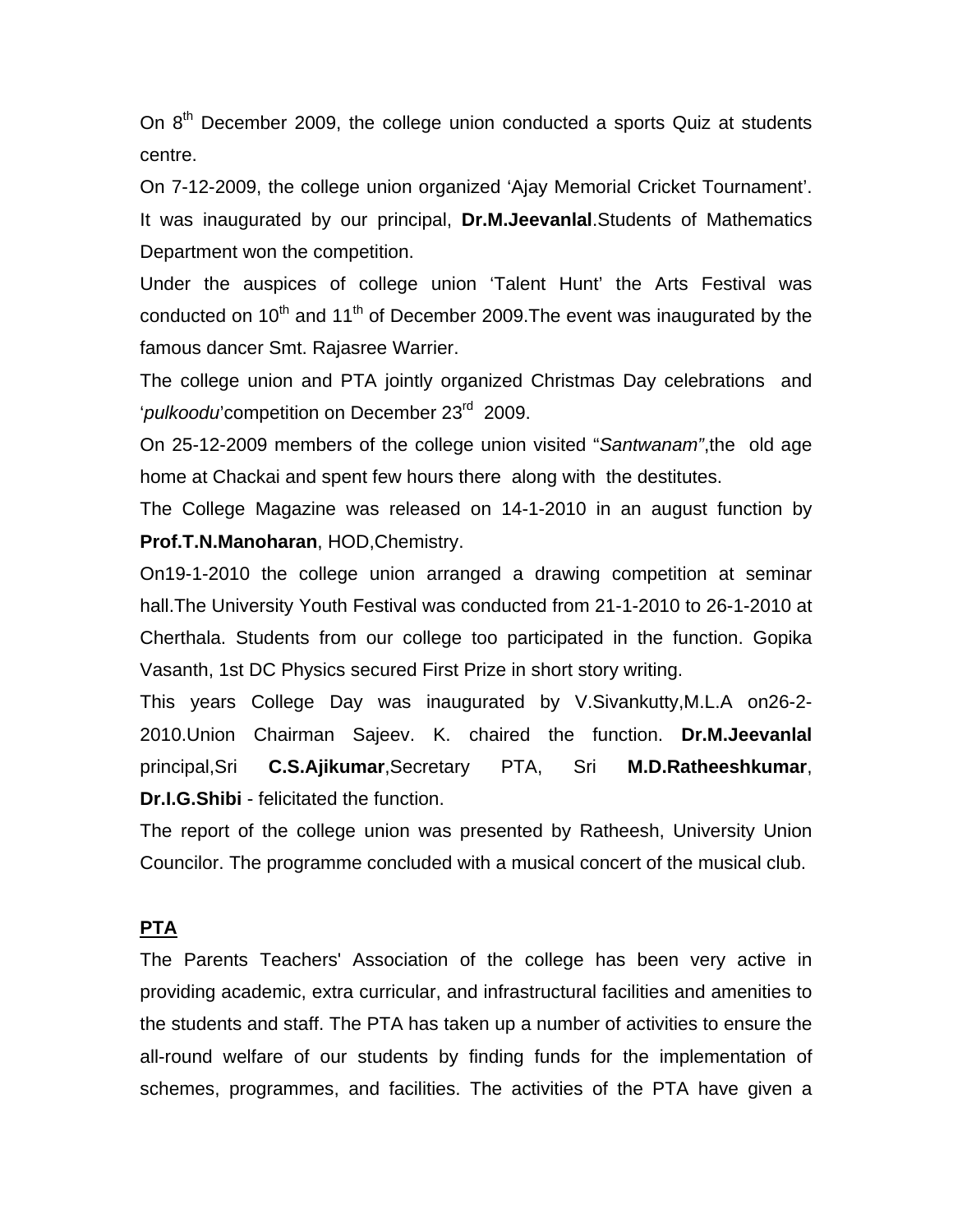remarkable face-lift to the college, altogether. This year the PTA distributed free mid-day meals on all the working days to more than 100 poor students who were selected by means of the Tutorial machinery. Very poor students received financial assistance from the PTA and all the needy students got medical assistance including timely hospitalization. The PTA extended financial support to PG students to attend National Seminars and gave cash awards to those students, who got the highest marks in the final year degree and post graduate examinations of April/May 2009, in each discipline.

The PTA has taken up the responsibility of paying the security personnel, driver, gardener and sweepers, and paying the telephone and electricity charges for the college, this year also.

The financial burden of several academic and other activities were also borne by the PTA. They include the subscription of periodicals in the college library; beautification and furnishing of the Seminar Hall; expenses for the Mid-term and Model Examinations; printing of progress cards; academic diaries and attendance registers; maintenance and modification of toilets; the construction of the college gate; repairing of the water pump set; regular cleaning of the campus, water tank and toilets; modification and beautification of the college garden; electrification of the arts block; repairing and updating of the computers and the UPS; replacement of unusable lights and fans; maintenance of the Sports Hostel; maintenance of the public addressing system; painting of black boards; and above all, the extension of the water supply and drainage system to the whole of the college building. SPECTRUM 2009, the functioning of the Career Guidance Cell, loans to the guest lecturers and the non-teaching staff, class-wise PTA meetings, and 'Know Your College' programme were fully funded by the PTA.

#### **Class Wise PTA Meetings**

Fifty three class wise PTA meetings were held to find out psychological and academic merits and demerits of the students through interaction with the parents. All the PTA meetings were well attended and the meetings turned out to be very successful due to the lively and sincere interaction.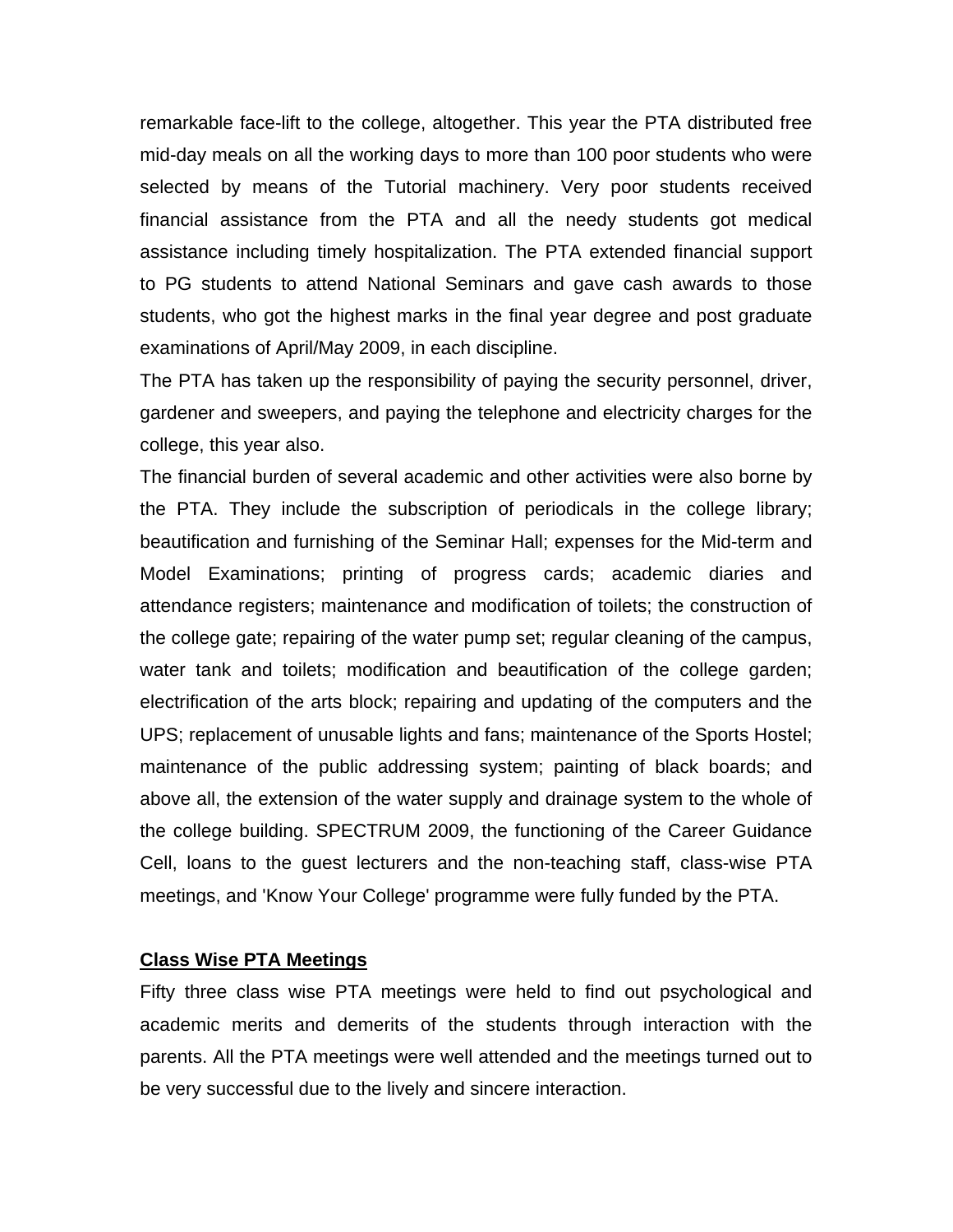### **The tutorial system**

The tutorial system has been implemented effectively in fostering better studentsteachers relationship and maintaining discipline. The tutors were given complete freedom for assessing students' ability and to report the Principal any fault from the part of students. Formation of Talents Ensemble, identification of poor and needy students, recording of student assessment were effectively carried out with the help of Group tutors.

# **FIST**

The Department of Chemistry has been identified for the financial support under FIST programme of Department of Science and Technology of India. A sum of rupees 4.98lakhs has been received towards the second installment. Broadband internet connection has been installed in the computer lab.

### **Science Exhibition**

A Grand Science Exhibition has been organized under the joint auspices of various departments of science (Physics, Chemistry, Geology, Zoology) and Science Club of Sree Narayana College, Chempazhanthy on 24\2\2010. The programme conducted as part of National Science Day celebration (NSD 2010) is supported by Kerala State Council for Science, Technology and Environment and the Department of Science and Technology, Government of India. The Focal Theme for NSD 2010 is: "**Gender Equity for Prosperity with Peace**"

### **Merit Awards**

Merit Awards for the year 2008-2009 Sponsored by the PTA were distributed on 29<sup>th</sup> October 2009 along with the inaugural function of Spectrum 2009.

### **Sports and games**

The Department of Physical Education was able enough in proving its caliber by putting exemplary performances in sports and games during the academic year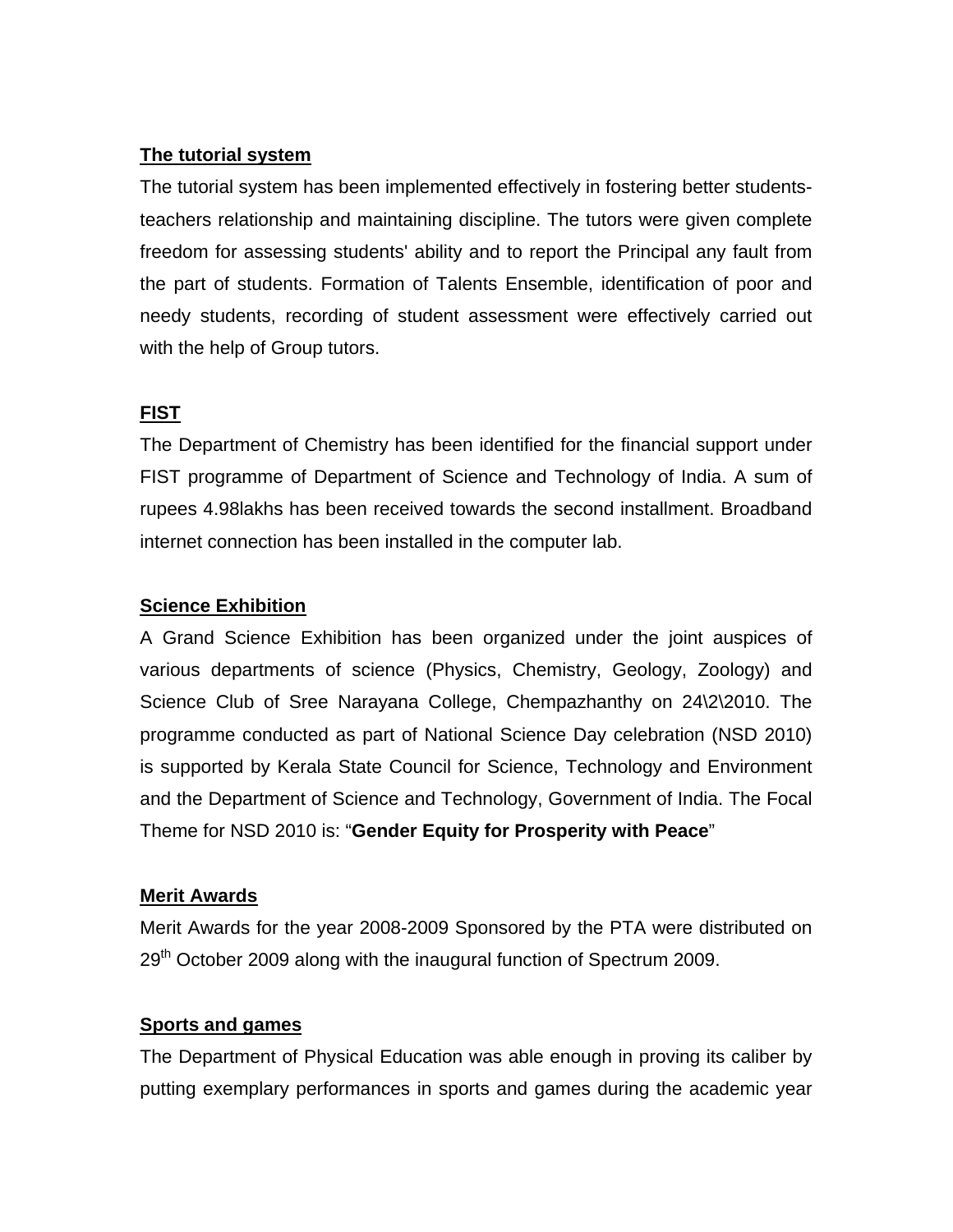2009-2010. Our college teams won Kerala University Inter collegiate Cycling, Aquatics and Water Polo championships .The college Volley Ball team (men) was the Runner up in the Kerala University Volley Ball Championship. The college Kho-Kho team (men) secured Third position in the kerala University inter collegiate Kho-Kho Championship.

The college Hockey team (women) and Cycling team (women) secured Third position in the Kerala University Hockey women and Cycling women championship respectively.

Arun S Kumar, 1<sup>st</sup> DC English won Gold Medal in High Jump at the Open National Tournament (Athletics), Kezia Vargees, 1<sup>st</sup> DC Sociology, Deepa Chandran, 3rd DC Physics and Vinaya Vijayakumar, 1<sup>st</sup> DC Geology won Gold Medals in the All India Inter-University Cycling Championship.

#### **NATIONAL SERVICE SCHEME**

The National Service Scheme is the largest voluntary organization of Asia. It imparts training to young youths to develop their personality through community service. There are five units of NSS in the College and all the units are performing extremely well. For guiding these units there are five Programme Officers. During the reporting year the Programme Officers who led the NSS units are **Dr. A Shaji,Sri. C. S.Ajikumar, Dr. B. Jayasree, Sri. R. Sasi and Dr. G. Baby Girija.** 

 The major programmes implemented in the calendar year 2009-2010 include the observations of important national and international days by conducting seminars, symposiums etc. Blood grouping and blood donation camps were arranged in the College. Traffic Awareness drama was conducted in the seminar hall. An orientation programme was conducted for the new volunteers. The orientation class was taken by Sri. B. Sreekumar, Programme Co-ordinator, NSS. Cleaning programmes were conducted in the college and in the adopted village. A socio-economic survey was conducted in the adopted village and its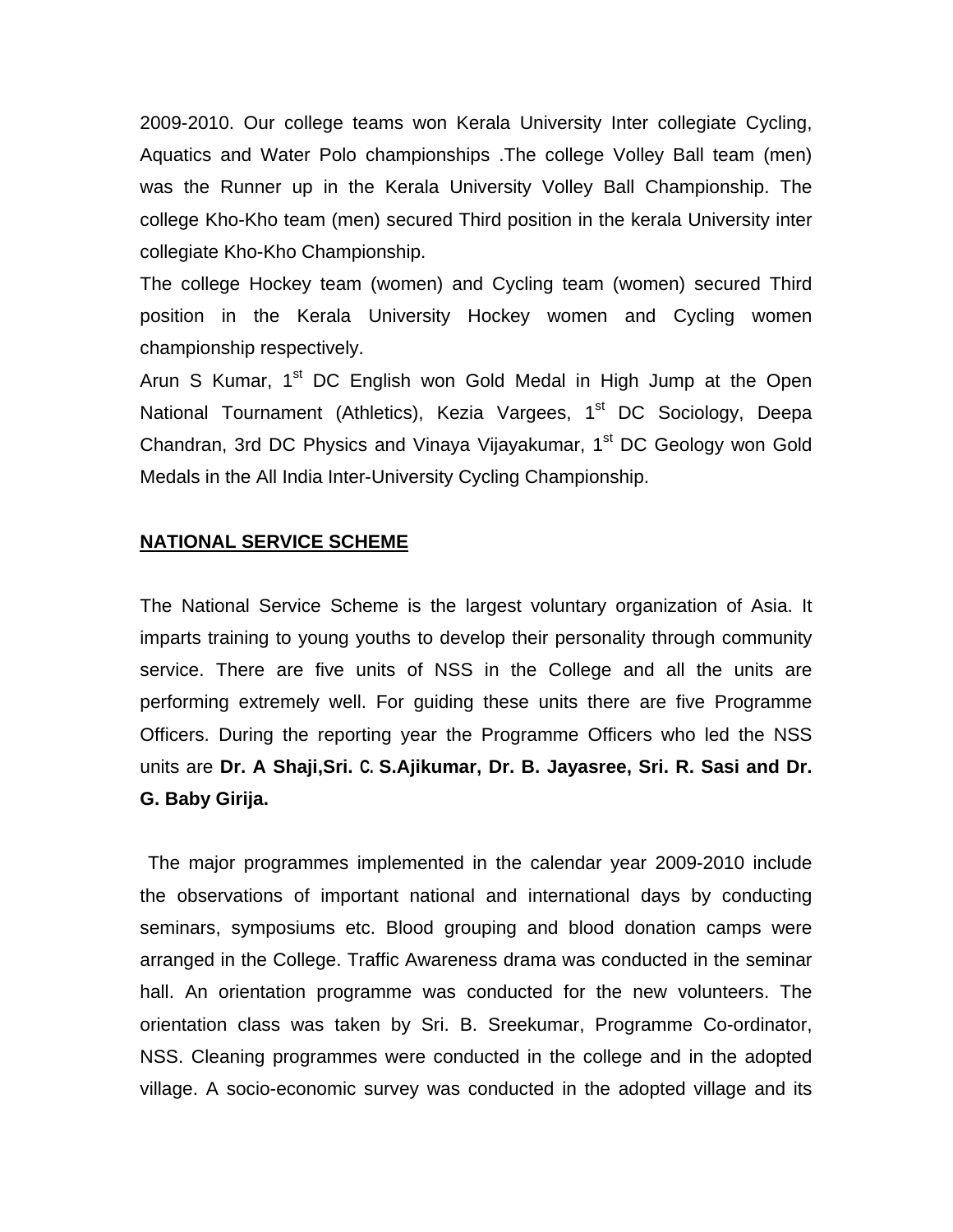findings were given to the authorities of Sreekariyam Panchayat. A waiting shed was constructed in the Chempazhanthy junction with the co-operation of the Chempazhanthy Gurukulam Residence Association and the Teaching staff of the college.The Annual camp 2009 has been arranged in Chenkal, Neyyatinkara during 18-24, December 2009.

# **NCC**

The enrolled strength of the NCC unit (Boys) is 160. This Academic year all NCC Cadets have participated many adventure programmes.In the year 2009-2010 two cadets attended Army Attachment Camp at IMA Deradoon and one cadet attended the Advanced Leadership Camp at Maharashtra. Two cadets participated in special NIC at Kothamangalam.One cadet participated in the Trekking Camp at Gujarat.15 cadets participated the Paragliading camp at Sainik School.The NCC unit conducted social service programme on the eve of Gandhi Jayanthi day and our 10 cadets attended the Blood donation camp conduted by the navy wing at RCC.

Thirty cadets participated in the traffic regulatory acts and social service programme on the eve of *Sivagiri Theerthadanam*.35 cadets passed the 'B' certificate examination and 2 senior cadets passed the 'C' certificate examination.6 cadets were selected for the National camp and 2 cadets for the intergroup firing competition under the TCC camp.

Our ANO Captain **Biju S. S.** participated in the NIC camp held at Mumbai.

# **Seminars/Conferences/Workshops/Refresher courses etc attended by the Teachers**

### Department of English

**Smt.B.Mini Anand** and **Smt.K.N.Geetha Kumari** attended a two day National Seminar organized jointly by the Depts.of Linguistics and Philosophy,University of Kerala,Trivandrum.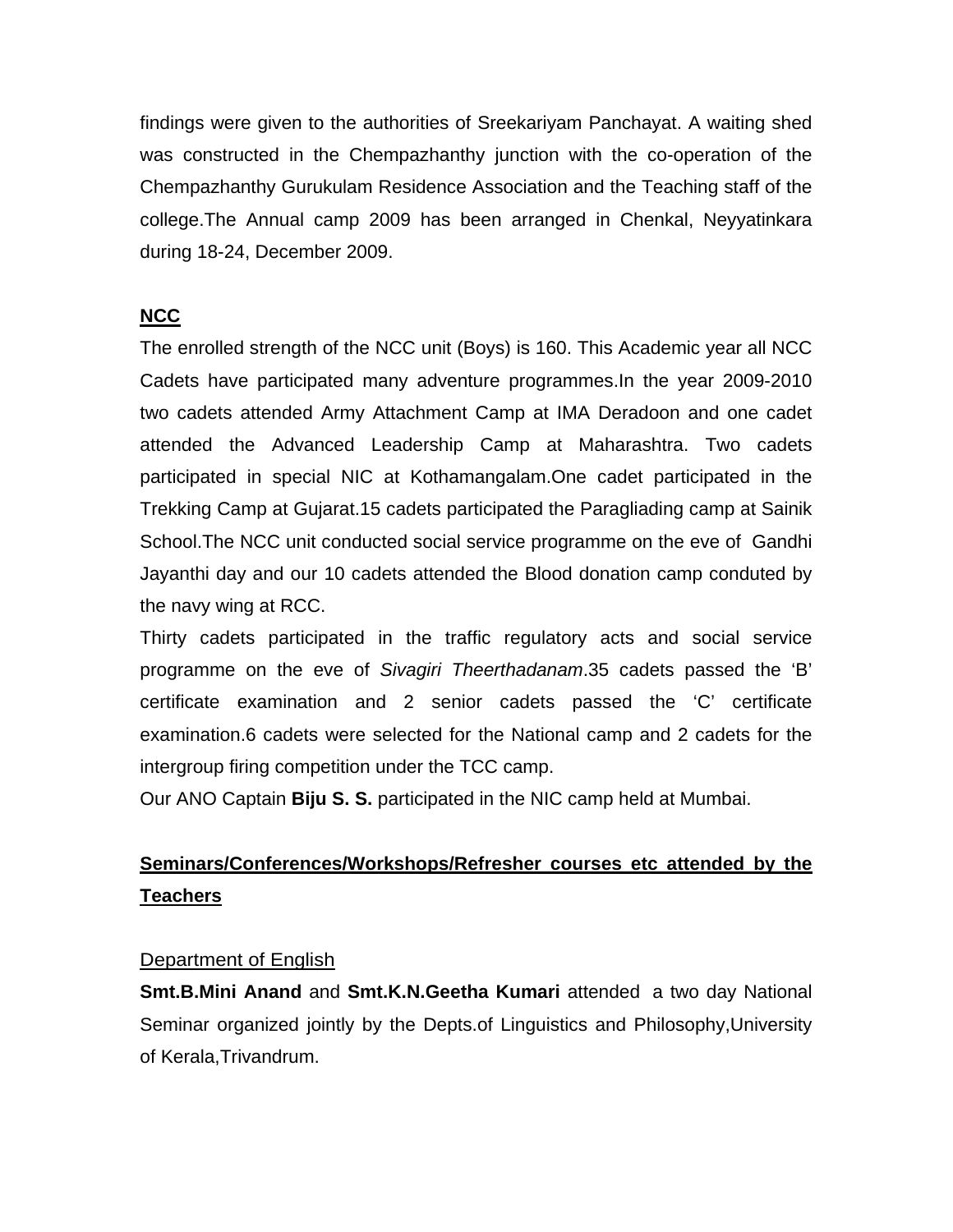**Smt.B. Mini Anand** and **Smt. Prasad S.Beena** attended a two day International Seminar on Latin Language and World Cultures organized by the Institute of English,Trivandrum and the Dept of Latin, St. Xaviers College, Thumba.

#### Department of Malayalam

**Smt.G.Asa, Attended one day Orientation programme for college teachers on** the regulation of Choice Based Credit and Semester System at Govt. Sanskrit College Trivandrum on 09-12-09.Also attended one day special meeting of oriental studies at Academic Staff College Kariyavattom on 09-10-09.

#### Department of History

**Dr. C.G.Usha, Dr. G. Sreenivasan** and **Dr. A. Shaji** participated in the workshop for the syllabus preparation as part of the semesterisation of Degree courses in March 2009.

**Dr. C.G. Usha,** HOD was the member of the Board of Examiners for MA IV Semester June 2009.

**Dr. G. Sreenivasan,** has been appointed as the member of Board of Examiners for MA III Semester February 2010.

**Dr. C.G. Usha, Major Dr. S. Sethulekshmy, Dr. G. Sreenivasan, Sri. R.Sasi,** participated in the one day National Seminar organized by the Department of History, Kariavattom on 25-11-2009

**Dr.C.G. Usha, Major Dr.S.Sethulekshmy, Dr. Lekha k. Nayar, Smt. A. P. Greeshmalatha, Dr. G Sreenivasan, Sri. R. Sasi, and Dr. A. Shaji** participated in the two-day Regional Seminar sponsored by UGC held at S N College, Chempazhanthy on the  $7<sup>th</sup>$  and  $8<sup>th</sup>$  December 2009.

**Greeshmalatha A.P.** attended a seminar cum conceptual workshop on *"Linguistic and cultural integration of Kerala I300CE to the present"* Project, SAP, UGC on 24, 25 and 26th of March, Dept. of History, University of Calicut, Malapuram(Dt.)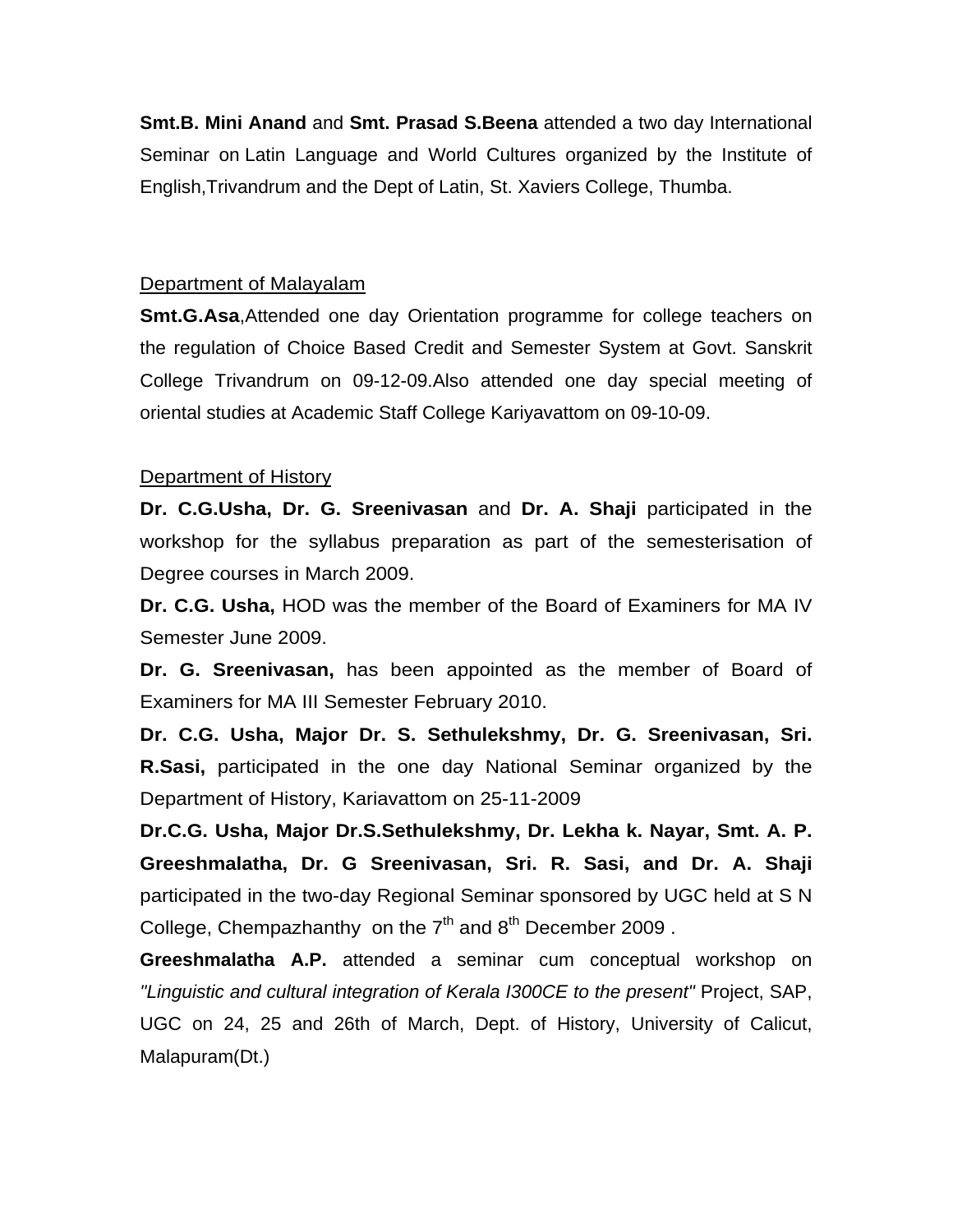#### Department of Political Science

# **Smt.Soja Madhavan, Dr.Vijaya Natharaj P.S., Dr.L.Thulaseedharan, Sisubalan S.**

Attended the orientation programme on semesterisation conducted by the University of Kerala. on 9/12/2009 at the Government sanskrit College. Trivandrum.

#### **Dr. L. Thulaseedharan**

1. Attended 5 day workshop on Re-structuring under graduate Programme) Sponsored by Kerala State Higher Education Council from 24th to 28th February 2009

2. Completed the short term course of Research guides, organized by Academic Staff College, University of Kerala, Kariyavattom. 23rd to 28th March - 2009

3. National Seminar on China in the 21st century organized by V.K. Krishna Menon study centre on 6th october, 2009 at Department of Political Science, Kariyavattom.

4. Attended NSS Advisory Committee meeting of Directorate ofVHSE at 4 pm. on 9/12/ 2009.

#### Department of Economics

 **Dr. V. A. Jameela** attended the lecture on *"Global Financial Crisis and the Indian Capital Market"* conducted by the Department of Economics, University of Kerala on  $16<sup>th</sup>$  June 2009.

**Dr. V. A. Jameela** attended the one day National Seminar on*" Indian Banking Sector: Past, Present and Future "on 18<sup>th</sup> September, 2009 organised by the* Department of Economics, University of Kerala in connection with the Golden Jubilee Celebrations.

**Dr. V. A. Jameela** participated in the State level Seminar on *"Manifestations of Global Financial Crisis in India"* sponsored by University Grants Commission on13th and 14<sup>th</sup> November 2009 at 5 N College, Sivagiri, Varkala.

**Dr. V. A. Jameela** Became a member of the International Union for the Scientific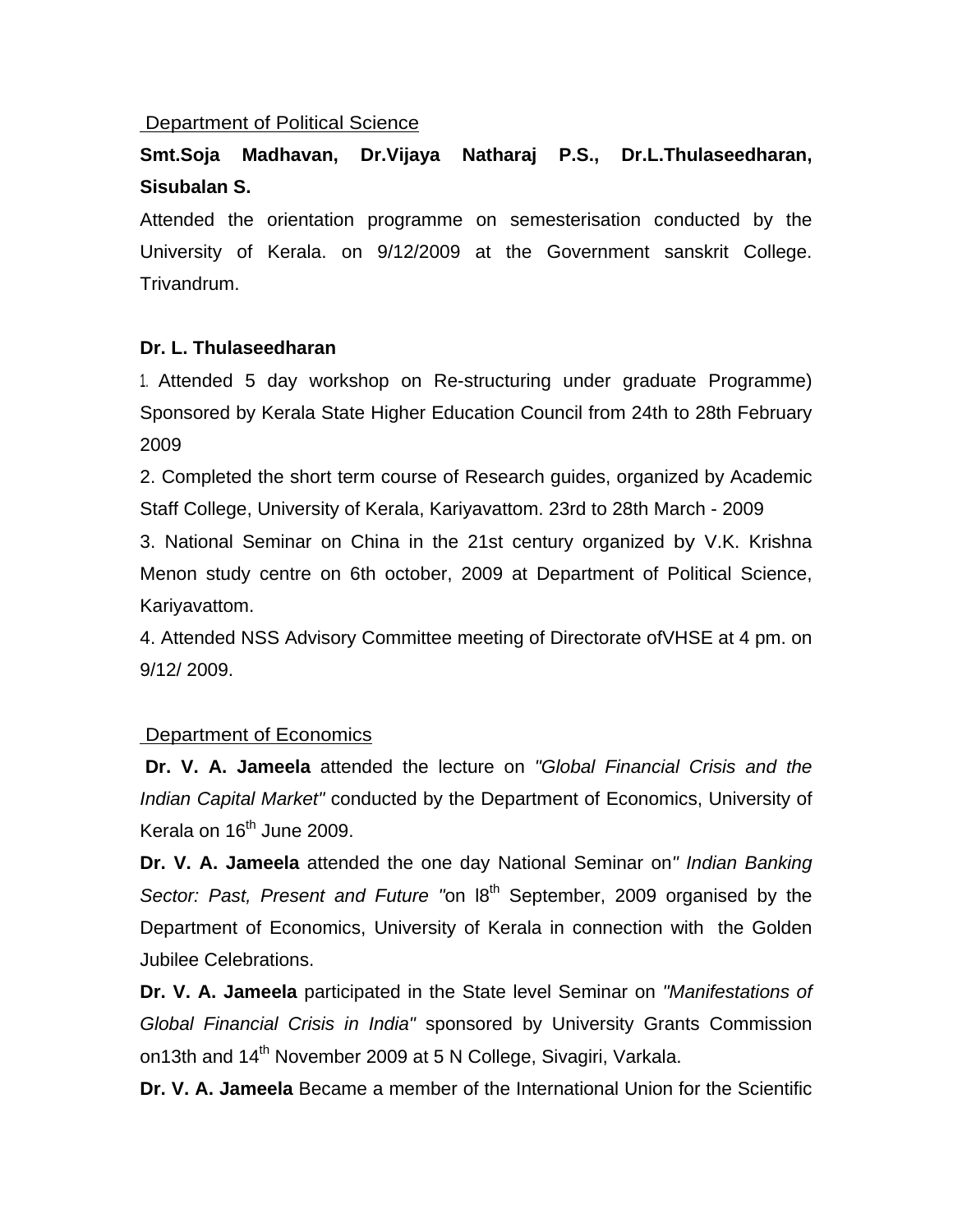Study of Population in April 2009.

**Dr. V. A. Jameela** attended the one day Orientation Programme on UG semesterization (Thiruvananthapuram Dist.) for the teaching staff of the Colleges held on 09- 12-09 at the Govt. Sanskrit College Trivandrum.

#### Department of Psychology

An International seminar was conducted on  $24<sup>th</sup>$  August 2009. Dr. Roy. J. Mathew (Duke & Texas University) presented a paper on Consciousness and Mental Health Mrs. Laura.J.Mathew (director of Student Health, Odessa, Texas) talked on the Mental Health Problems and Management of Adolescents in USA. The seminar Spectrum 2009 was conducted on 30<sup>th</sup> October 2009. Dr. V. George Mathew , Former HOD ,department of Psychology, University of Kerala presented a paper on Parapsychology. Fr. Sebastian Chamathara, Former HOD in Psychology, K.E College, Mannanam presented a valuable talk on Skills In Applied Psychology.

### Department of Mathematics

1. **Smt. E. Padmakumari** and **Smt. K.S. Lilamma** attended a 2 day Ntional Seminar Sponsored by UGC at All Saints College, Trivandrum on 23rd and 24th october 2009.

2.Conducted department seminar on 13/11/2009 as a part of spectrum 2009.

### Department of Physics

In connection with the Seminar series Spectrum 2009 of our College, The Physics Department conducted an one day seminar on 06-11-09

In the forenoon session Dr. V. Biju" Department of Physics, university of Kerala, Kariavattom, and Dr. M. Sankara Sarma, Govt. Women's College, Trivandrum presented Papers.

In the afternoon session Mr. Radhakrishnan.S.R., Research Scholar, Department of optoelectronics, University of Kerala, Kariavattom and five final year students of the department presented Papers on different topics.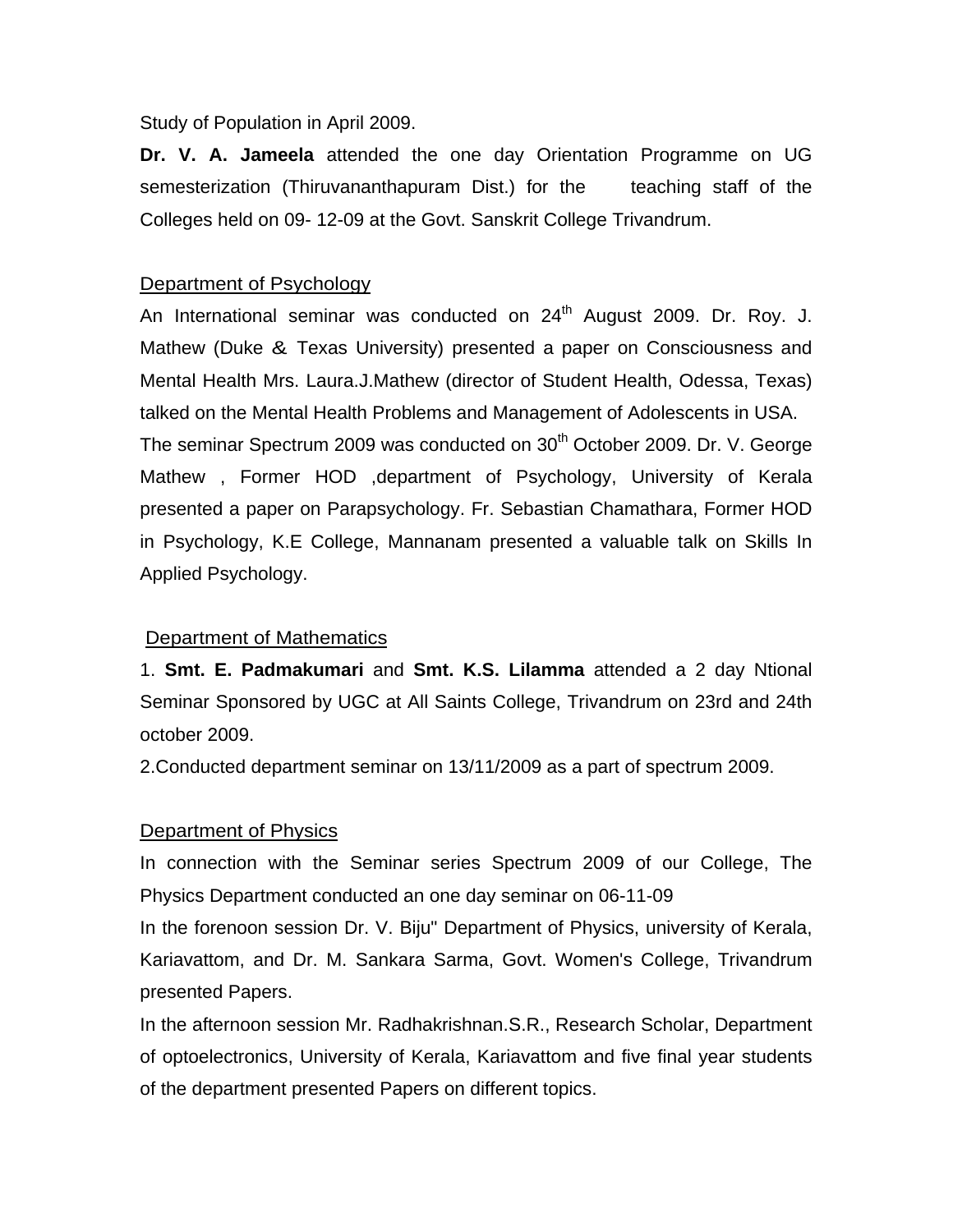**Dr.Sreeletha S.** participated in a one day orientation programme for Board of Studies Members, held on 7 -1 0-2009at at Academic Staff College, Kariavattom. **Smt. P.S. Amala Devi** has successfully completed the refresher course in Physics from 3-102009 to 24-10-09, sponsored by UGC, and held at Academic Staff College, Kariavattom, Trivandrum. Participated in the National Seminar on Gender and Culture organized by Centre for Women's Studies University of Kerala , and Kerala Women's Studies Cell, All Saint's College, TVM, on 21 and 22 January 2010 held at All Saints College, TVM, Sponsored by University of Kerala.

 **Dr. P.G. Sobhana Devi** has successfully completed the Orientation Course from 22-6-2009/17-7-2009.sponsored by UGC, and held at Academic Staff College, Kariavattom, Trivandrum.

**Dr. Sreeletha S., Sri. C.S. AjiKumar, Smt. P.S. Amala Devi, Dr. P.G. Sobhana Devi and Smt. D. Beena** have participated in the one day orientation programme to the teaching staff of the Colleges. on the Regulations of Choice based Credit and Semester System held on 9-12-09 at Sanskrit College, Trivandrum.

**Smt.D.Beena** attended "National workshop on Advanced Experimental Physics" from March 19-21,2009 at Mar Ivanios College, Thiruvananthapuram.

#### Department of Chemistry

**Sri T N Manoharan** attended Refresher Course in Chemistry in the Academic Staff College of the University of Goa from 28-03-2009 to 18-04-2009

**Sri T N Manoharan and Dr I G Shibi** presented demonstration of Chemical experiments before a Group of school students at a summer camp at Government School, Kariavattom in May 2009.

**Sri T N Manoharan and Dr I G Shibi** presented demonstration of interesting Chemical experiments before a Group of School students at a Vacation Class organized by Thrippadagiri Residents Association, Thrippadapuram.Trivandrum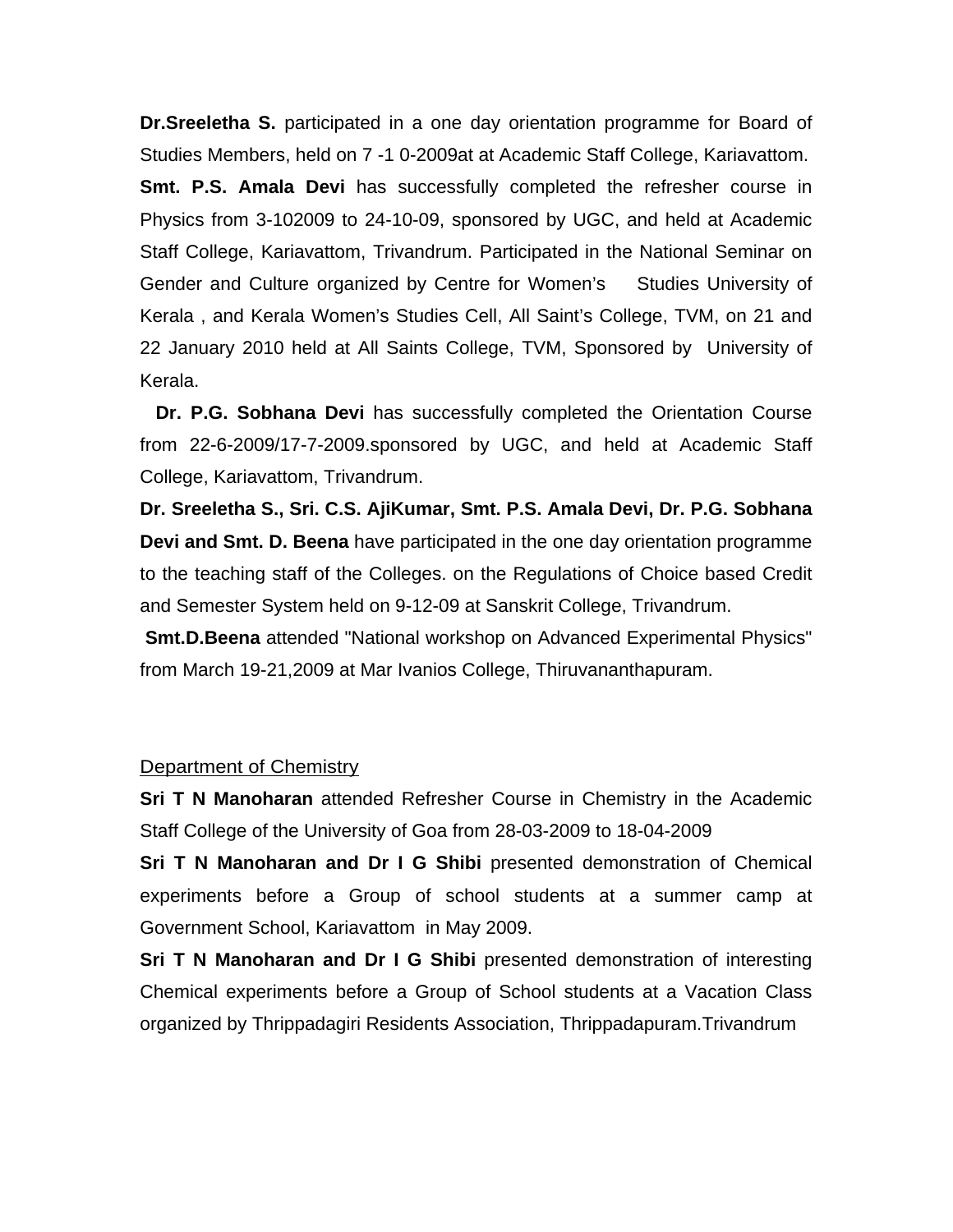**Sri T N Manoharan and Dr I G Shibi** were resource persons to present Chemical Magic before a Group of school students at a summer camp at Hindustan Latex, Trivandrum in May 2009.

**Sri P K Viswanathan** delivered a talk on "Stereo Chemistry" at SN College Chengannur on 12 Dec 2009

**Dr. R. Revamma** participated in the Five-Day Workshop on Restructuring of B.Sc Chemistry Programme organized by the Keral State Higher Education Council and University of Kerala from 02-03-2009 to 06-03-2009 atTrivandrum.

**Dr Shibi I.G.** participated in the National workshop held by NAAC at Loyola College, Trivandrum on July 17-18, 2009.

.**Dr. I.G. Shibi** took a class on the 'Genesis and Relevance of Green Chemistry' for the Teacher participants of UGC sponsored Refresher course in the Academic Staff College, Kariavattom on 25th March 2009

**Dr. I.G. Shibi** participated in the Five-Day Workshop on Restructuring of B.Sc Chemistry Programme organized by the Keral State Higher Education Council and University of Kerala from 02-03-2009 to 06-03-2009 at Trivandrum.

**Dr. I.G. Shibi** was the Director of the *Two Day Media Camp* held In the college **Dr Shibi I.G.** has been approved as a research guide in Chemistry of the

University of Kerala during this year.

**Dr Shibi I.G**. was the Coordinator of *One day Science Exhibition* held in the College on 24-02-2010 in connection with National Science Day Celebrations.

**Dr Suma S** attended a short term course for Research guides – conducted by the Academic Staff College, University of Kerala. Sponsored by UGC. on23 – 28 March, 2009

**Dr S Suma** attended a two-day workshop of the Board of Studies in Chemistry (pass) on 1-2 December 2009.

Department of Botany

1. **Smt. Sathee devi P.** and **Dr. S. Anil kumar** - Orientation programme on "Restructuring of U G courses" at University College, Trivandrm.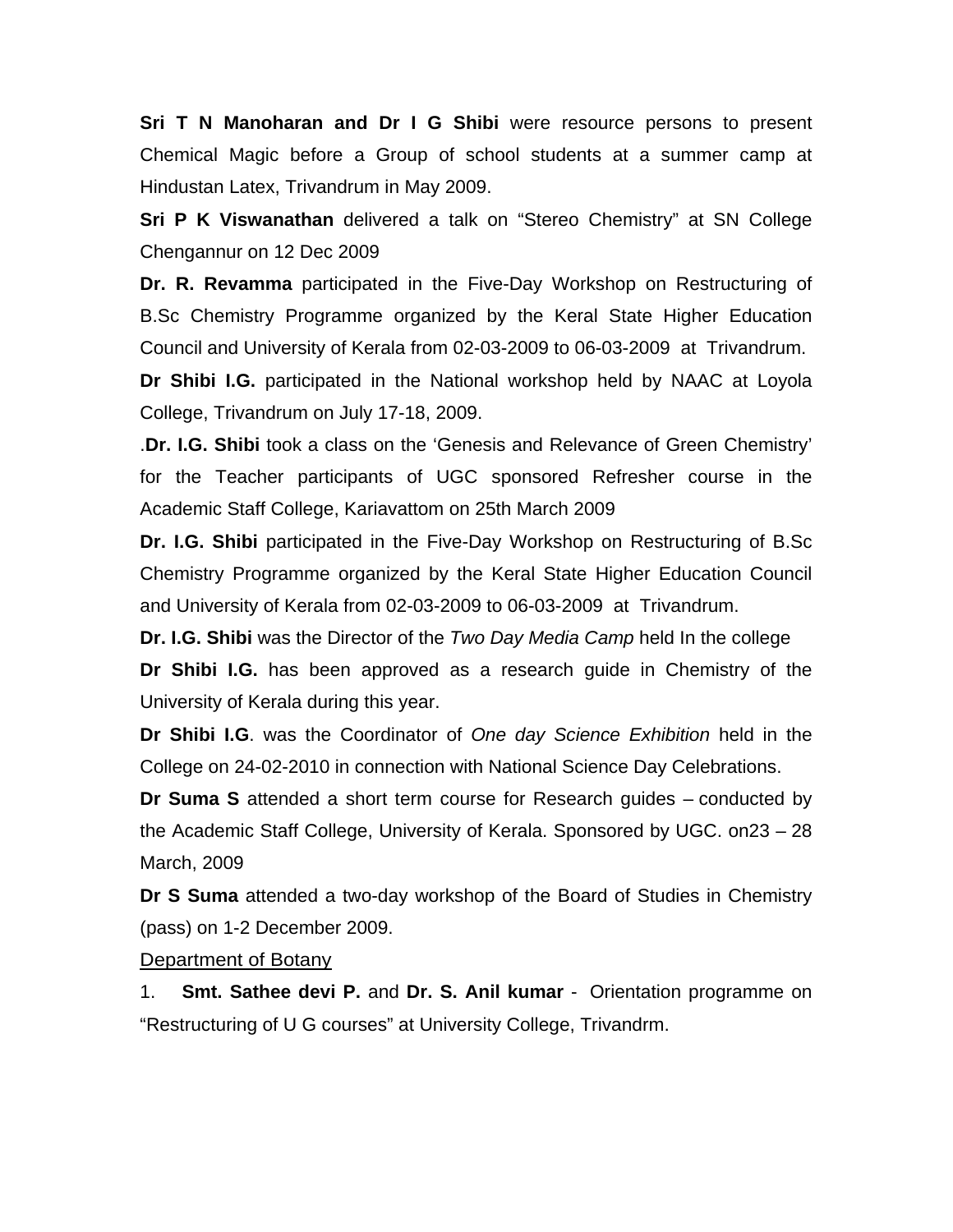2. **Dr. S. Anil kumar** :–(1) Workshop on "G.M Crops and Food Security" at Sasthrabhavan, Trivandrum. (2) Workshop on "Modern Biotechnology in Indian Agriculture" at Priyadarsini Auditorium, Trvandrum.

### Department of Zoology

**Smt. V.C. Valsa** and **Dr. Kiron Vasudevan** participated in the 5-day workshop(24/2/09 to 28/2/09) organized by Board of studies in Zoology for restructuring BSc Zoology course at F.M.N. College, Kollam.

**Dr. Kiron Vasudevan** attended the orientation programme for college teachers on Methodology Course (Science) (22/7/09 -23/7/09) at Regional Telecom Training Centre Thiruvanthapuram conducted by Kerala State Higher Education Council.

# Department of Commerce

**Dr.M.K.Manilal** attended national seminar on "Management of Cooperatives-Paradigm Shift and Challenges" on 25-1-2010 organized by CAMS.

# **Resource persons and presentation of papers**

### Department of Malayalam

### **Smt. G.Asa**

- 1. Delivered a talk on "*Advaytha Deepika*"at Gurukulam Chempazhanthy on 11- 04-09.
- 2. "*Jeevitham*"– One hour interview telecasted in Jaihind TV on 21-07-09.
- 3. Delivered a talk on "*Prethisandhiyil Thalarathe*" in connection with the Palliative day at SNDP Hall, Vakkom on 13-09-09
- 4. Deliverd a talk on "*Viswasavum Jeevithavum*" in connection with Breast Cancer Month at Regional Cancer Centre on 31-10-09
- 5. A talk on "*Cancerum Athmaviswasavum*" at Vilabhagam Residence Association on 14-11-09
- 6. "*Vipadi Dhairyam*" A talk at N S S Colege, Karamana on 22-12-09.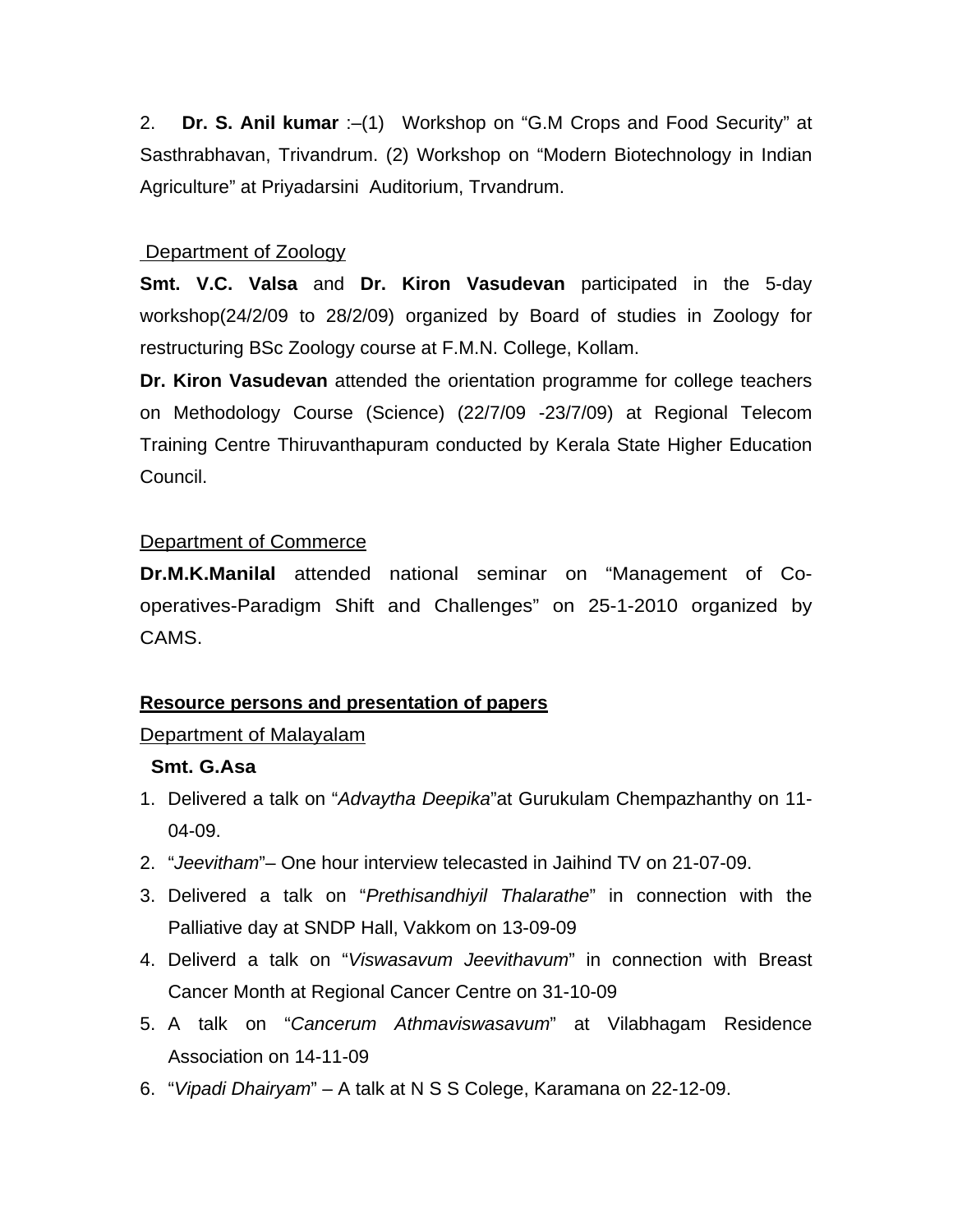- 7. "*Guruvinte Sandesam Jeevithathil*"- a talk at gurukulam in connection with SNDP procession 0n 31-12-09 at Gurkulam Chempazhanthy.
- 8. Delivered the keynote address of the Youth Festival and the Inaugural address of the Library of SSPBHS, Kadakkavur on 08-10-09.

#### Department of History

**Dr.C.G.Usha** reviwed a book entitled "*Malayalam Marikkumo*" written by Malayalapuzha Suthan on 1-11-2009 in the meeting organized by Viswa Samskarika Vedi at Press Club TVM.

(1) **Dr. AShaji** has presented a paper entitled *"Rethinking the Early Resistance Movement in Kerala"* in the National Seminar held in St. Cyril's College, Adoor from 21 to 23 October 2009 sponsored by the Indian Council of Historical Research, New Delhi.

(2) **Dr. A Shaji** has presented a paper entitled *"Political Agitation for Civic Rights in Travancore: The lead of Thariath Kunjithomman" i*n the U.G.C Sponsored National

 Seminar conducted by the PG Department of History on 7 and 8 December  $2009.$ 

(3**) Dr. A Shaji** was the resource person for the seminar on *" The importance of Studying History"* in the following colleges during November- December 2009:- (a) All Saints College, Thiruvananthapuram (b) St. Xavier's College, Thumba(c) V.T.M NSS College, Dhanuvachapuram and Government Women's College, Thiruvananthapuram.

### **Greeshmalatha.A.P**

1.Seminar on Indian Ocean Region 29-3-2010 and 30-3-2010 Dept. of History, University of Calicut

2.Inaugurated Heritage club on 30-12-2009 and spoke on

*'Valluvanadan Peruma'* in the function held at

Govt. Oriental Higher Secondary School, Pattambi, Perumudiyur, Palakkad(Dt.)

### Department of Political Science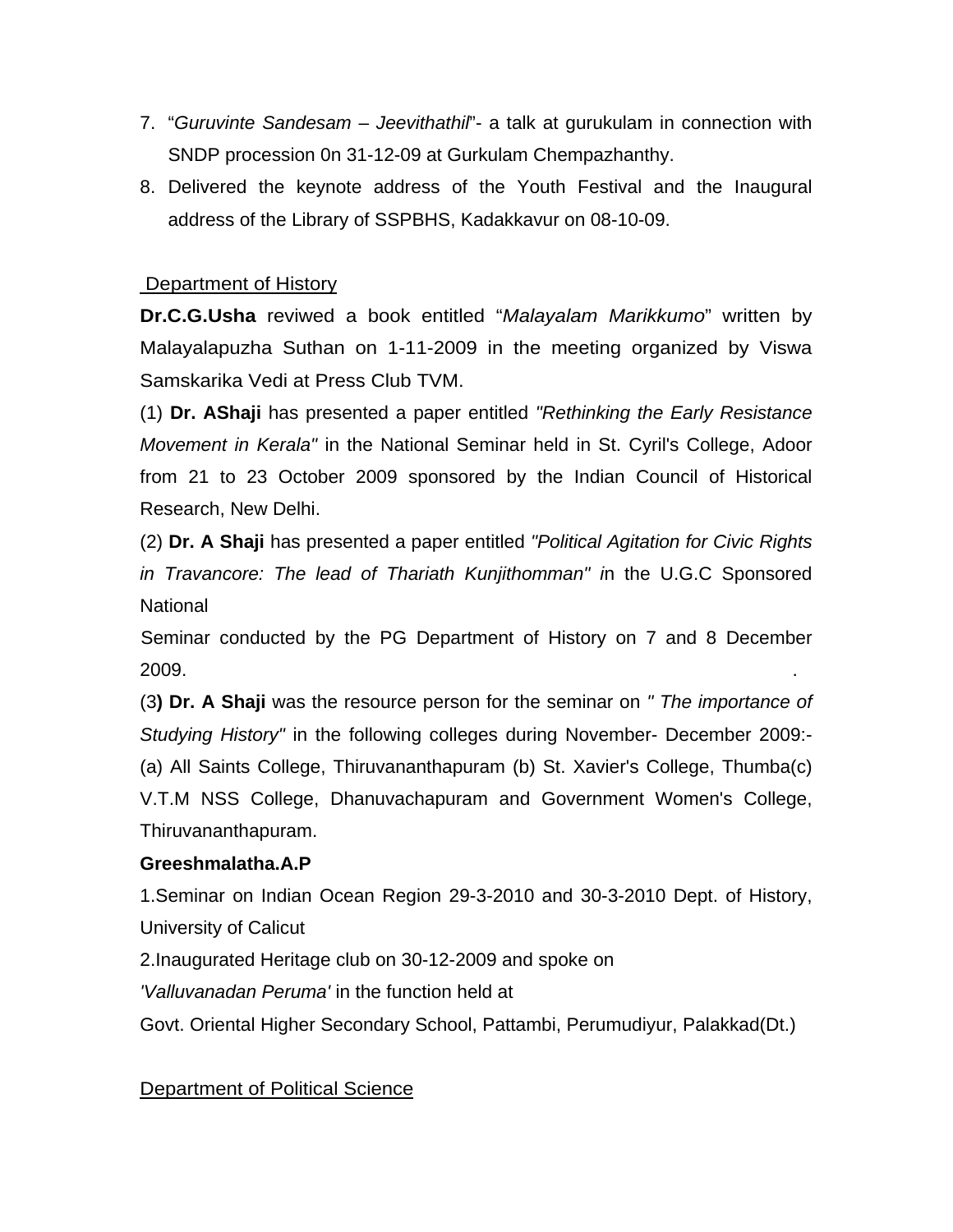#### **Dr. L. Thulaseedharan**

On 4/12/2009 -took a class for NSS volunteers Leadership Training camp of Rengaprabhath, Venjaramoodu.

#### Department of Economics

**Dr. V.A.Jameela's** paper entitled *"Women Education in India- A Giant leap forward"* was selected for poster presentation at the XXVI International Population Conference in Marrakech, Morocco, held from 27 September to 2 October 2009.

**Dr.V.A. Jameela's** paper captioned *"Micro credit, empowerment and diversion of loan usell at the 7th international Globelics Conference 2009"* Inclusive Growth, Innovation and Technological Change: Education, Social Capital and Sustainable Development", jointly organized by the Consortium pour la Recherche Economique et Sodale (C.R.E.S.] of the Universit'e Cheikh Anta Diop and the United Nations University Maastricht Economic and Social Research and Training Centre on Innovation and Technology {UNU- MERIT} held in Dakar, Senegal,6-8 October 2009.

 **Dr. V.A. Jameela** has presented one paper in an international seminar held at Dakar, Senegal, 6-8 October 2009 and presented a paper in two seminars organized at state level.

**Dr. V.A. Jameela** delivered a talk on Global Financial Crisis and Indian Economy at S N College for Women, Kollam on 14<sup>th</sup> November 2009

**Dr. V. A. Jameela** Delivered a talk on Impact of Global Economic Crisis on Indian Economy on 5<sup>th</sup> November 2009 at SN College Chengannur in connection with the Founder's Day Commemorative lecture Series.

### Department of Psychology

The final year students of the department of psychology were given Problem Solving Skills Training by **Dr. Aravind Thampi**, Lecturer in Psychology, SN College, Chemipazhanthy on 22<sup>nd</sup> June 2009

**Dr. Raakhee .A.S**, Lecturer in psychology worked as a question paper setter for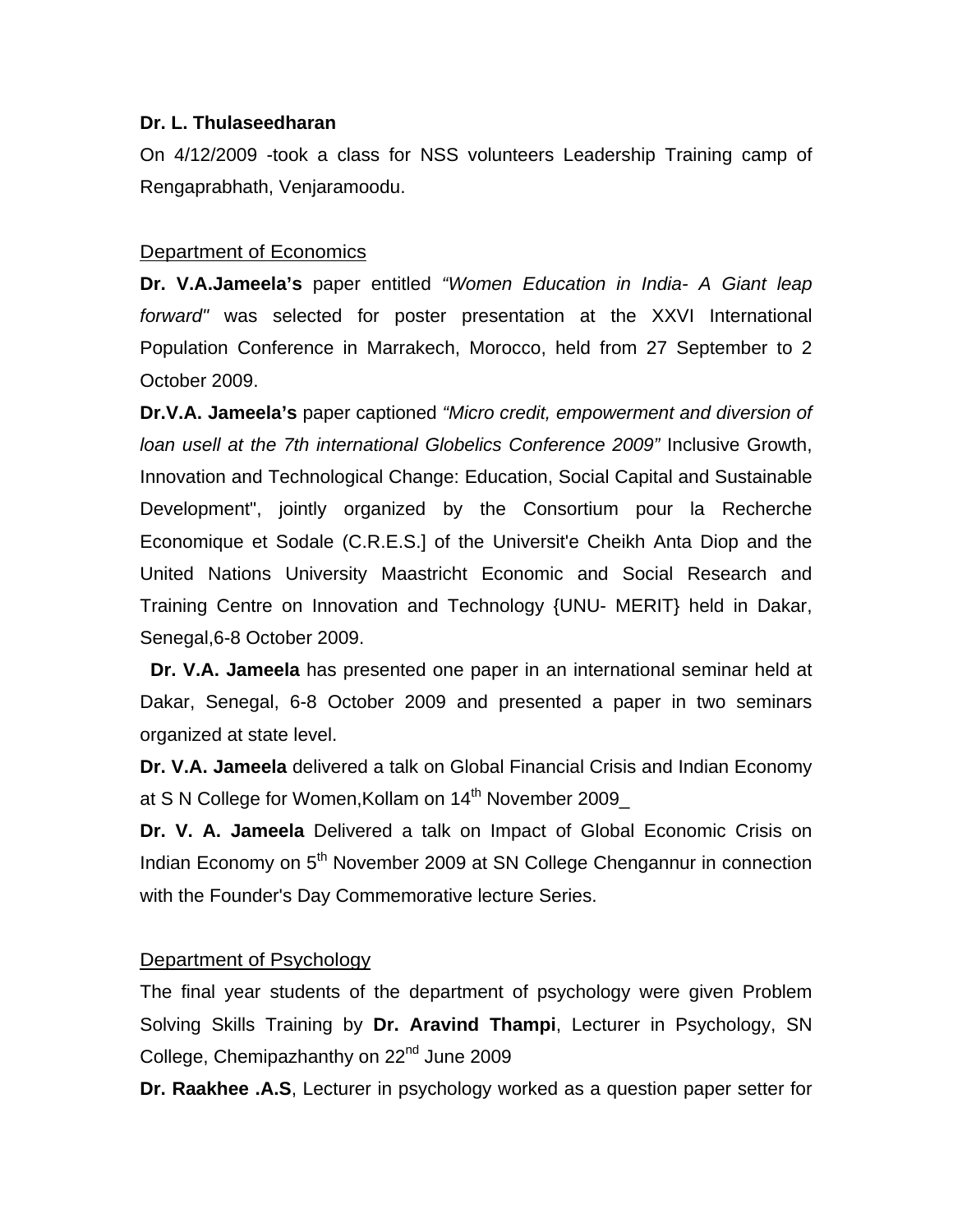#### **Department of Physics**

**Dr Sreeletha** Presented two papers in the 16<sup>th</sup> National Space Science Symposium , Sponsored by ISRO and held at Sourashtra University Rajkot, Gujarat, from 24-02-10 to 27-02-10, and the work is published in the book of abstracts .Papers are

 1. Study of short period gravity wave spectrum in the low latitude troposphere using Indian MST Radar. **S. Sreeletha** .,M.S.Girija and S.R. Prabhakaran Nayar 2. Study on the fluctuations in vertical wind at the troposphere M.S. Girija, **S.Sreeletha** and S.R.Prabhakaran Nayar.

Structural , Optical and Electrical Properties of Nanotin (IV) oxide doped indium oxide filmsprepared by PLD. International Material Research Congress Symposium, August 16-20, 2009 Cancuin Mexico, **D**. **Beena**, R. Vinodkumar, V.P. Mahadevan Pillai.

 Influence of post-deposition annealing on optical and structural properties of vacuumdeposited indium oxide films prepared by PLD**,** International Material Research Congress (IMRC- 2009), August 18-20, 2009, Cancuin Mexico, **D**. **Beena**, R. Vinodkumar, V.P.Mahadevan Pillai

#### Department of Chemistry

**Sri T N Manoharan** presented a paper titled "Validity of Refutas equation to ideal and non- ideal liquid mixtures at various temperatures" in 5th National Conference on Thermophysical Properties (NCTP-09) held at M S University, Baroda during 07-09 October 2009 and the paper is published in the Proceedings of the conference

**Sri P K Viswanathan** presented the paper titled *"*Chemical composition and anti microbial activity of the volatile components from the stem bark and leaves of Popowia beddomeana(annonacea*)"* at the International seminar "Perspectives in Natural Products Chemistry" Govt. Women's College TVM on 23 Sept 2009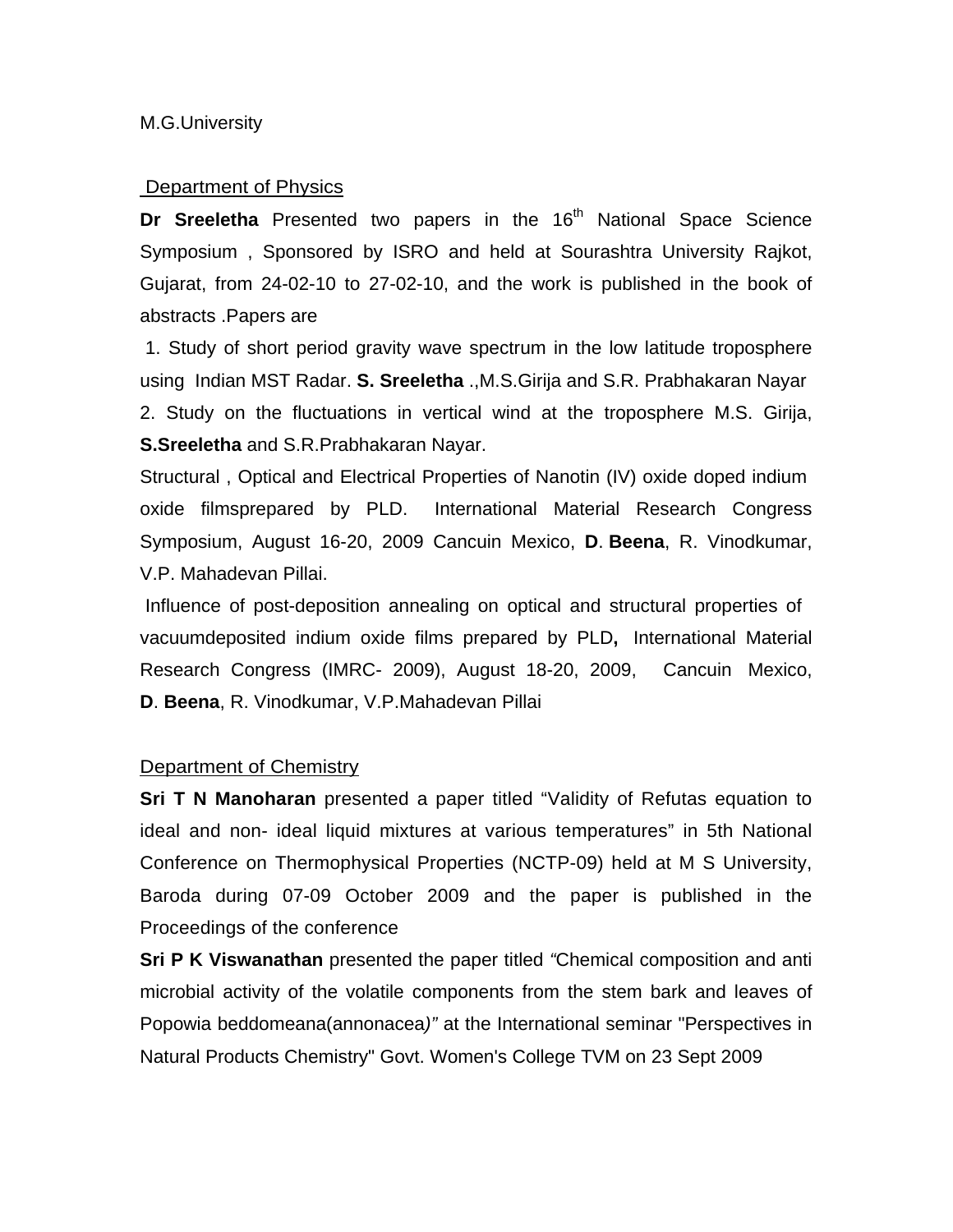**Sri P K Viswanathan** delivered a talk on "Stereo Chemistry" at SN College Chengannur on 12 Dec 2009

**Smt K P Jayasree** presented the paper titled 'A Mechanistic approach to Solvolysis of n-Caproyl chloride in Acetone And Acetonitrile'.in the U.G.C sponsored seminar "EDUCHEM" held at S.N.College Punalur on16-10-2009 and it is adjudged as the best presentation and is rewarded with cash award and merit certificate.

**Smt K P Jayasree** presented the paper titled 'A Mechanistic approach to Alcoholysis of n-Caproyl chloride in Acetone and Acetonitrile'. on 23-09-2009-.in the U.G.C sponsored seminar at Govt Women's College Tvm.;

**Smt K P Jayasree** presented the paper titled '.A Mechanistic Approach

 to Solvolysis of n-Caproyil chloride in nucleophilic solvents" during the 97th Indian Science Congress held at Trivandrum

**Dr I G Shibi** presented the paper "A Novel Green Chemistry Practice in Testing Gases"in *the 6th International Conference on Hands-on Science (*HSCI *2009)held at* AHMEDABAD National Council for Science & Technology Communication during October 27-31, 2009

**Dr Shibi I.G**. presented a paper titled "Physico-Chemical Evaluation of a Metal Based Siddha Medicinal Preparation" in the *International Conference on Herbs and Herbo Mineral Formulations - Phytocongress 2010* held at SASTRA University, Thanjavur on 6th & 7th February 2010.

**Dr Shibi I.G**. participated in the *National Workshop in Experimental Chemistry* organized by the Indian Academy of Sciences and Central University Hyderabad from June 15-29, 2009 at Hyderabad.

**Dr Shibi I.G**. & Panchami V.S. participated in the National Seminar on *Emerging Trends in Environment and Development* and presented a paper on "Water quality assessment of Killiyar, in Thiruvananthapuram District" held on 8 & 9 October, 2009 at Trivandrum.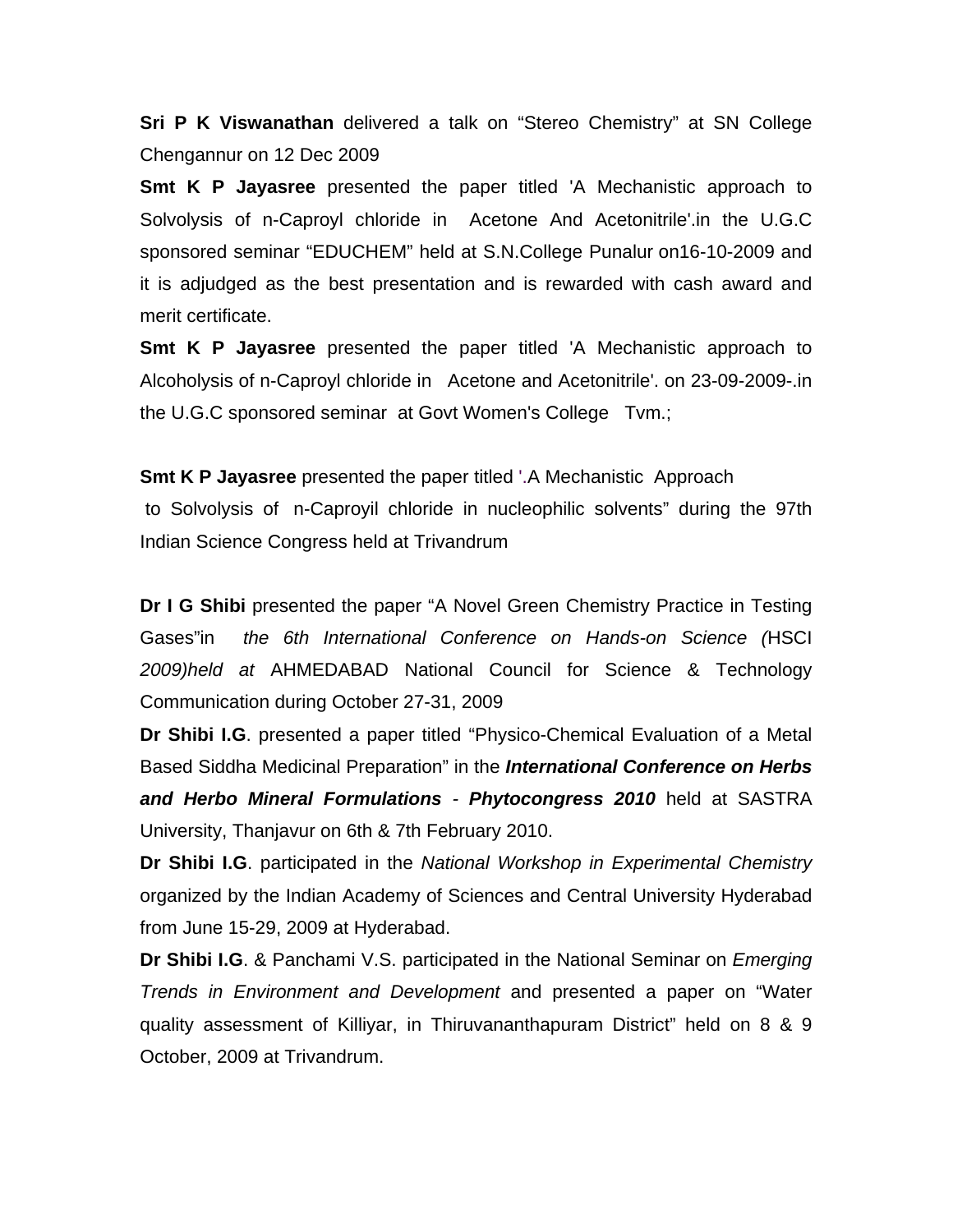**Dr Shibi I.G**. delivered an invited talk on the Applications of Green Chemistry at S.N. College, Chengannur held on November 4, 2009

**Dr Shibi I.G**. delivered an invited talk on the *Spectroscopic Identification of Organic Compounds* at SN College for Women, Kollam, held on December 11, 2009.

**Dr Shibi I.G.** delivered an invited talk on the *History of Chemistry* at Government College, Attingal, held on November 19, 2009.

**Dr Shibi I.G.** delivered an invited talk on the *Genesis Of Green Chemistry* at MPMM SNT college, Shorannur held on October 5, 2009.

Kala U L, **Suma S,** Kurup M R P; Synthesis, spectral studies and crystal structure of Co (III) complexes of semicarbazone. "International conference of coordination and organometallic Chemistry, ICCOC – 2009, 19-20 March 2009. Department of Chemistry, Bharathiar University, Coimbatore.

Jisha K.R., **Suma S** and Sudarsanakumar M. R.: Synthesis, spectral characterisation and thermal studies of lanthanide complexes of monophenylbutazone; "International conference of coordination and organometallic Chemistry, ICCOC – 2009, 19-20 March 2009. Department of Chemistry, Bharathiar University, Coimbatore.

M. S. Vasanthakumar and **S Suma**. Synthesis and characterisation of metal complexes of orthovanillin thiosemicarbazone. . "International conference of coordination and organometallic Chemistry, ICCOC – 2009, 19-20 March 2009. Department of Chemistry, Bharathiar University, Coimbatore.

# **Students participation in Seminars/Conferences etc and presentation of papers**

#### Department of English

Chorus in Greek Tragedy with Special Reference to' Antigone' Ragi Vijayan .R III B.A. Engilish

A COMPARATIVE STUDY OF SHELLEY'S 'WESTWIND' AND KUMARANASAN'S 'DURAVASTHA' Vipin S.S.III B.A.English A DOLL'S HOUSE As a feminist Play B.BansaIII B.A.English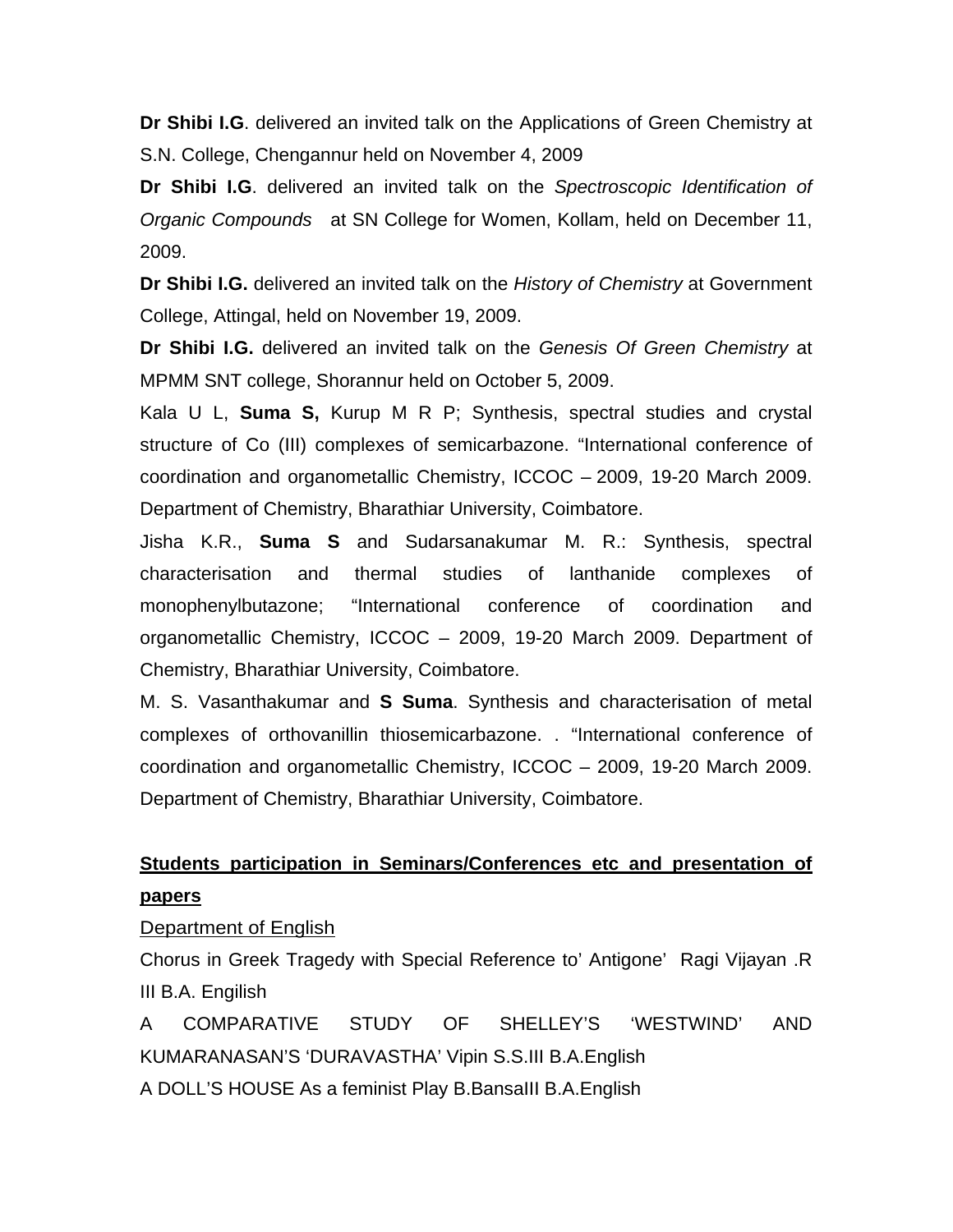THE ROLE AND CHARACTER OF THE FOOL IN KING LEAR Reji.A.L. III B.A.English Amitav Ghosh's "The Glass Palace"- A Study ,Aparna Mohan III B.A.English Chetan Bhagat's Novels - A Study,Asha D.I.III B.A.English An Analysis of the English Poems of Kamala Das, Nimmy N.S. III B.A.English An Interpretation of Derek Walcott's 'A far Cry From Africa' Lekshmi Nair G. I B.A.English

# Department of History

PG students participated in the one day National Seminar organized by the Department of Historty, Kariavattom on25-11-2009, Suni K  $1<sup>st</sup>$  MA History presented a paper on "Gandhi- Bose Relations: A Critical Analysis" in the seminar organized by the department on 3-11-2009 as part of Spectrum 2009.

### Department of Economics

The Indo-Asean Free Trade Agreement: An Assessment Mr.Vishnu.P.S, I M.A .Department of Economics, Kariavattom New World Economic Order Mr.Nandu.C.J, I M.A Department of Economics, Kariavattom INDUSTRIAL GROWTH IN KERALA Mss.Maya. G, I M.A Department of Economics, Chempazhanthy POVERTY IN KERALA Mss.Rajani.L, I M.A Department of Economics, Chempazhanthy

### Department of Psychology

Students who presented papers in the seminar Spectrum 2009 are:

Samuel George(III DC) Characteristic Reflections of Young Generations- A **Psychological** 

Review, Neethu.S. Prasad(III DC) The Psychology Behind Customs, Adarsha.S(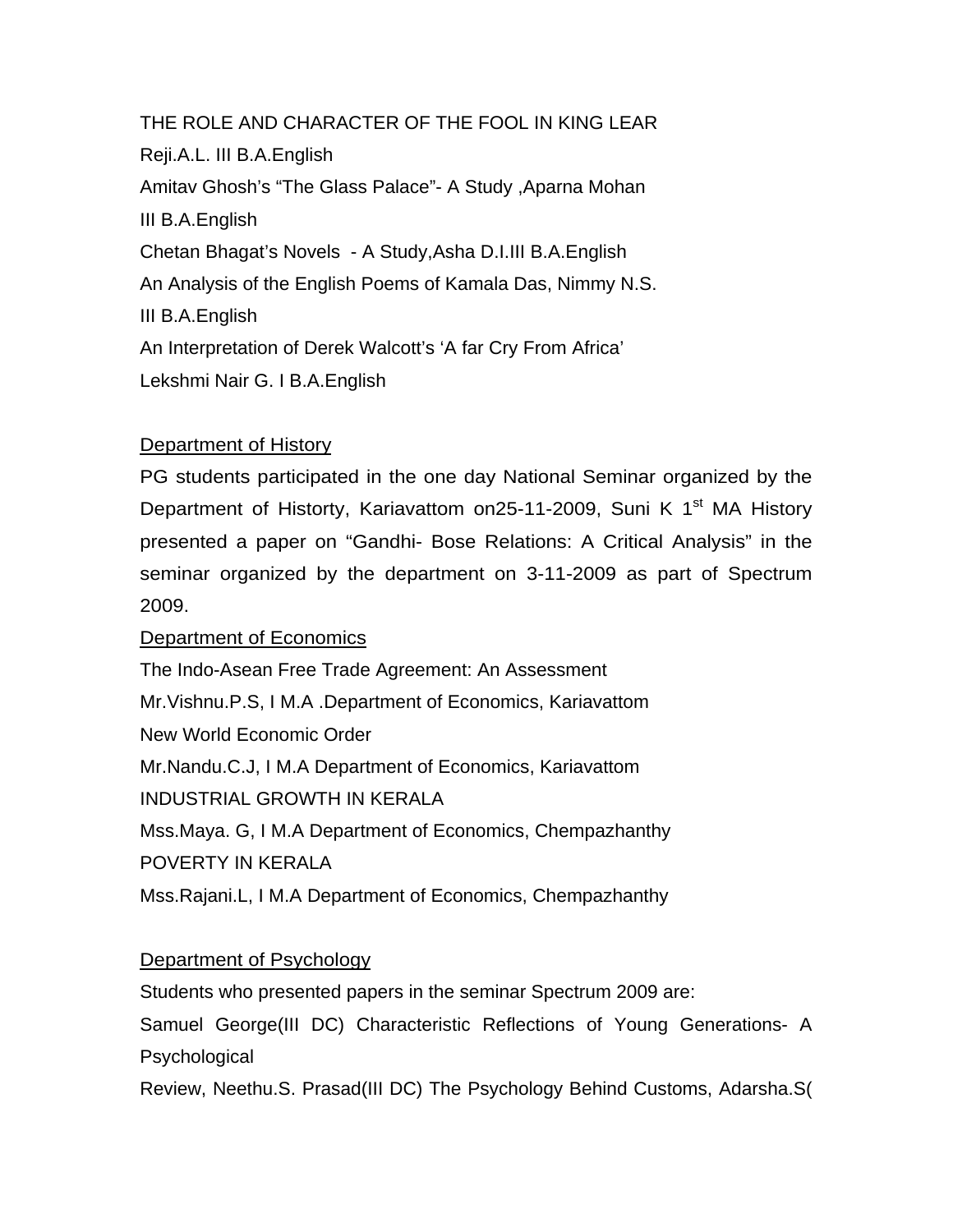lll DC) The Role Of Psychologists Today, Revathy. A . Thampy(IIDC)MentalRetardation ,

Dhinu.P,S (II DC) Police Interrogation Techniques, Alex.B ( II DC) Suicide,

Ajmal Khan ( II DC) How to Understand Other's Behavior, Revathy,T.S (11 DC) Adjustment Problems of Adolescents.

As a part of the World Mental Health day celebrations an exhibition on Psychology was organized by the students on 8 August 2009. Swathy .A.Das of III DC Psychology secured second prize in the Kerala University Tennis Tournament conducted in October 2009.

On 27 th January 2010, the final year students of the department visited Eventide old age home, Sreekariyam, Trivandrum .The students provided lunch for the inmates.

The students of the visited the State Institute of Mentally Challenged, Pangappara,Trivandrum on 5th February 2010. The students distributed food packets to the children and they also presented some cultural programs.

#### Department of Sociology

In association with a Global level NGO called 'Drugs free world' based on Los Angels, USA, the students of department of Sociology observed the Anti-narcotic day on 26-6-2009. They also prepared colour posters and notices. The notice boards of all departments and the corridors of our college were decorated with posters and slogans. Sociology students moved from class to class making campaign against the use of drugs. Sociology department has conducted an interesting quiz competition within the department in relation with the observance of world population day under the leadership of Mr, Kiran Singh of III DC. Students of II DC and **III** DC actively participated in the quiz and Mr. Sivakumar of **III** DC was given the prize for his successful participation. As a part of spectrum 2009, Sociology department conducted an inter college seminar event on the topic "Sociology of Crime and Deviance" on November 12, 2009. Famous criminologist Dr. James Vadakumchery was the chief speaker. Students from Mahatma Gandhi College and University College presented papers on various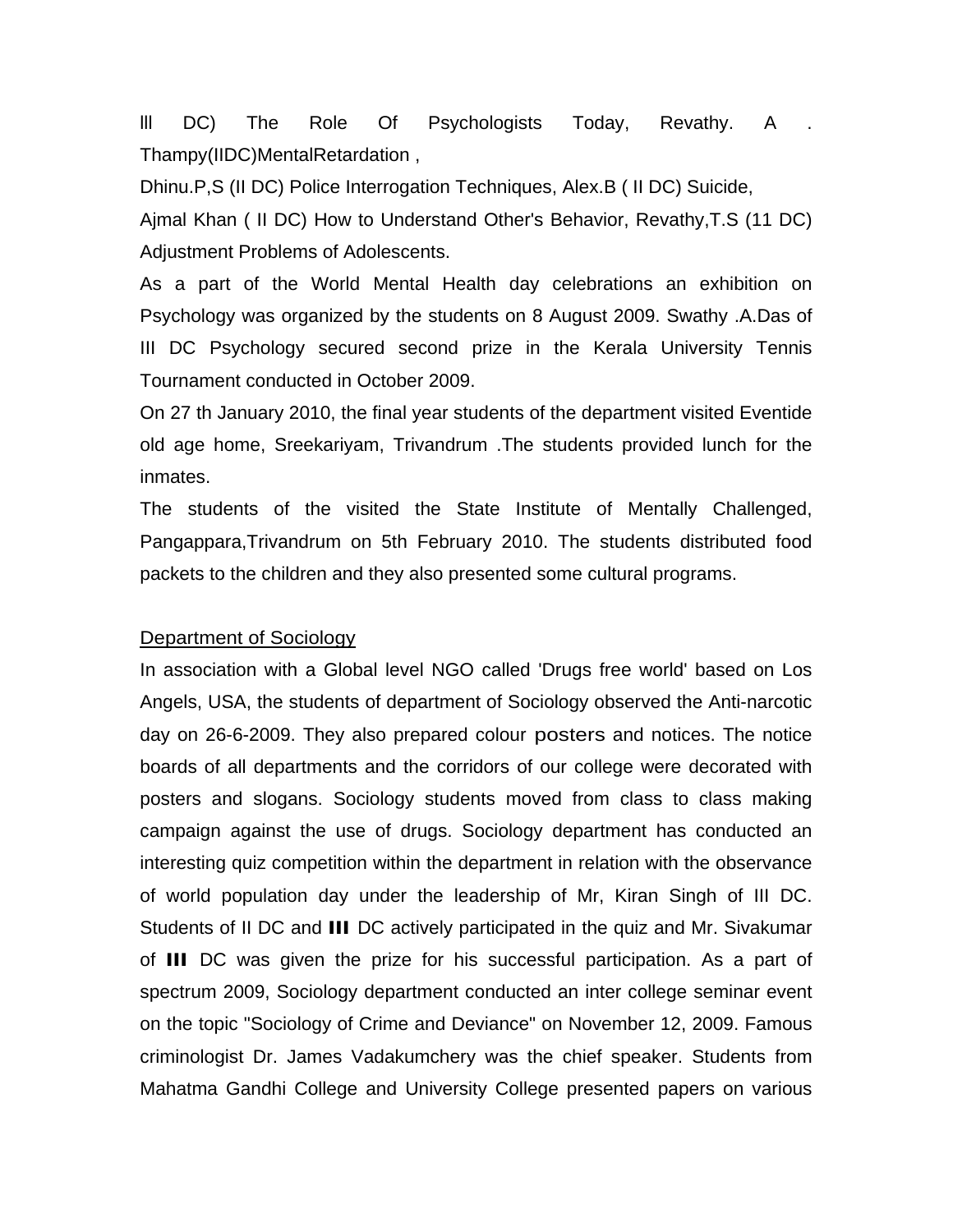topics. Sociology students also presented papers on various relevant topics. Due to the big participation of the students elimination round was conducted and six students were selected. The topic includes "Youth & Crime", "Problems of working women", "Gay marriages, a sociological perspective", "Suicide Deaths", "Social Factors and Crime", "White collar jobs and Cyber crime", "Juvenile Delinquency in conflict with Law", "Terrorism & Violation of human rights". The students not only presented the topics .but also shared practical solutions for each problem. Selected students attended a regional conference organized by KSS on the 'Prospects of Sociology', held at Loyola College. Our 30 students and two lecturers attended this event. Final D.C. Sociology students were taken for the "Tribal Mela", held at Kanakakkunnu, TVM.on 22-1-2010.

#### Department of Mathematics

STATISTICAL ANALYSIS OF SOCIO-ECONOMIC STATUS AND ACADEMIC ACHIEVEMENT OF UNDERGRADUATE SCIENCE STUDENTS: A CASE STUDY Shynimol, R., IIIB.Sc. Mathematics (Main) FOURIER SERIES ,Aswathy S.,II B.Sc. Mathematics LAPLACE TRANSFORMS, Soorya V.M., II BSc. Mathematics INEQUALITIES, Mahesh M.O., III B.Sc. Mathematics FAMOUS PEOPLE IN MATHEMATICS, Kala.T.Dharan, I B.Sc. Mathematics

#### Department of Physics

Students of Department of Physics participated in the College activities like Athappoo competition, Pulkoodu competition,Food Fest 2009, etc, and in the competitions connected with the Food Festival, they got second prize. Ms. Gopikavasanth U. V. of IDC Physics, got first prize in the essay writing competition conducted in our college, in connection with founder's day.She also got first prize in essay writing competition, second prize in recitation and third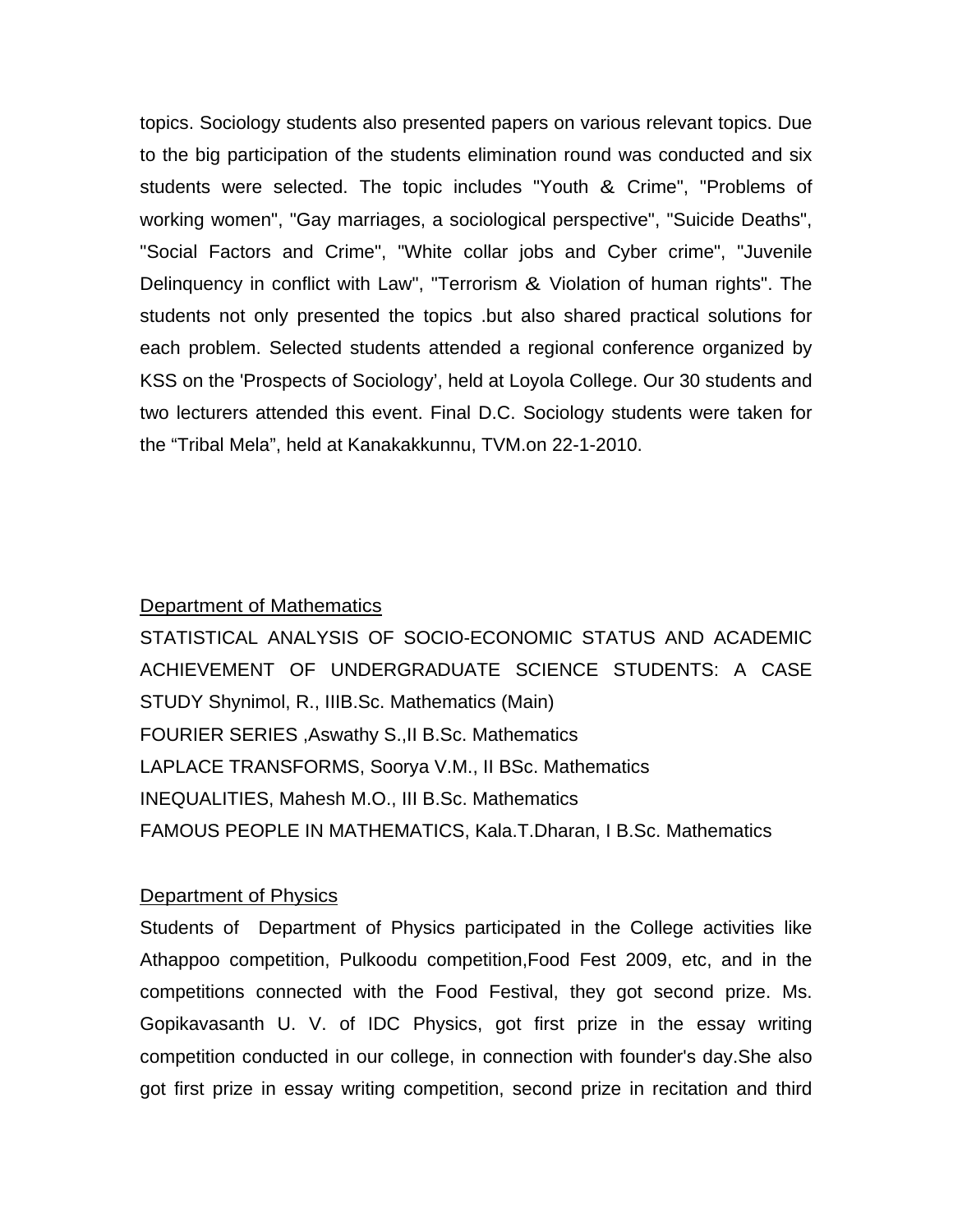prize in elocution competition held on 25/12/09 and 26/12/09 at Sivagiri Mutt Varkala in connection with 77<sup>th</sup> Sivagiri Theerthadanam celebration 2009 -10 and first prize in short story writing in the University youth festival held at Cherthalai. Ms. Archana Sanal of final year B.Sc. Physics has participated in the two day

workshop organized by Kerala University Union, in connection with International Astronomy Year, during 21-22 November 2009, held at Science and Technology Museum, Trivandrum.

Deepa Chandran, Final Year B.Sc. Physics has got **Gold** medals for Road massed Start and team persuit in the *All India Inter University Championship* held at Patiala during November 2009. Vineeth V. of II DC Physics has successfully completed Basic Leadership Camp (SD) held on Wardha (Maharashtra) from 15<sup>th</sup> to 26<sup>th</sup> January 2010.

Four students of II DC Physics Sreegith S.G, Vishnu R., Maneesh M.P. and Roy D.S. have attended the seminar on Astronomy on  $12<sup>th</sup>$  and  $13<sup>th</sup>$  January 2010 in connection with the Annual Solar Eclipse , at Kerala State Science and Technology Museum, Trivandrum.

#### Department of Chemistry

Alternate solvents in Green Chemistry, BIJIMOL S ,II M Sc Chemistry GRAPHENE: MIRACLE MATERIAL OF FUTURE ARYA.S,II MSc CHEMISTRY FREE RADICAL THEORY OF AGEING & ROLE OF ANTI OXIDANTS PRAVEEN.P.J, II M.Sc Chemistry PROTEIN CRYSTALLOGRAPHY RAHUL.A.R, I M.Sc. Chemistry CARBON MONOXIDE- A STEALTHY KILLER Niji Das,1ST MSC CHEMISTRY, OPTICAL FIBERS Athira V S, I M Sc Chemistry Asymmetry and Nature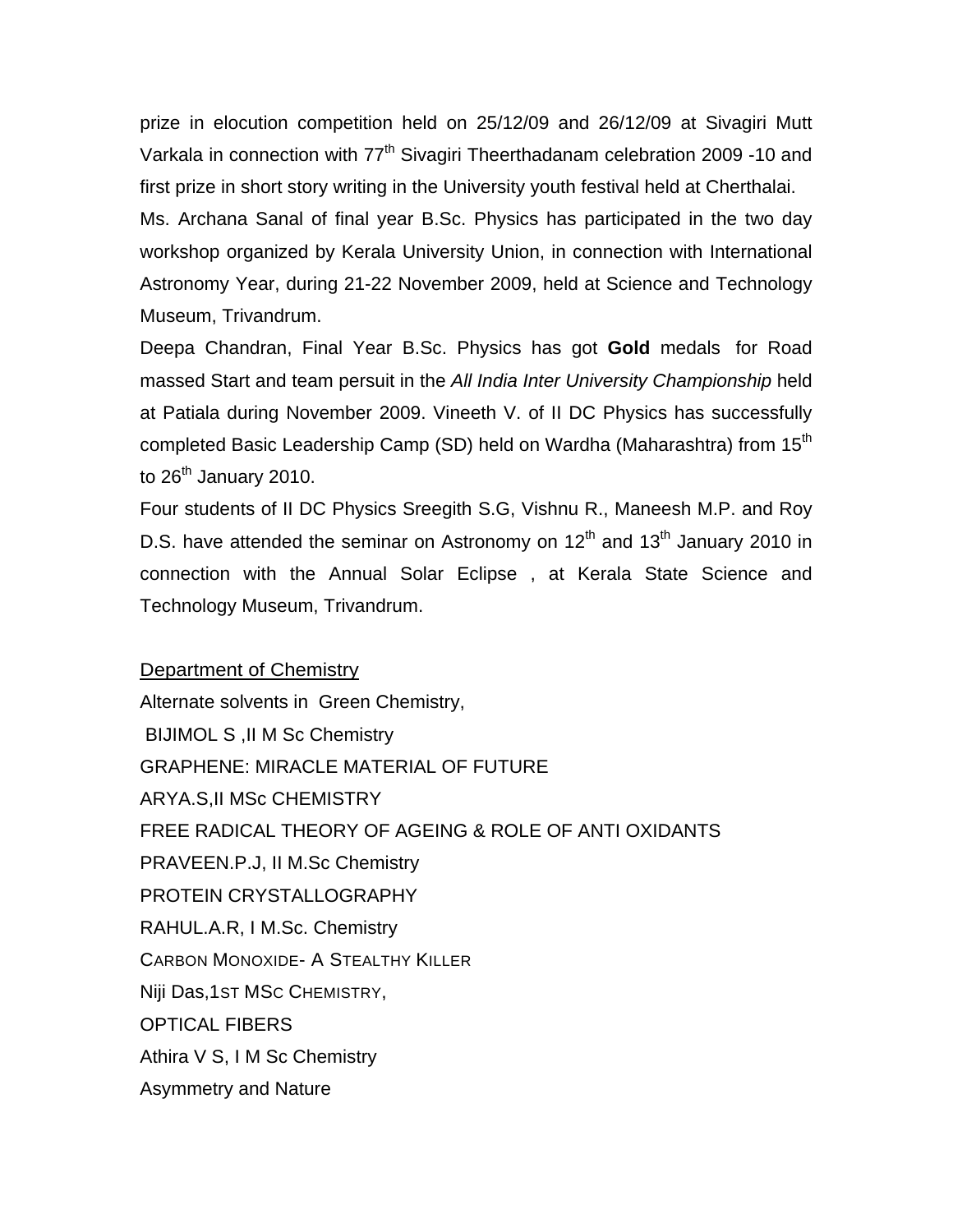#### ANOOSH A S, III B.Sc CHEMISTRY,

#### Department of Botany

RHIZOFILTRATION -A NEW PLANTTECHNIQUE TO TREAT POLLUTED WATER Vinod P H., I DC Botany PHYTOCHEMICALS AND THEIR ROLE IN HUMAN NUTRITION Jayaraj K., IDC Botany IMPACT OF GMO ON ENVIRONMENT AND BIODIVERSITY. Vignesh A P.,II DC Botany PHYTOREMEDIATION OF HEAVY METALS Vishnu S, II DC Botany Department of Zoology Arun, M.A. III B.Sc Zoology , presented a paper on "Impact of Modern food

habits on Health" in the seminar conducted by the Zoology department in connection with Spectrum 2009. Suja, S. Nair of III BSc Zoology, made a talk on "Benefits of Vegetarian Diet" and Lohit V.G. II B.Sc Zoology made a talk on "Reduce Stress- Protect Yourself" on the same seminar. Remya G.R. II B.Sc Zoology presented a paper on "Role of Physical Exercise in Health"

Department of Geology Clay Mining And It's Impact Rejitha. R, III Dc Geology GLOBALWARMING AND SEALEVEL RISING SHAMNA, 3<sup>rd</sup> dc Geology WITHDRAWAL OF GROUNDWATER FOR IRRIGATION,NORTH-WESTERN INDIA Reshma Krishnan ,3rd DC Geology STRATIGRAPHY OF QUILON FORMATION VISHNU.S 3<sup>rd</sup> dc Geology ARTIFICIAL RECHARGE OF GROUND WATER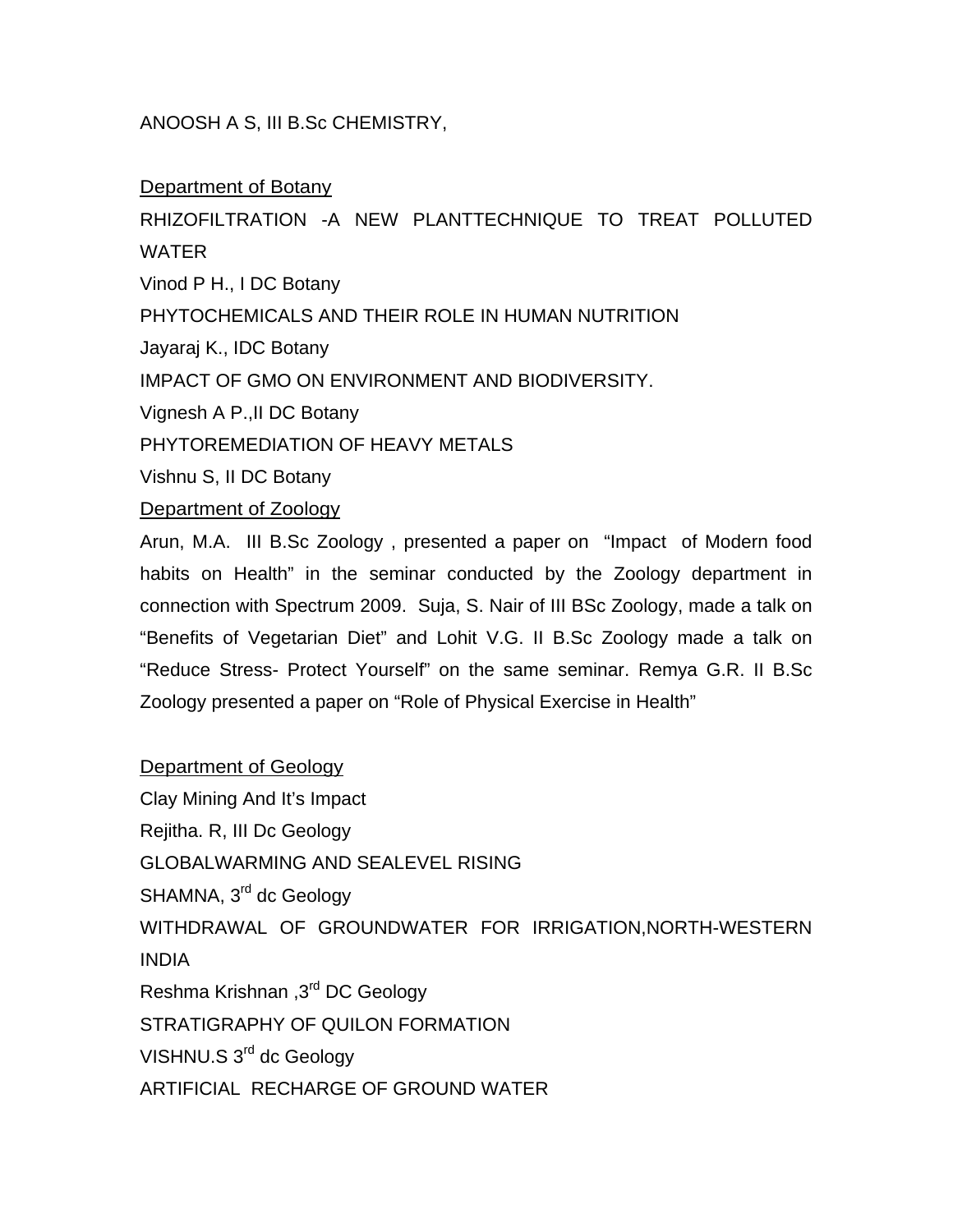Priyadarsini. G.S, III B.Sc Geology ,SNC, Chempazhanthy STRATIGRAPHY OF WARKKALLAI FORMATION, Rejin:BR III Geology Wetlands and it's environmental issues: Case study in Kuttanad Kannan J Prakash I DC

#### Department of Commerce

A study of Banking Nationalisation. Renjith R.S. lll B.Com Recent Trends IN Commercial Banking in India. Divya Soman S. lll B.Com Growth of E. Commerce in India. Nikul G. Unni lll B.Com Growth of Insurance Business in India. Shilpa Mohan lll B.Com Development in Mutual Fund Industry. Jayasree U. lll B.Com Indian Stock Market Growth Since 1980's. Shiny Lazar lll B.Com Microfinance Institutions. Suja S.S. ll B.Com Banking Ombudsman Scheme. Jeena R. ll B.Com A Study of Consumer Protection Legislations. Sayana S.V. ll B.Com

# **Activities of various Committees/Cells/Clubs/Centers and Forums**

### Women's Study Centre

Under the auspices of Women's Study Centre our college organized a sponsored programme to create awareness about personality development, career development and Psychological problems of women from 19-8-2009 to 21-8- 2009. The programme was sponsored by Women Development Corporation. **Dr.S.Sethulekshmi** was the coordinator of the club.

#### Book Club

The activities of the Book Club during the year 2009-'10 commenced on 16-09- 2009 with a meeting of the members of the club in the Library Hall. In the meeting, action plans was formulated according to which all student members as well as the staff members should meet in the Library Hall every Tuesday at 1: 15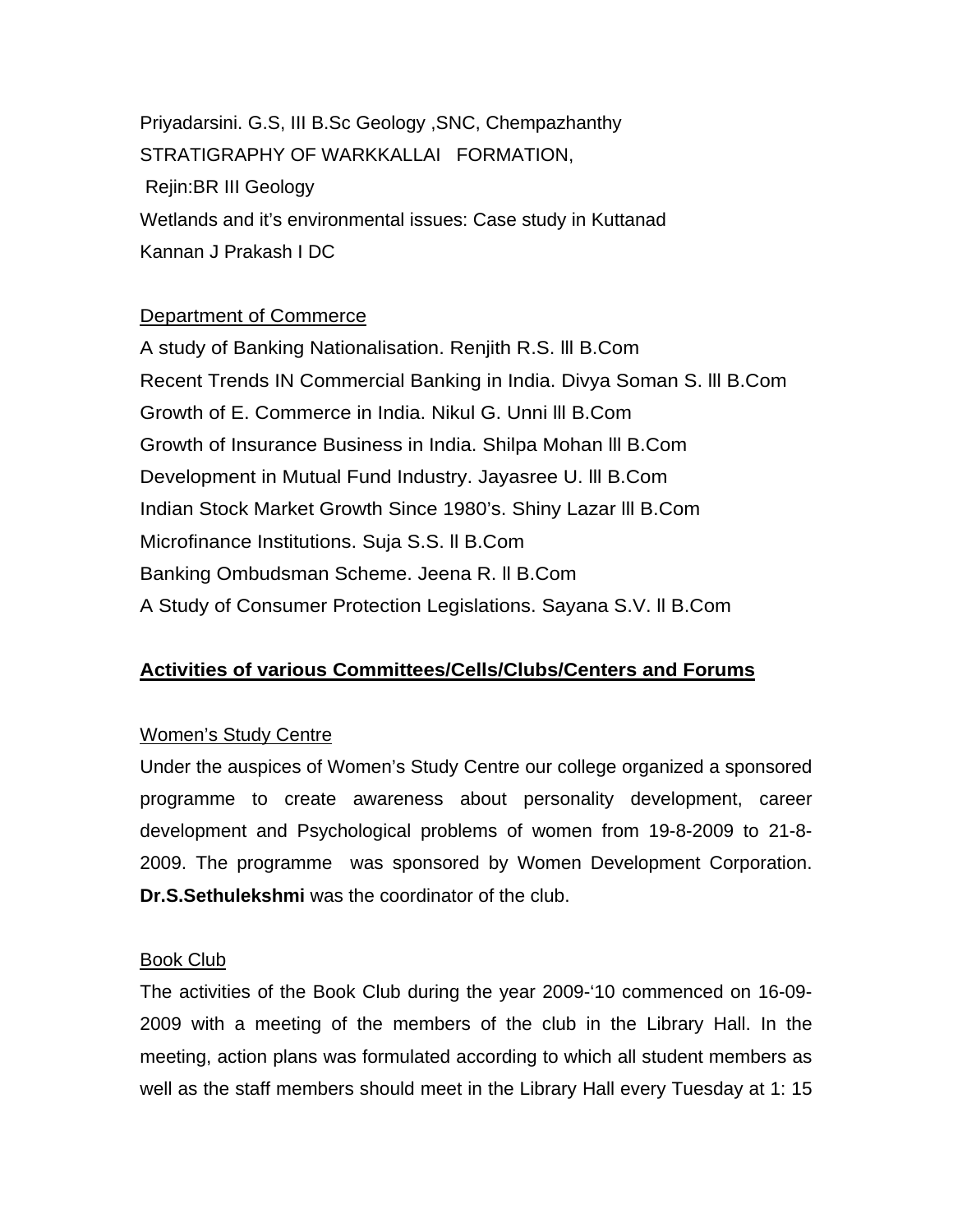pm and discuss current events. Classes were conducted and guidelines were given to promote the reading and writing skills among the students. Students were inspired and motivated by the classes of **Prof. G Asa, Prof. S Sudha** and **Smt. Sarika.** Some of the students presented their own poems which were given for publishing in the College Magazine. A quiz competition was conducted on 02/02/2009 and Prizes were awarded to the top scorers by the PTA secretary.

#### Sree Narayana Study Centre

Sree Narayana Study Centre conducted a seminar on first October 2009. Dr. C. Meera the head of dept; of history, S. N. College, Sivagiri, Varkala Delivered a talk on "Sree Narayana Guru the great financial adviser". Principal **Dr. M. Jeevanlal** presided over the function. Convenor of the club **Amala devi P.S** welcomed the audience and **prof. C.S. Ajikumar** extended the Vote of thanks. The club organized a competition for selecting the best singer At the Sree Narayana Higher Secondary School. The task was to sing *"Daivadasakom"* by heart. Prizes were distributed by the School Principal.

#### Music Club

Members of the Music Club brought in glory to the college many a times. 10 students of the Music club participated in the *"Octave 2009*" organized by St. Thomas College for Teacher Education and bagged two Ever rolling Second prizes for duet song and folk song.

Appu A. ll BA English and Girish Mohan llBA Psycology participated at *the "Cross roads 2010"*, a cultural festival organized by Mar Baselios College of Engineering and Technology;TVM. In that event Appu A. became a finalist.

In the Musical competition –Voice hunt- organized by College of Engineering Kariavattom Appu A.got first position and become '*Yuva 2010*'. He also secured second place in music competition conducted by SCT College of Engineering,Pappanamcode. He bagged the 3rd place in '*Voice hunt*'organised by P.A. Aziz College of Engineering and Technology,TVM. Appu also Participated in the '*Agneya*', a festival organized by the College of Engineering , Barton Hill.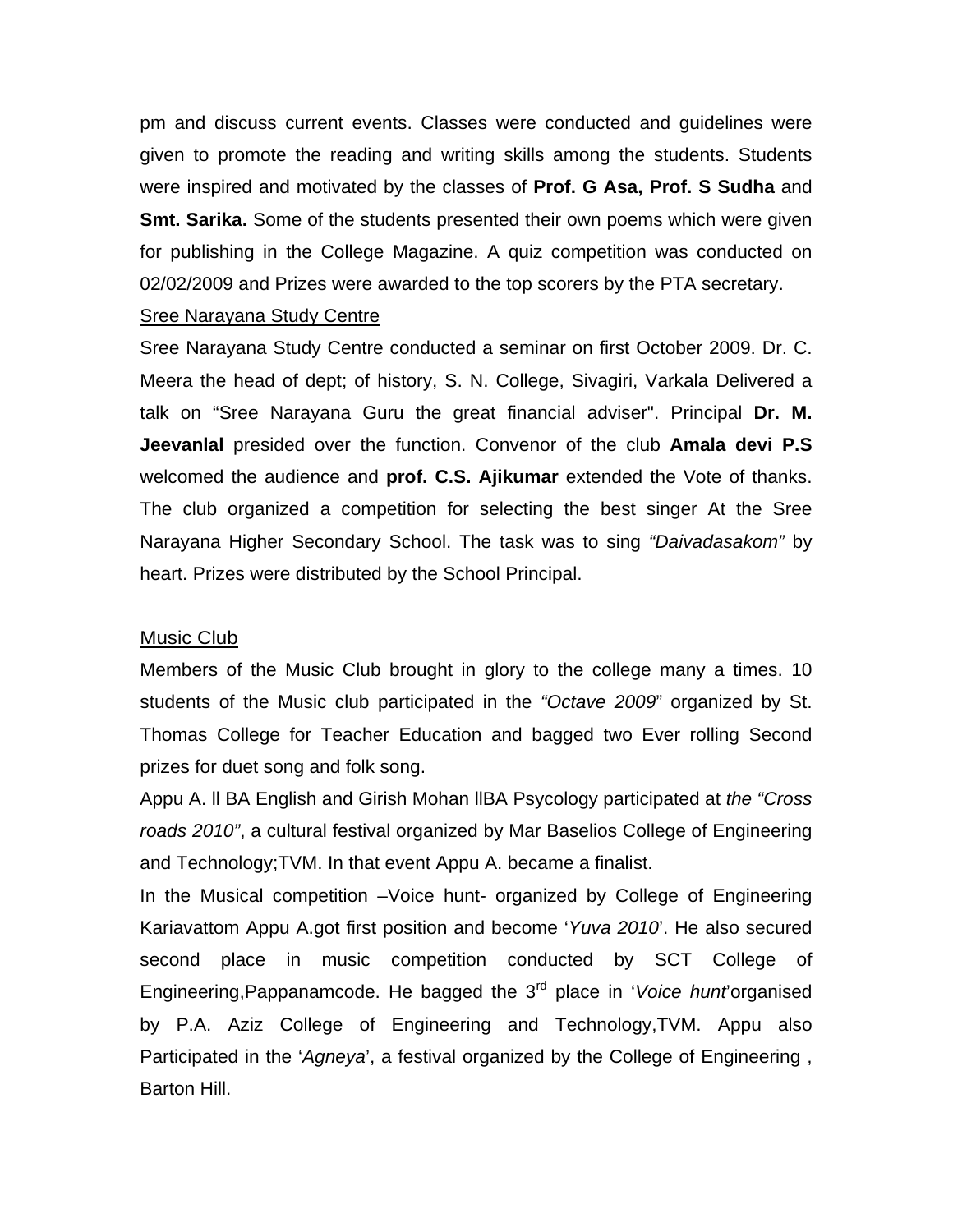# Science Club

As part of National Science Day celebration (NSD 2010) sponsored by Kerala State Council for Science, Technology and Environment and the Department of Science and Technology, Govt of India, under the joint auspices of various faculties and Science club of SNC, a grand Science exhibition was organized on 24-2-2010.

# **Remedial classes**

Besides the remedial classes of the various departments, the Department of English organized remedial classes for the final year BA/ B Sc students from 16- 18 Dec 2009

# **Welcome to the First Year Students**

The first year degree students were welcomed to the campus by the senior students on 21-8-2009.

All the Departments participated in the function.

# **Farewell to the Final Year Students**

Farewell to the final year students were organized by the junior students on 23-2-2010.

All the Departments participated in the function.

# **Annual Athletic Meet**

The Annual Athletic meet of our college was held on 21<sup>st</sup> January, 2010. Students, Faculty and Administrative Staff actively participated in the meet. Prizes and certificates were distributed to the winners.

# **Film Festival**

This year also, the college union organized a two day film festival on 17-18 Feb. 2010 at Tagore Theatre, Trivandrum in which four films were shown.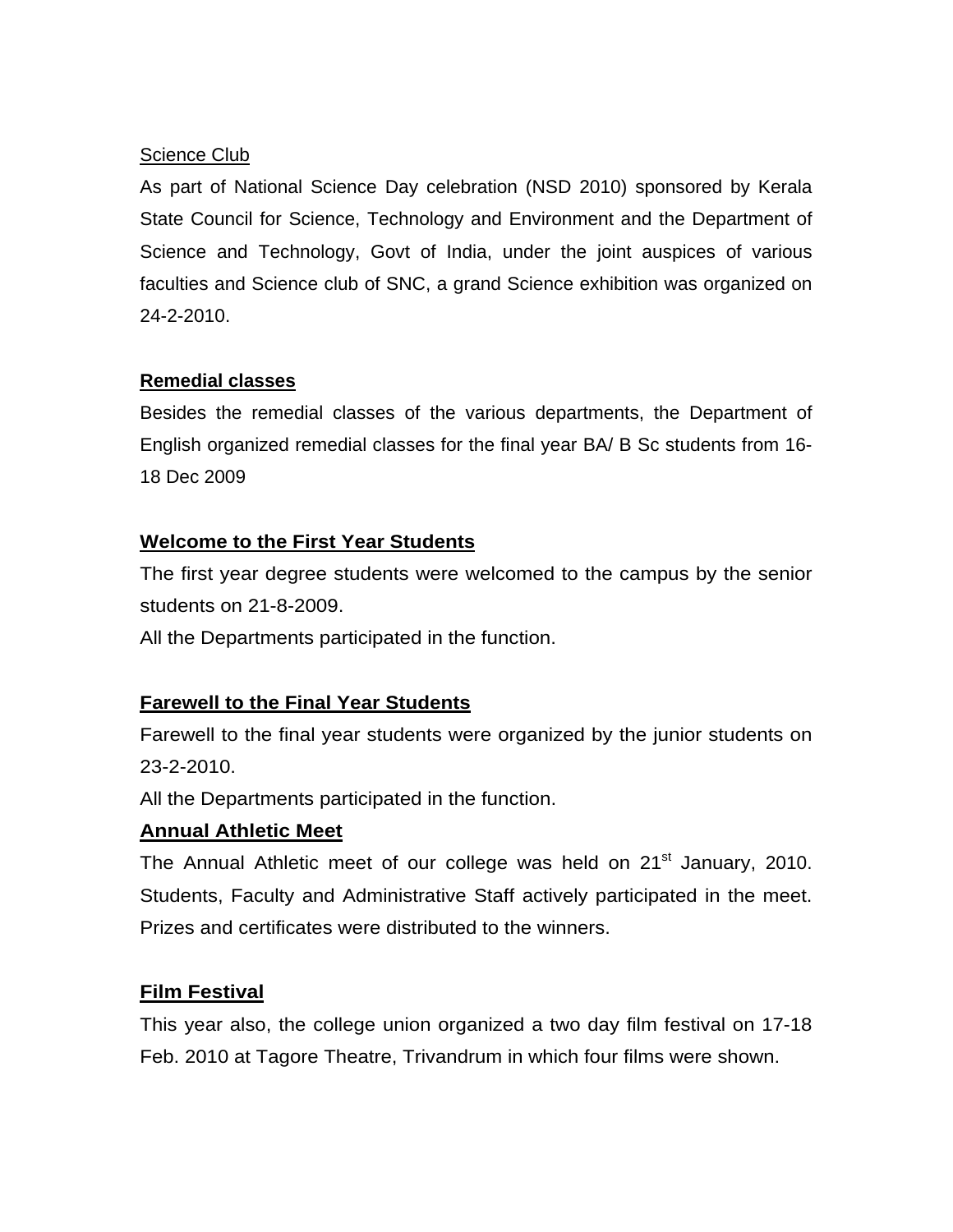#### **Study Tours**

All Departments of our College organized study tours this year only such places in kerala having natural scenery/educational value and historical importance were selected for visit this time.

#### **Social Exposure**

#### *Santwanam*

10 students and three staff members viz **Dr. K.L.Vivekanandan,Dr.I.G.Shibi** and staff advisor **Sri.M.D.Ratheeshkumar** visited *Santwanam*, an old age home at Chackai run by the Kerala Govt; on the Christmas day. The visiting team could make a good rapport with all the inmates numbering about 100 and shared sorrow and joy with them. The members of the visiting team sang songs and in turn heard their songs as well. For all the inmates Dinner was served by the College. The experience was really touching one for all the participants.

The students of final & II DC of sociology department made a visit to Children's Home, situated at Poojapura, Tvm on 19<sup>th</sup> June 2009. It was a Heart throbbing experience. The probationary officer gave a wide explanation about the institution and its policies. The students got a very unique opportunity to know the heart beats of the society where we live.

### **Release of Department Magazine/Journal**

The Department of Sociology released a magazine "NEELAMBARI" on 12-Nov-2009

It was released by our Principal **Dr.M Jeevan Lal** by handing over to Dr. James Vadakumchery. Mr.Anoop.M of lllDC was the Chief editor and designer of the magazine.

The Department of History released her prestigious journal HISTORIA on 25-9- 2009.

It was released by our Principal **Dr.M Jeevan Lal** by handing over to **Dr. K L Vivekanandan**, Member,Syndicate,Kerala University.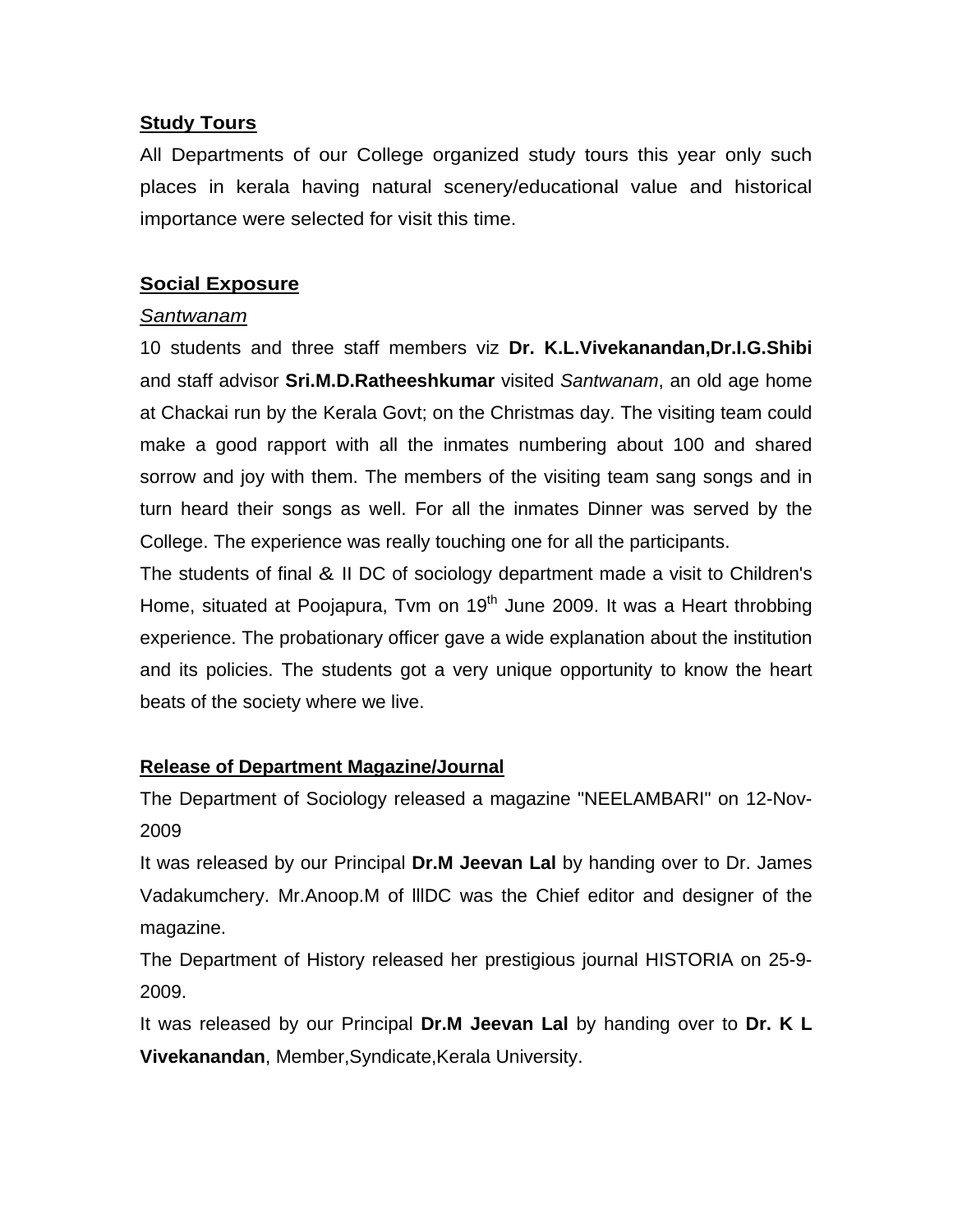#### **Community Development Programme**

The Department of Sociology has created an ever lasting record in the history of our college. A Success seminar was conducted for the students of near by school and for the students of other departments. It was named as "WAY TO SUCCESS". It was a programme of the students, by the students, & for the students. It created a positive wave in the thinking pattern of both students and the teachers. It showed the potential of the students of sociology.

#### **Sociology Association**

Inauguration of Sociology Association of the current academic year was held on 29-1-2010. Mr Noble Miller,Director HRDC inaugurated the function. He delivered a speech on 'Value based life and its challenges'. **Dr. M Jeevanlal**, principal, presided the meeting. Felicitators were **Mr. C.S. Ajikumar**(PTA Secretary),and R. Ratheesh,(College Union Representative). **Dr. B.Jayasree**, H.O.D,Sociology,welcomed one and all and vote of thanks was extended by **Mr Amal Kumar**, Guest faculty.

### **Alumni Association**

The Sociology Alumni "SACSHI" met on October 2, 2009. Rtd. Teachers and old students gathered and shared the love and concern for each other. The rank holders were honored for their dedicated effort.

The Alumni meet of the Department of Psychology was conducted on 9th January 2010

#### **Scholarships**

This year names of 70 students were proposed from the college for University Merit Scholarship. 14 students were selected for Suverna Jubilee Scholarship. 2 students wereselected for Hindi Scholarship. 104 students will receive the benefit of Post-matric Scholarship for Minority students.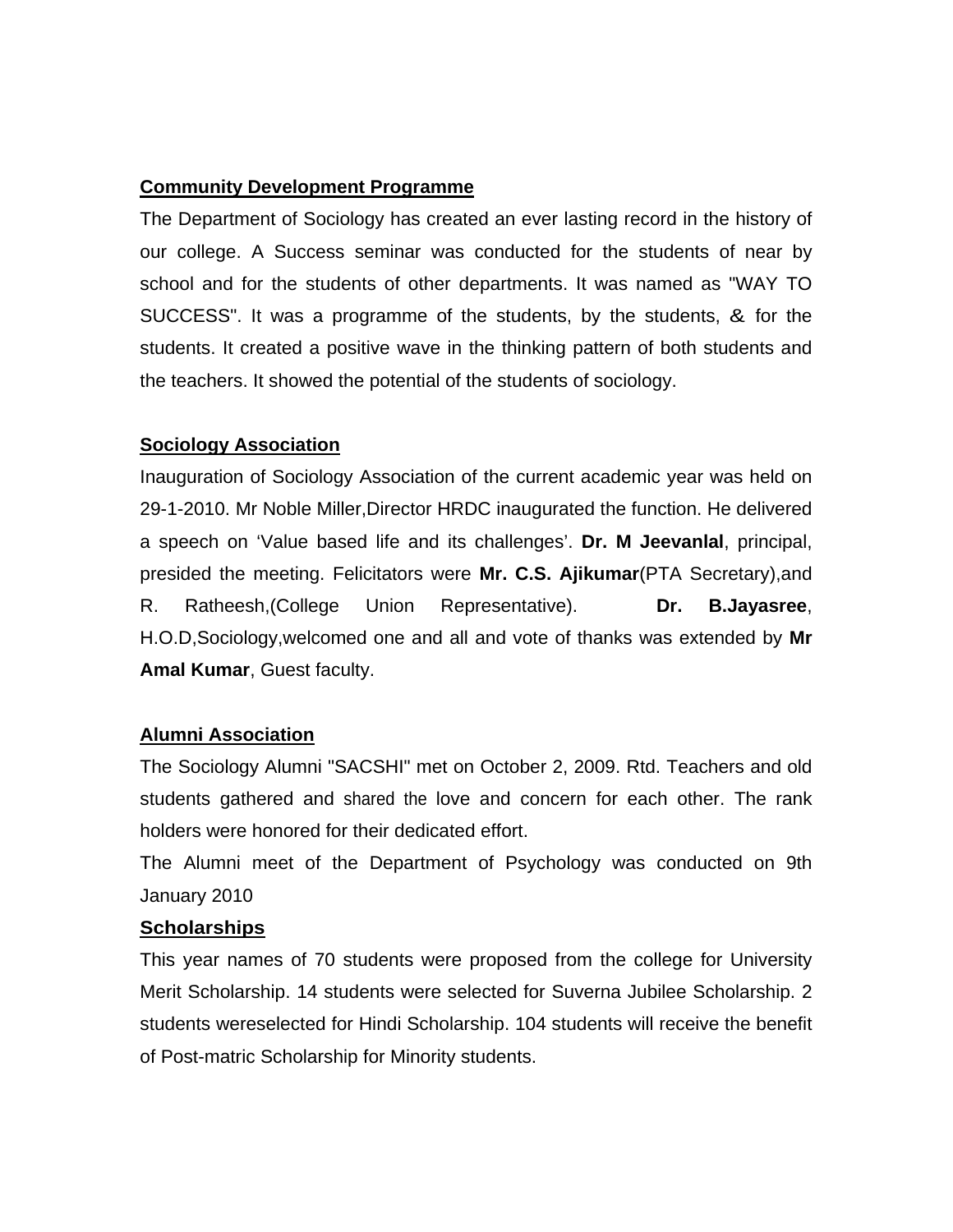Five students will receive State Merit Scholarship-Vinnichandran -1<sup>st</sup> DC Sociology; M.Dhanusha -1<sup>st</sup> DC Physics; Niji Das, Nishana R. and Mumthas R.B – 1<sup>st</sup> M.Sc Chemistry.

#### **COLLEGE OFFICE**

Inspite of all limitations including the shortage of staff strength, the routine work of the office could be executed smoothly.

The long pending arrear bill of the Teaching staff members was submitted to the Dy. DCE's office with the full help and support by Teaching staff namely **Sri. T.N. Manohanran**, HOD of Chemistry The work behind the preparation of the bill was very strenuous and the full credit goes to the above teacher. This year the fee concession of students from Harijan Welfare department is routed through E-Grant Scheme. The works related to that scheme was also executed successfully. The stipend to SC students and OEC students and ST students are also being issued. The fee concession to OBC students, KPCR students are also sanctioned by the Harijan Welfare Department. Unprecedently, so many scholarships have been sanctioned to students this year. University merit Scholarship, State Merit Scholarship, Post Matric Scholarship to minority, Suvarna Jubilee Scholarship, Scholarship to the Single girl child, Hindi Scholarship etc.. The one scholarship to be taken specially is that the post matric scholarship to the minority students. The strain and the stress in connection with the invitation of applications, and the process of sending the same were solely taken by **Dr.A Shaji**,Lecturer in History.The cooperation extended by the teacher is praiseworthy.

This year 2 members of non - teaching staff is going to retire from / service. Sri. K. Sudhakaran, Peon and Sri. V.A. Mariappan, Lab. Assistant.

#### **Farewell Meetings of Teaching Staff**

Eight faculty members are retiring from service on 31st March 2010 after their meritorious services in various colleges under S N Trusts

1. Dr.S.Satheeschandran - Department of Commerce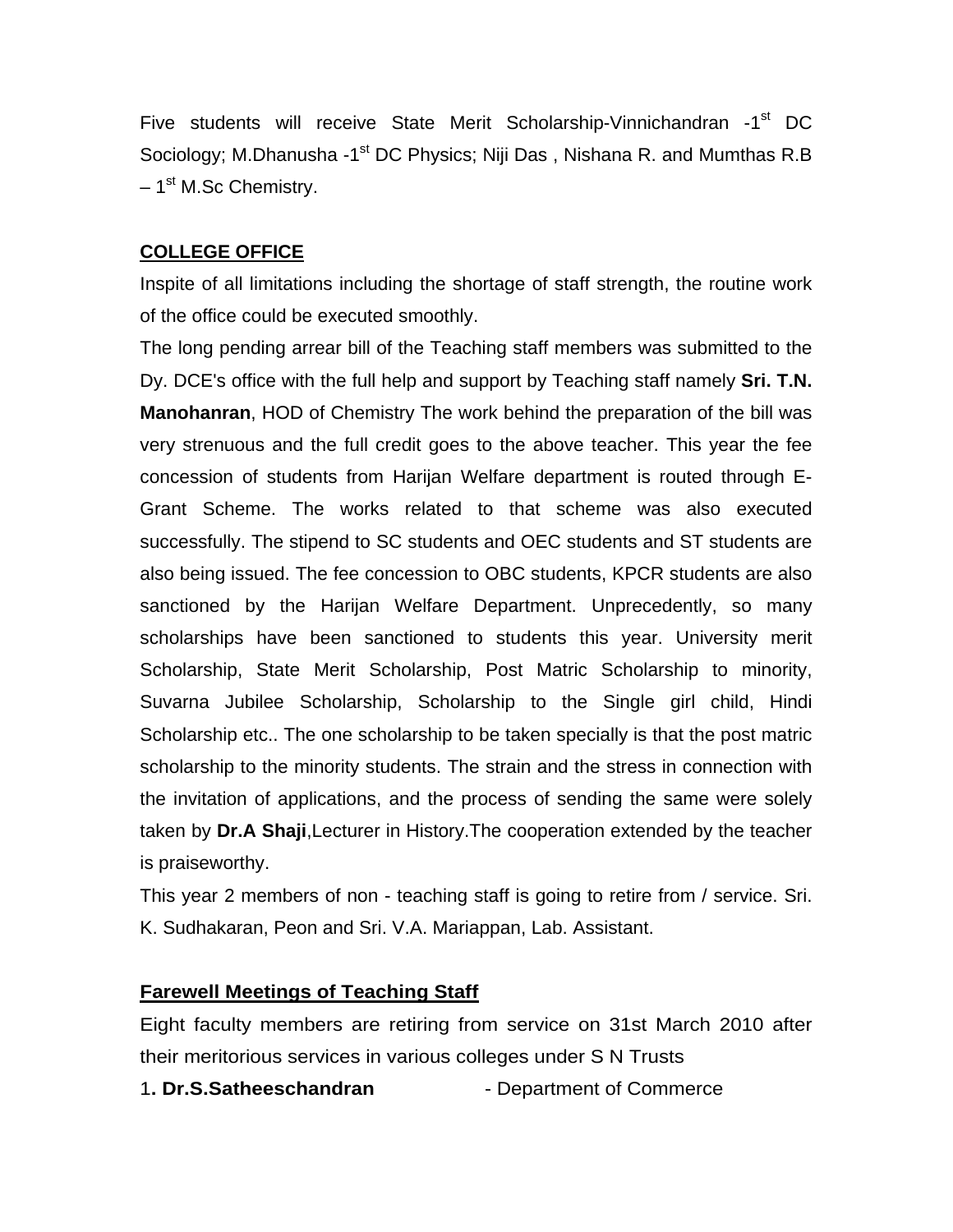- 2. **Dr.P.G.Sobhana Devi** Department of Physics
- 3. **Smt.V.R.Rajalakshmy** Department of English
- 
- 5. **Smt.Reeta Vijayakumar** Department of English
- 
- 
- 
- 
- 
- 4. **Smt.R.Lathika** -Department of English
	-
- 6. **Smt.G.Asa** Fig. 2. **Smt.G.Asa** Department of Malayalam
- 7. **Smt.Soja Madhavan Department of Political Science**
- 8. **Sri.P.K.Viswanathan** Department of Chemistry

#### **Feed Back**

Feed back forms were issued to final year UG students and final semester PG students to provide information in respect of student's campus life and college administration. Based on the analysis of the information, necessary steps have been taken by the authorities at various levels to improve the quality of education and administration. Student's evaluation of teachers was also carried out as a part of the present effort for quality improvement.